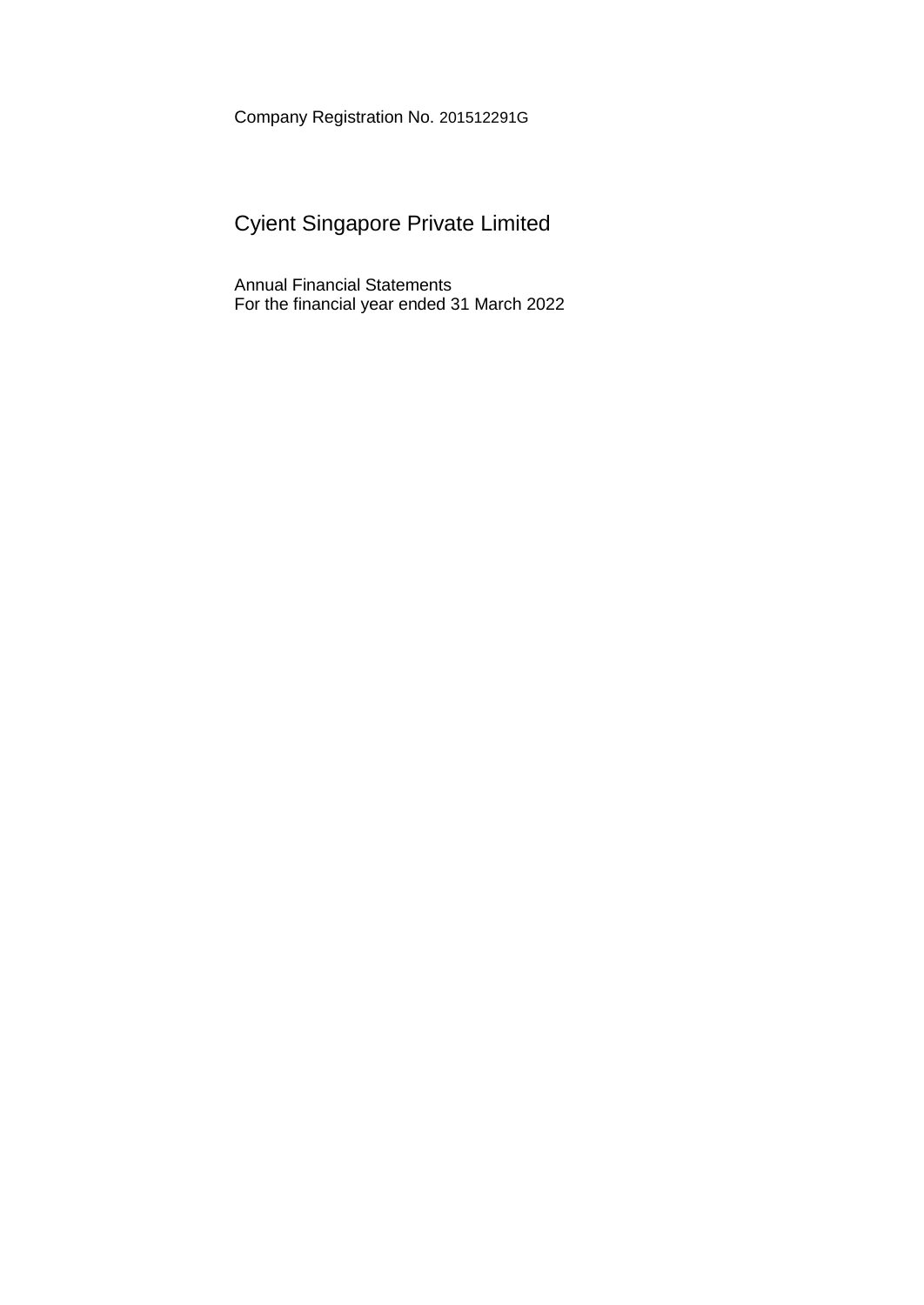**Index**

## **Page**

| Directors' statement              |    |
|-----------------------------------|----|
| Independent auditor's report      | 3  |
| Statement of comprehensive income | 6  |
| <b>Balance sheet</b>              |    |
| Statement of changes in equity    | 8  |
| Cash flow statement               | 9  |
| Notes to the financial statements | 10 |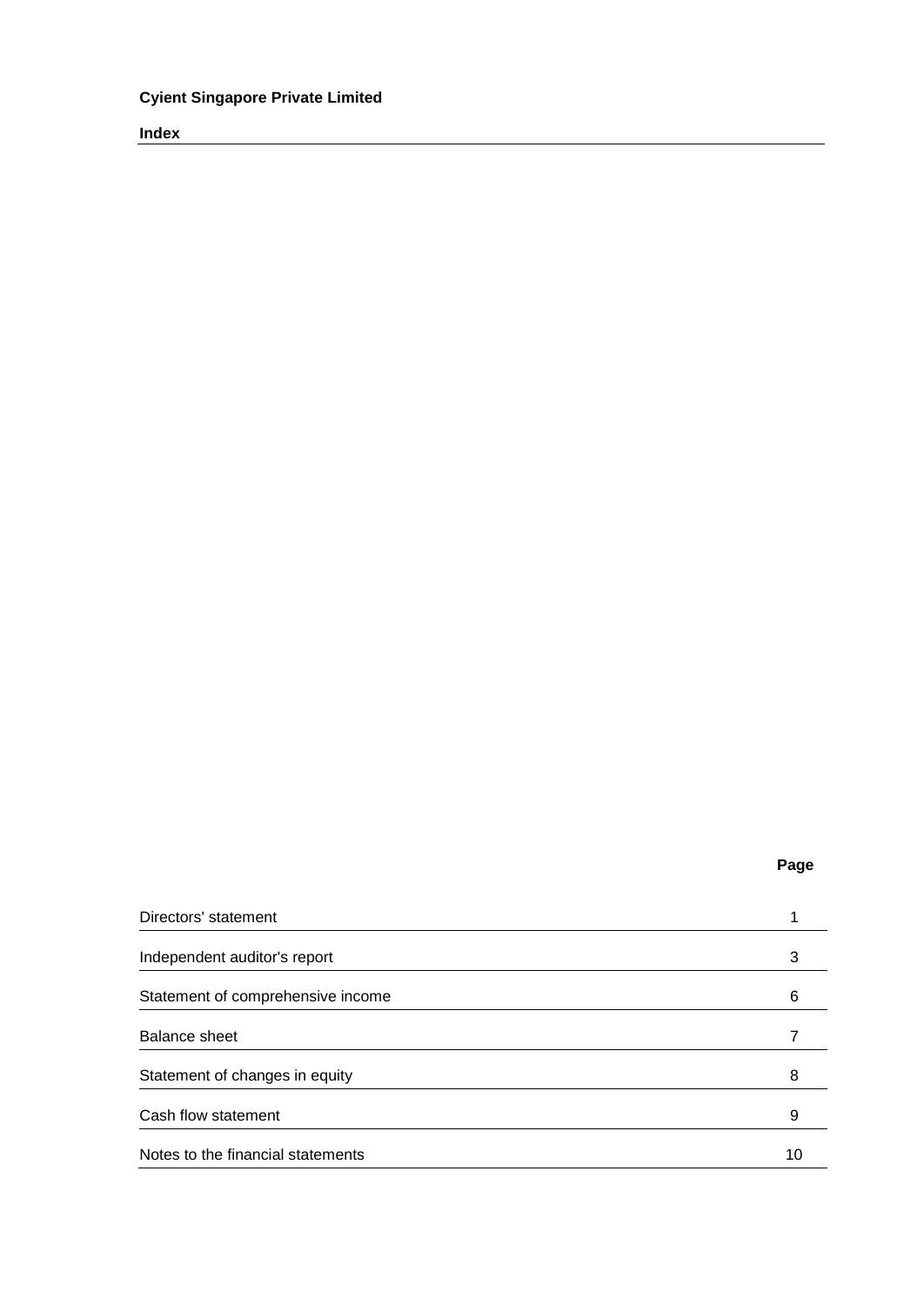#### **Directors' statement**

The directors are pleased to present their statement to the member together with the audited financial statements of Cyient Singapore Private Limited (the "Company") for the financial year ended 31 March 2022.

#### **Opinion of the director**

In the opinion of the directors

- (i) the financial statements of the Company are drawn up so as to give a true and fair view of the financial position of the Company as at 31 March 2022 and the financial performance, statement of changes in equity and cash flow statement of the Company for the year then ended; and
- (ii) at the date of this statement, there are reasonable grounds to believe that the Company will be able to pay its debts as and when they fall due as the ultimate holding company has agreed to provide continuing financial support to the Company.

#### **Director**

The directors of the Company in office at the date of this statement are as follows:

Gummadi Mallikharjuna Rao Raja Muhammad Shah Bin Abdullah Ajay Aggarwal

#### **Arrangements to enable director to acquire shares and debentures**

Neither at the end of nor at any time during the financial period was the Company a party to any arrangement whose objects are, or one of whose object is, to enable the directors of the Company to acquire benefits by means of the acquisition of shares or debentures of the Company or any other body corporate.

#### **Director's interests in shares and debentures**

The directors holding office at the end of the financial year had no interests in shares, debentures, warrants or share options of the Company and its related corporations as recorded in the Register of Directors' Shareholding kept by the Company under Section 164 of the Singapore Companies Act.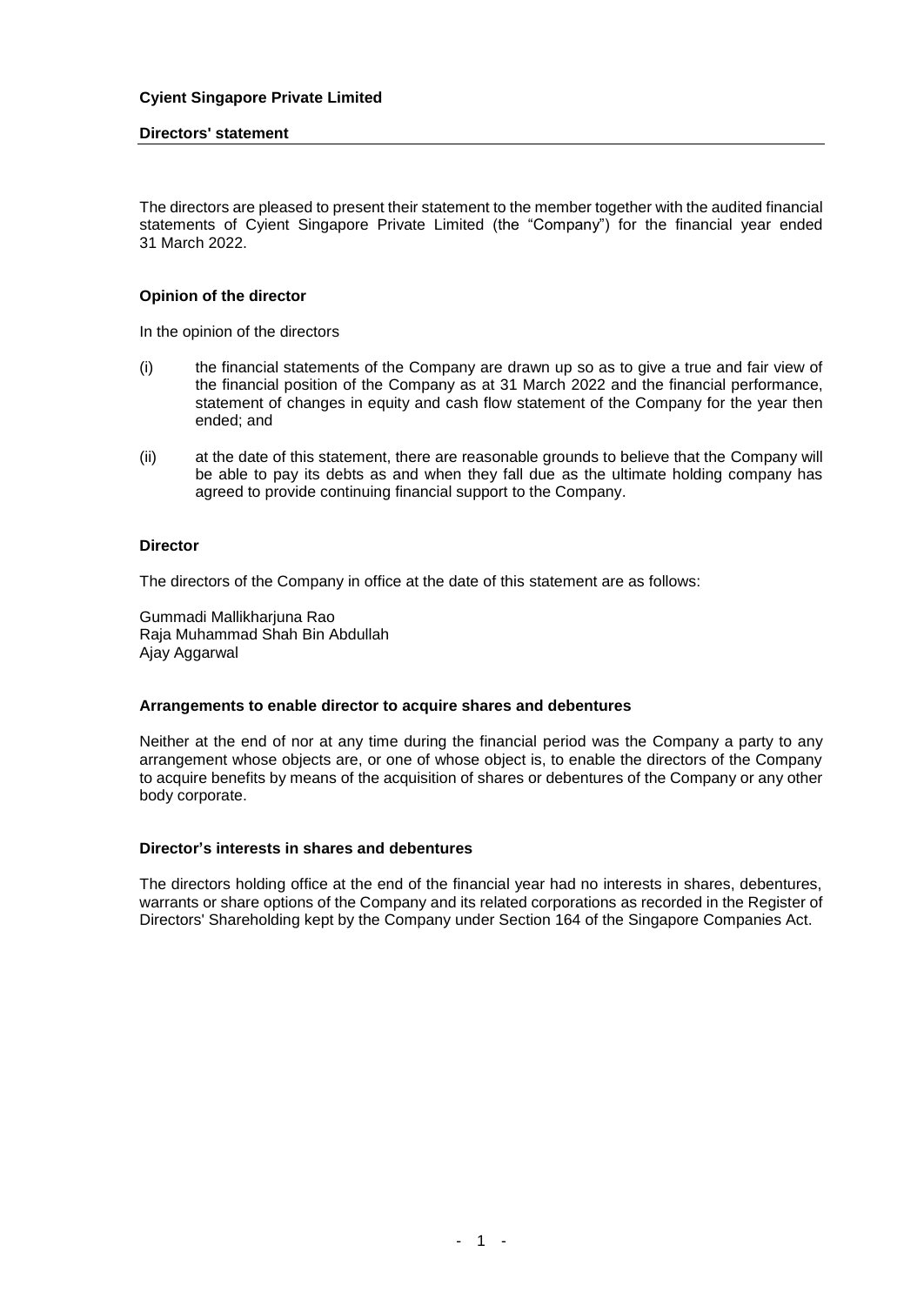#### **Directors' statement**

## **Share options**

There were no options granted during the financial period to subscribe for unissued shares of the Company.

No shares were issued during the financial period by virtue of the exercise of options to take up unissued shares of the Company.

There were no unissued shares of the Company under option as at the end of the financial year.

## **Auditor**

Ernst & Young LLP have expressed their willingness to accept re-appointment as auditor.

On behalf of the board of directors

Gummadi Mallikharjuna Rao Director

Ajay Aggarwal **Director** 

15 April 2022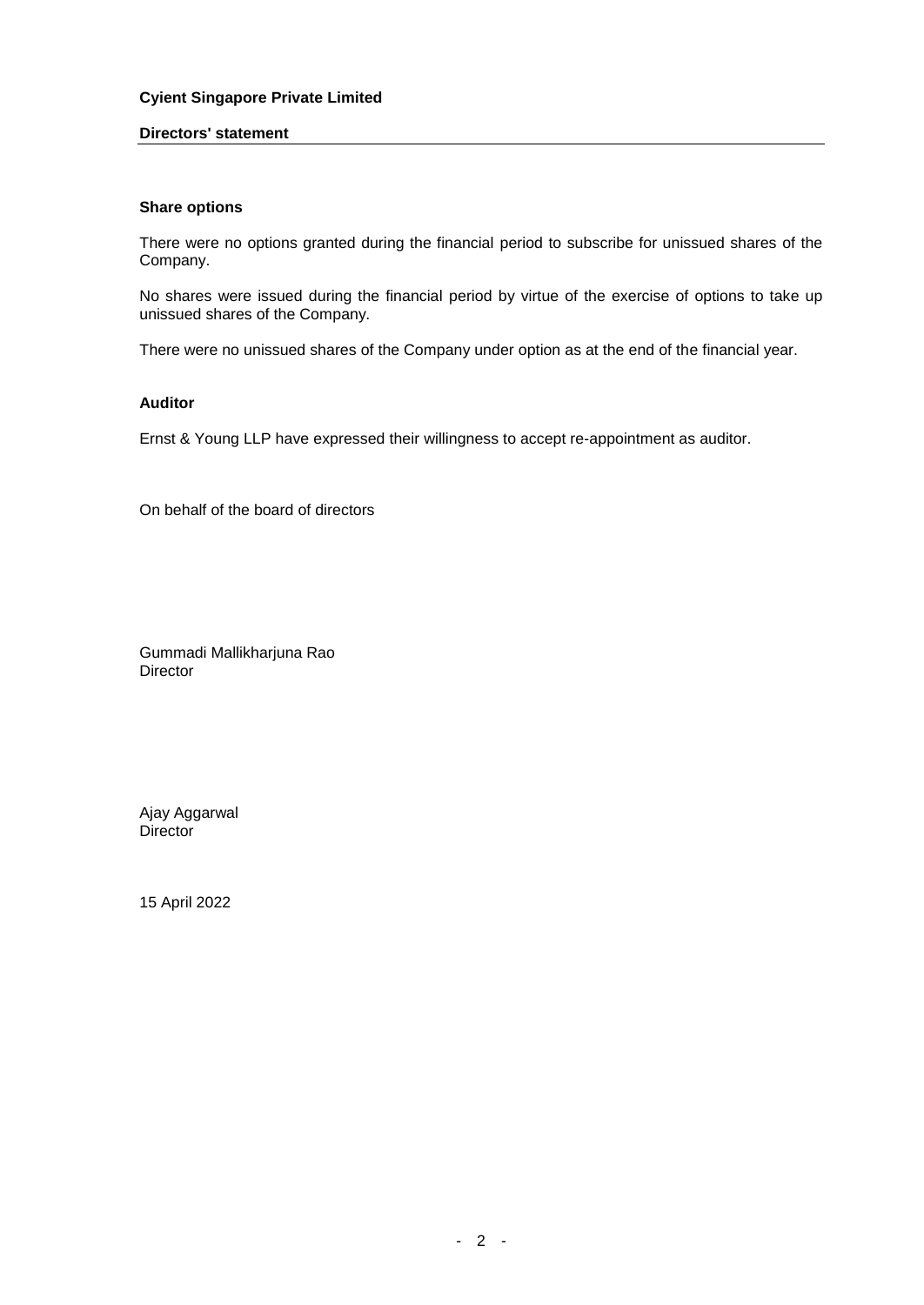### **Independent auditor's report For the financial year ended 31 March 2022**

## **Independent auditor's report to the member of Cyient Singapore Private Limited**

#### **Report on the audit of the financial statements**

#### **Opinion**

We have audited the financial statements of Cyient Singapore Private Limited (the "Company"), which comprise the balance sheet as at 31 March 2022, statement of changes in equity, statement of comprehensive income and cash flow statement for the year then ended, and notes to the financial statements, including a summary of significant accounting policies.

In our opinion, the accompanying financial statements of the Company are properly drawn up in accordance with the provisions of the Companies Act, Chapter 50 (the "Act") and Financial Reporting Standards in Singapore ("FRSs") so as to give a true and fair view of the financial position of the Company as at 31 March 2022 and of the financial performance, changes in equity and cash flows of the Company for the financial year ended 31 March 2022.

#### **Basis for opinion**

We conducted our audit in accordance with Singapore Standards on Auditing ("SSAs"). Our responsibilities under those standards are further described in the Auditor's Responsibilities for the Audit of the Financial Statements section of our report. We are independent of the Company in accordance with the Accounting and Corporate Regulatory Authority ("ACRA") Code of Professional Conduct and Ethics for Public Accountants and Accounting Entities ("ACRA Code") together with the ethical requirements that are relevant to our audit of the financial statements in Singapore, and we have fulfilled our other ethical responsibilities in accordance with these requirements and the ACRA Code. We believe that the audit evidence we have obtained is sufficient and appropriate to provide a basis for our opinion.

## **Other information**

Management is responsible for other information. The other information comprises the Directors' statement set out on pages 1 to 2.

Our opinion on the financial statements does not cover the other information and we do not express any form of assurance conclusion thereon.

In connection with our audit of the financial statements, our responsibility is to read the other information and, in doing so, consider whether the other information is materially inconsistent with the financial statements or our knowledge obtained in the audit or otherwise appears to be materially misstated. If, based on the work we have performed, we conclude that there is a material misstatement of this other information, we are required to report that fact. We have nothing to report in this regard.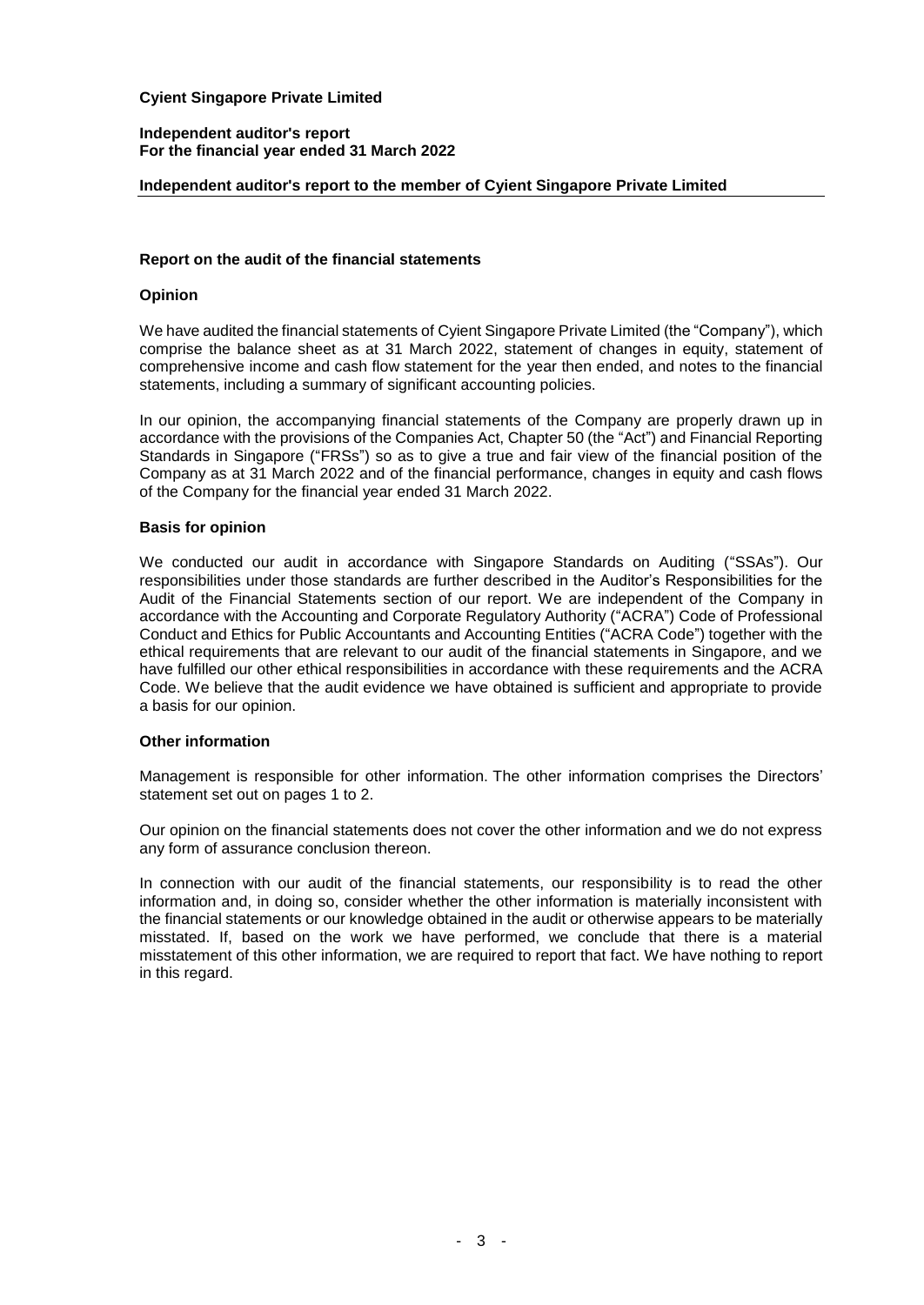## **Independent auditor's report For the financial year ended 31 March 2022**

#### **Independent auditor's report to the member of Cyient Singapore Private Limited**

#### **Responsibilities of management and directors for the financial statements**

Management is responsible for the preparation of financial statements that give a true and fair view in accordance with the provisions of the Act and FRSs, and for devising and maintaining a system of internal accounting controls sufficient to provide a reasonable assurance that assets are safeguarded against loss from unauthorised use or disposition; and transactions are properly authorised and that they are recorded as necessary to permit the preparation of true and fair financial statements and to maintain accountability of assets.

In preparing the financial statements, management is responsible for assessing the Company's ability to continue as a going concern, disclosing, as applicable, matters related to going concern and using the going concern basis of accounting unless management either intends to liquidate the Company or to cease operations, or has no realistic alternative but to do so.

The directors' responsibilities include overseeing the Company's financial reporting process.

#### **Auditor's responsibilities for the audit of the financial statements**

Our objectives are to obtain reasonable assurance about whether the financial statements as a whole are free from material misstatement, whether due to fraud or error, and to issue an auditor's report that includes our opinion. Reasonable assurance is a high level of assurance, but is not a guarantee that an audit conducted in accordance with SSAs will always detect a material misstatement when it exists. Misstatements can arise from fraud or error and are considered material if, individually or in the aggregate, they could reasonably be expected to influence the economic decisions of users taken on the basis of these financial statements.

As part of an audit in accordance with SSAs, we exercise professional judgement and maintain professional scepticism throughout the audit. We also:

- Identify and assess the risks of material misstatement of the financial statements, whether due to fraud or error, design and perform audit procedures responsive to those risks, and obtain audit evidence that is sufficient and appropriate to provide a basis for our opinion. The risk of not detecting a material misstatement resulting from fraud is higher than for one resulting from error, as fraud may involve collusion, forgery, intentional omissions, misrepresentations, or the override of internal control.
- Obtain an understanding of internal control relevant to the audit in order to design audit procedures that are appropriate in the circumstances, but not for the purpose of expressing an opinion on the effectiveness of the Company's internal control.
- Evaluate the appropriateness of accounting policies used and the reasonableness of accounting estimates and related disclosures made by management.
- Conclude on the appropriateness of management's use of the going concern basis of accounting and, based on the audit evidence obtained, whether a material uncertainty exists related to events or conditions that may cast significant doubt on the Company's ability to continue as a going concern. If we conclude that a material uncertainty exists, we are required to draw attention in our auditor's report to the related disclosures in the financial statements or, if such disclosures are inadequate, to modify our opinion. Our conclusions are based on the audit evidence obtained up to the date of our auditor's report. However, future events or conditions may cause the Company to cease to continue as a going concern.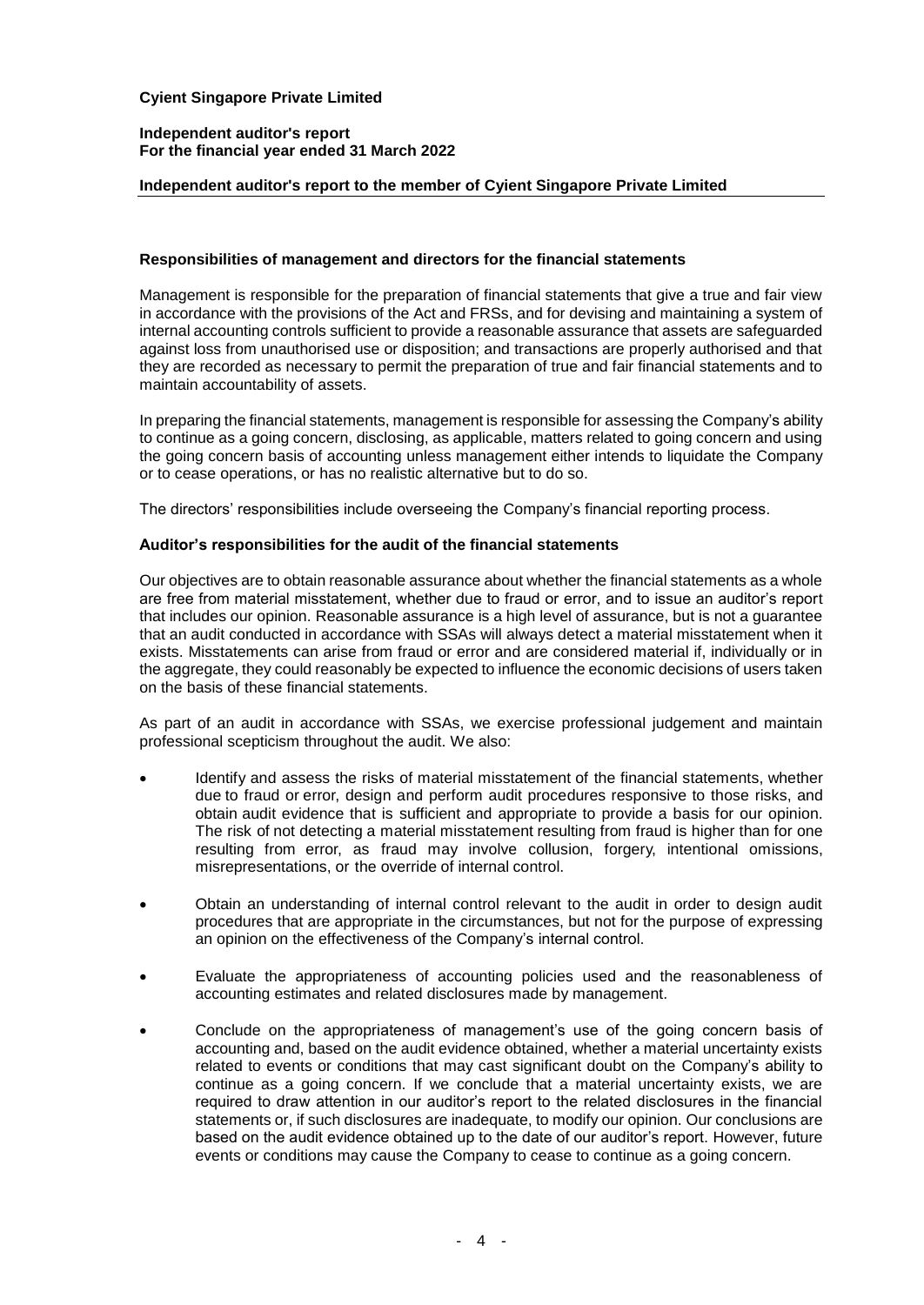## **Independent auditor's report For the financial year ended 31 March 2022**

## **Independent auditor's report to the member of Cyient Singapore Private Limited**

#### **Auditor's responsibilities for the audit of the financial statements (cont'd)**

• Evaluate the overall presentation, structure and content of the financial statements, including the disclosures, and whether the financial statements represent the underlying transactions and events in a manner that achieves fair presentation.

We communicate with the directors regarding, among other matters, the planned scope and timing of the audit and significant audit findings, including any significant deficiencies in internal control that we identify during our audit.

#### **Report on other legal and regulatory requirements**

In our opinion, the accounting and other records required by the Act to be kept by the Company have been properly kept in accordance with the provisions of the Act.

Ernst & Young LLP

Public Accountants and Chartered Accountants Singapore

15 April 2022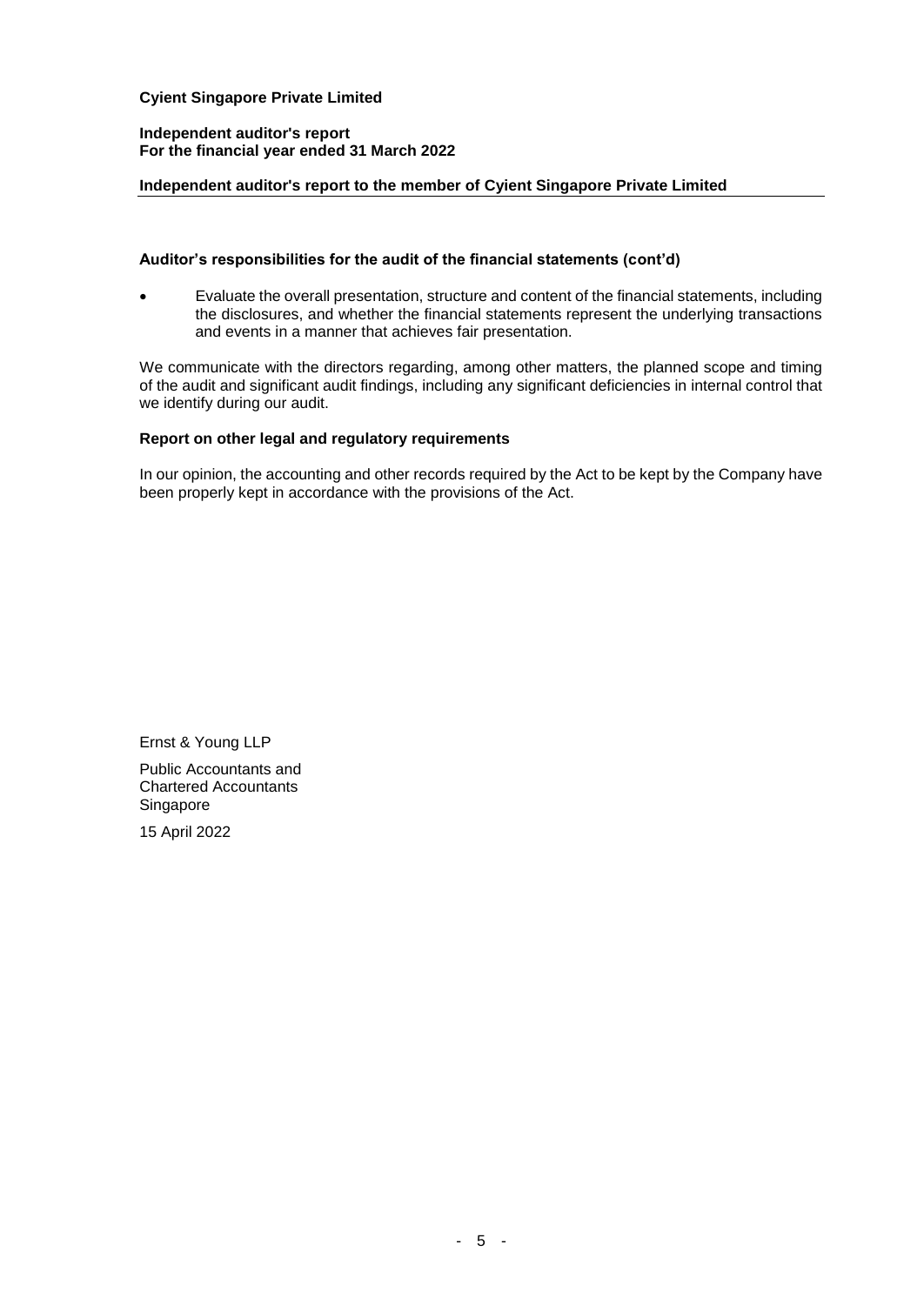## **Statement of comprehensive income For the financial year ended 31 March 2022**

|                                                                                | <b>Note</b>    | 2022<br>S\$ | 2021<br>S\$ |
|--------------------------------------------------------------------------------|----------------|-------------|-------------|
| Revenue                                                                        | 4              | 2,710,996   | 2,355,167   |
| Other income                                                                   | 5              |             |             |
| Sub-contracting charges                                                        |                | (935, 282)  | (316, 907)  |
| Salaries and employee benefits                                                 | 6              | (1,322,164) | (2,033,504) |
| Depreciation of plant and equipment                                            | 10             | (14, 415)   | (11, 259)   |
| Depreciation of right-of-use assets                                            | 11             |             |             |
| Amortisation of intangible assets                                              | 12             |             |             |
| Impairment of intangible assets                                                | 12             |             |             |
| Other operating expenses                                                       |                | (312,007)   | (700, 089)  |
| Finance costs                                                                  | $\overline{7}$ | (11, 391)   | (14, 173)   |
| Loss before income tax                                                         | 8              | 115,737     | (720, 765)  |
| Income tax credit                                                              | 9              | (444, 379)  | 28,670      |
| Loss after income tax, representing total comprehensive<br>income for the year |                | (328, 642)  | (692,095)   |

*The accompanying accounting policies and explanatory notes form an integral part of the financial statements.*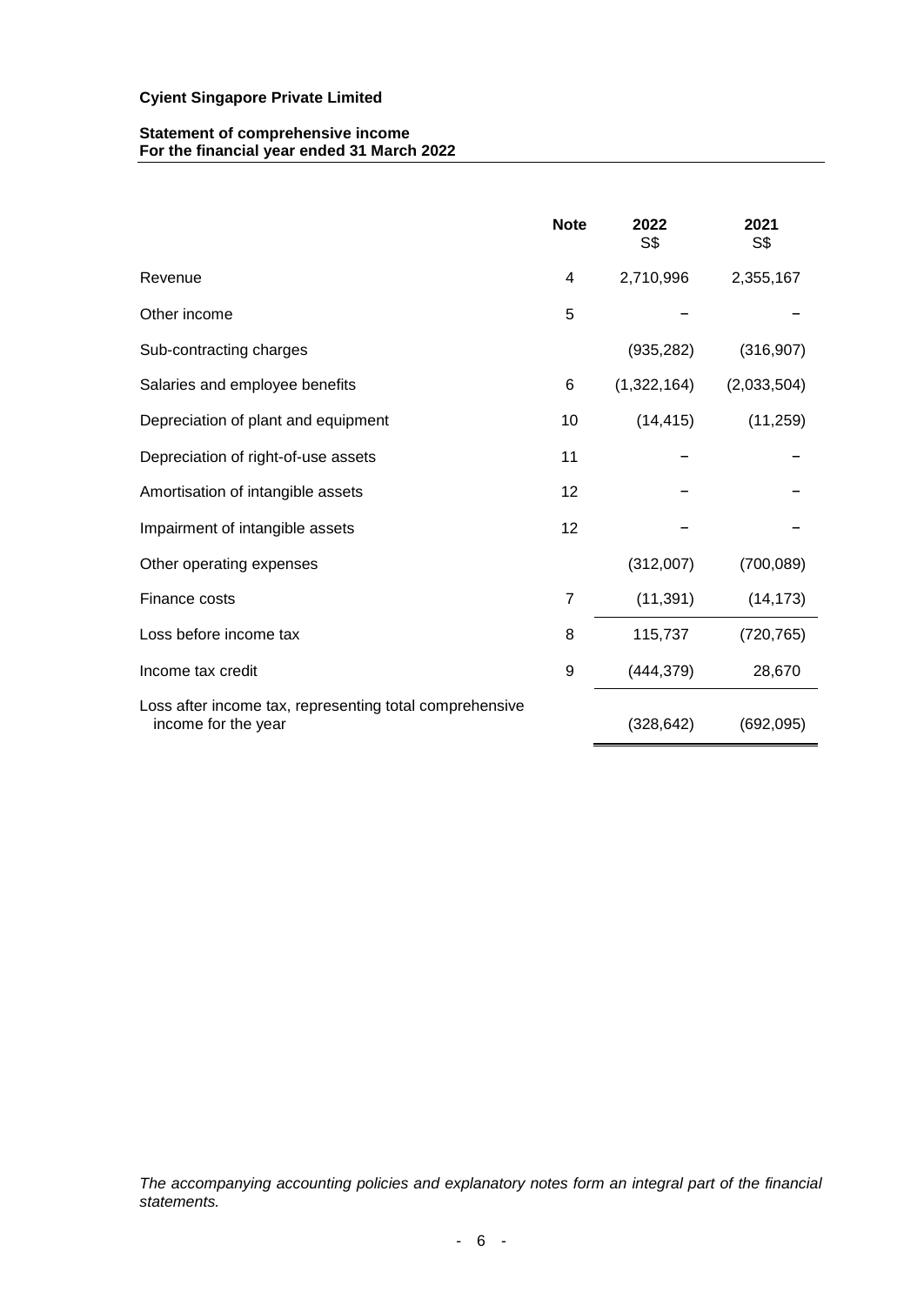## **Balance sheet As at 31 March 2022**

|                                                                                                                                               | <b>Note</b>          | 2022<br>S\$                                                    | 2021<br>S\$                                        |
|-----------------------------------------------------------------------------------------------------------------------------------------------|----------------------|----------------------------------------------------------------|----------------------------------------------------|
| <b>ASSETS</b>                                                                                                                                 |                      |                                                                |                                                    |
| <b>Non-current assets</b><br>Plant and equipment<br>Right-of-use assets<br>Intangible assets                                                  | 10<br>11<br>12       | 71,227                                                         | 54,862                                             |
| Other receivables                                                                                                                             | 14                   |                                                                |                                                    |
| <b>Total non-current assets</b>                                                                                                               |                      | 71,227                                                         | 54,862                                             |
| <b>Current assets</b><br>Trade receivables<br>Other receivables<br>Prepayments<br>Contract assets<br>Cash at bank<br><b>Income Tax Assets</b> | 13<br>14<br>15<br>16 | 453,788<br>1,113,308<br>15,682<br>159,357<br>323,098<br>48,809 | 334,405<br>811,950<br>58,776<br>152,647<br>768,860 |
| <b>Total current assets</b>                                                                                                                   |                      | 2,114,041                                                      | 2,126,638                                          |
| <b>TOTAL ASSETS</b>                                                                                                                           |                      | 2,185,268                                                      | 2,181,500                                          |
| <b>EQUITY AND LIABILITIES</b>                                                                                                                 |                      |                                                                |                                                    |
| <b>Non-current liability</b><br>Deferred tax liability                                                                                        | 17                   |                                                                |                                                    |
| <b>Current liabilities</b><br>Trade payables and accruals<br>Other payables<br>Provision for unutilised leave<br>Income tax payable           | 18<br>19<br>20       | 166,388<br>2,377,948<br>91,305                                 | 499,218<br>1,688,512<br>104,118                    |
| <b>Total current liabilities</b>                                                                                                              |                      | 2,635,641                                                      | 2,291,848                                          |
| <b>Total liabilities</b>                                                                                                                      |                      | 2,635,641                                                      | 2,291,848                                          |
| <b>Equity</b><br>Share capital<br><b>Accumulated losses</b>                                                                                   | 22                   | 5,085,360<br>(5,535,733)                                       | 5,085,360<br>(5, 195, 708)                         |
| <b>Total equity</b>                                                                                                                           |                      | (450, 370)                                                     | (110, 348)                                         |
| <b>TOTAL EQUITY AND LIABILITIES</b>                                                                                                           |                      | 2,185,268                                                      | 2,181,500                                          |

*The accompanying accounting policies and explanatory notes form an integral part of the financial statements.*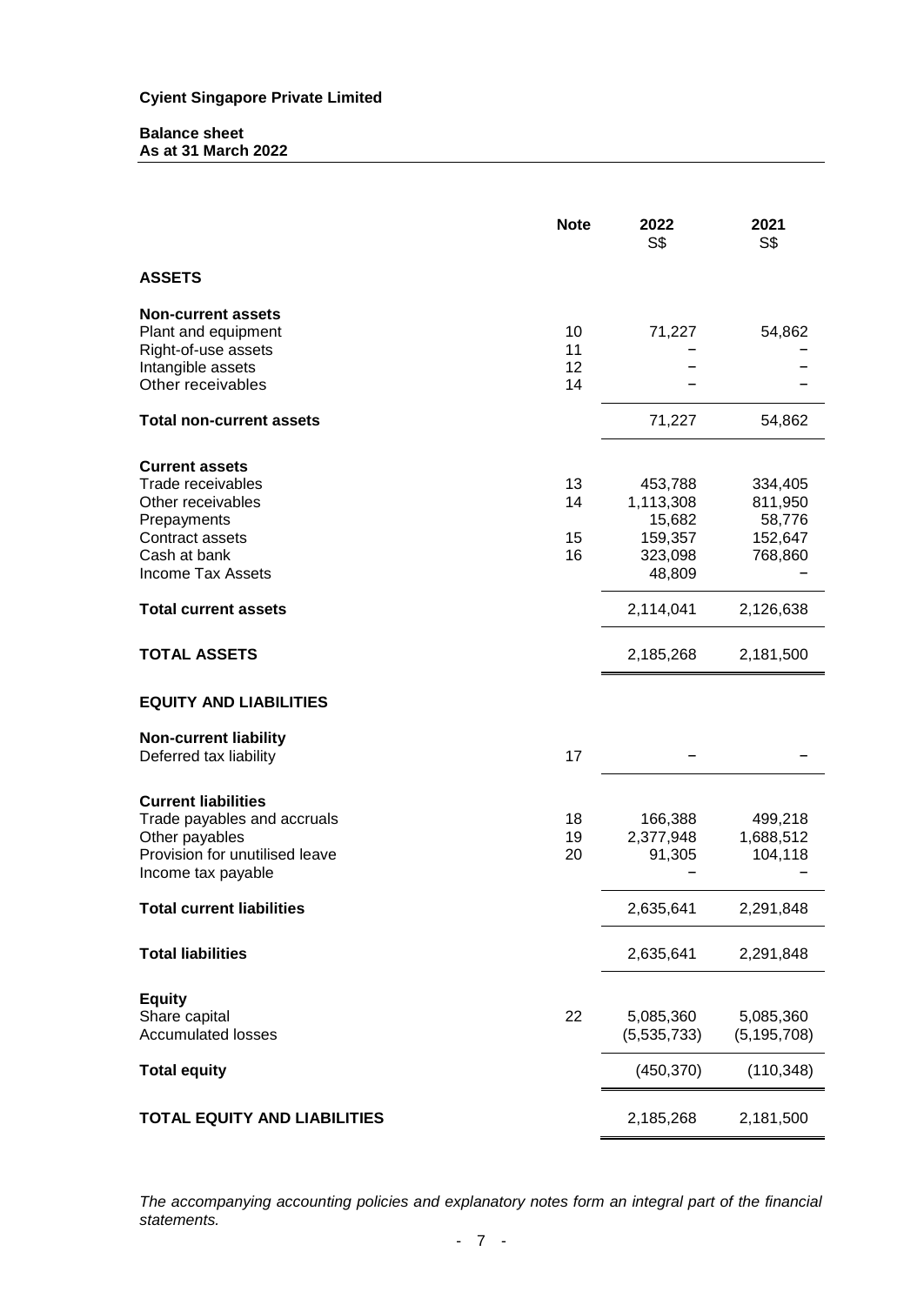## **Statement of changes in equity For the financial year ended 31 March 2022**

|                                                                              | <b>Share</b><br>capital<br>S\$ | <b>Accumulated</b><br><b>losses</b><br>S\$ | Total<br>S\$ |
|------------------------------------------------------------------------------|--------------------------------|--------------------------------------------|--------------|
| Balance as at 1 April 2020                                                   | 5,085,360                      | (4,503,612)                                | 581,747      |
| Loss for the period, representing total<br>comprehensive income for the year |                                | (692095)                                   | (692,095)    |
| Balance as at 31 March 2021 and 1 April<br>2021                              | 5,085,360                      | (5, 195, 707)                              | (110, 348)   |
| Loss for the period, representing total<br>comprehensive income for the year |                                | (328, 642)                                 | (328,642)    |
| Balance as at 31 March 2022                                                  | 5,085,360                      | (5,524,349)                                | (438,990)    |

*The accompanying accounting policies and explanatory notes form an integral part of the financial statements.*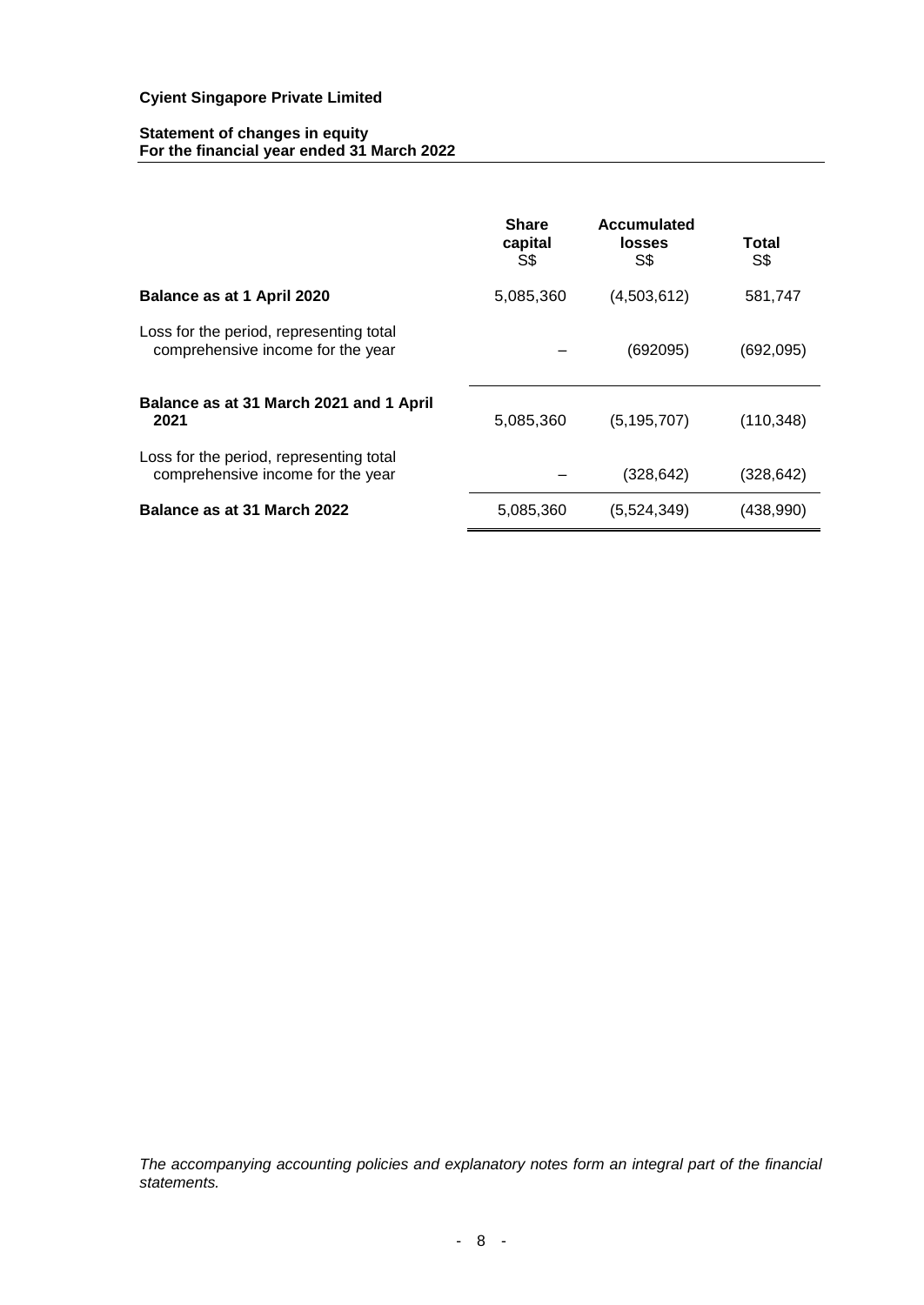## **Cash flow statement For the financial year ended 31 March 2022**

|                                                                   | 2022<br>S\$              | 2021<br>S\$          |
|-------------------------------------------------------------------|--------------------------|----------------------|
| Cash flows from operating activities                              |                          |                      |
| Loss before income tax                                            | 115,737                  | (720, 765)           |
| Adjustments for:-                                                 |                          |                      |
| Depreciation of plant and equipment                               | 14,415                   | 11,259               |
| Depreciation of right-of-use assets                               |                          |                      |
| Amortisation of intangible assets                                 |                          |                      |
| Impairment of intangible assets                                   |                          |                      |
| Allowance for expected credit losses                              | (64, 943)                | 13,683               |
| Loss on derivative financial instruments                          |                          |                      |
| Loss on disposal of plant and equipment                           |                          |                      |
| Interest expense on lease liabilities                             |                          |                      |
| Interest expense                                                  | 11,391                   | 14,173               |
| Operating cash flows before changes in working capital            | 76,600                   | (681, 650)           |
| Trade receivables                                                 | (119, 383)               | 580,650              |
| Other receivables and prepayments                                 | (258, 562)               | 430,822              |
| Contract assets                                                   | (6,710)                  | 64,785               |
| Trade payables and accruals                                       | (338, 017)               | (533, 121)           |
| Other payables and contract liabilities                           | 16,282                   | (90, 516)            |
| Provision for unutilised leave                                    | (12, 813)                | 789                  |
| Cash flows (used in)/generated from operations<br>Income tax paid | (642, 602)<br>(455, 763) | (228, 241)<br>11,384 |
| Net cash (used in)/generated from operating activities            | (1,098,365)              | (216, 857)           |
| Cash flows from investing activities                              |                          |                      |
| Purchase of plant and equipment                                   | (30, 780)                |                      |
|                                                                   |                          |                      |
| Net cash generated from investing activities                      | (30, 780)                |                      |
| <b>Cash flows from financing activities</b>                       |                          |                      |
| Interest paid                                                     | 11,391                   | (14, 173)            |
| Amount due to/(from) holding company and related companies        | 671,922                  | 504,214              |
| Payment of principal portion of lease liabilities                 |                          |                      |
| Repayment of borrowings                                           |                          |                      |
| Net cash generated from/(used in) financing activities            | 683,283                  | 490,041              |
| Net increase in cash and cash equivalents                         | (445, 762)               |                      |
| Cash and cash equivalents at the beginning of financial year      | 768,860                  | 273,184<br>495,676   |
|                                                                   |                          |                      |
| Cash and cash equivalents at the end of financial year            | 323,098                  | 768,860              |

*The accompanying accounting policies and explanatory notes form an integral part of the financial statements.*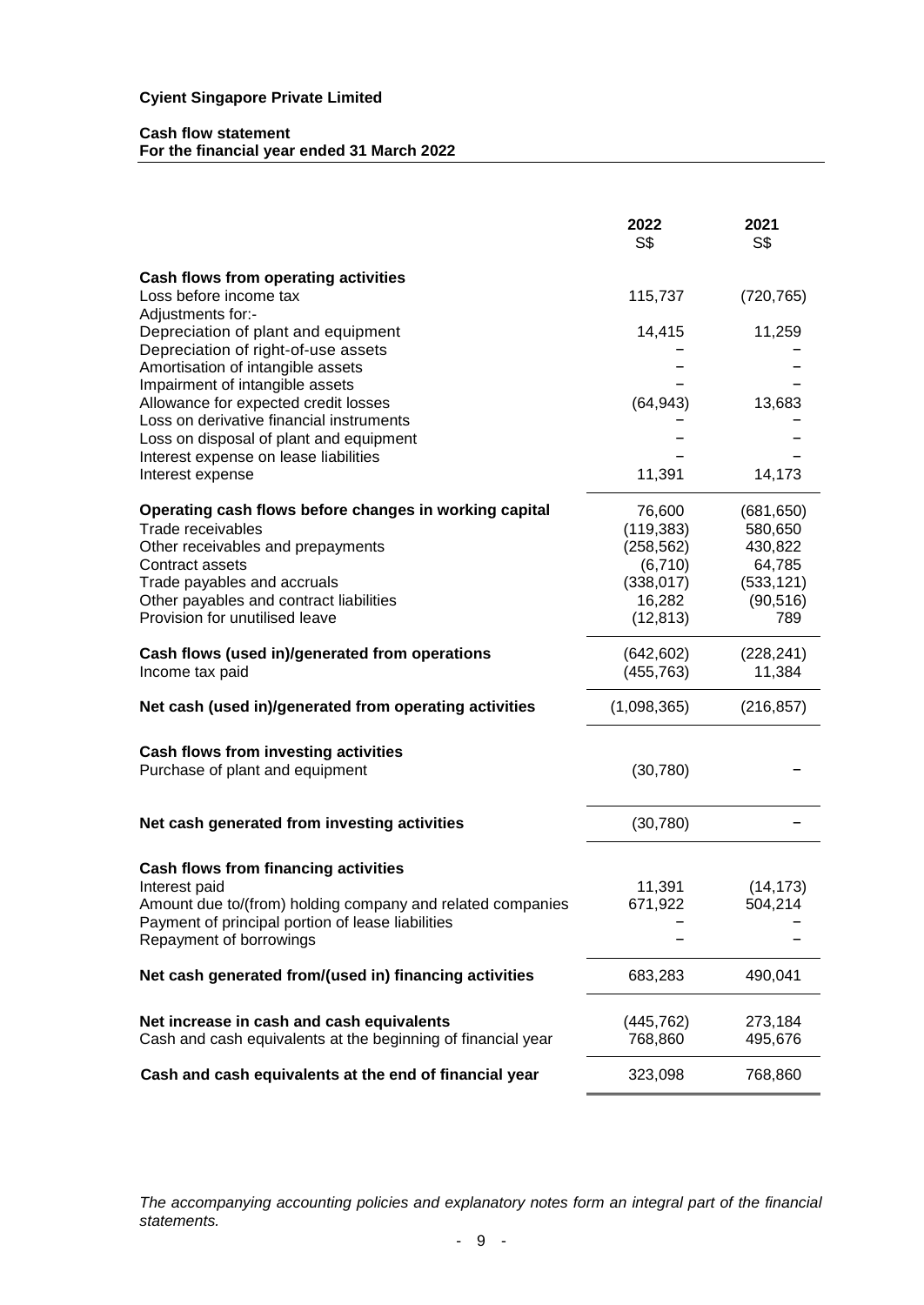### **Notes to the financial statements For the financial year ended 31 March 2022**

## **1. Corporate information**

The Company (Registration No: 201512291G) is a private limited Company incorporated and domiciled in Singapore.

The registered office and principal place of business are at 61 Seletar Aerospace View, Pratt & Whitney Singapore Components Repair, Singapore 797560.

The principal activities of the Company are to provide service and solutions to diverse industries such as aerospace, learning capabilities and associated actionable insights. There have been no significant changes in the nature of these activities during the financial year.

The Company is a wholly-owned subsidiary of "Cyient Limited", a company incorporated in the Republic of India and listed on the National Stock Exchange of India. Cyient Limited is the ultimate holding company of Cyient Singapore Private Limited.

## **2. Summary of significant accounting policies**

#### 2.1 *Basis of preparation*

The financial statements of the Company have been prepared in accordance with Singapore Financial Reporting Standards ("FRS").

The financial statements have been prepared on the historical cost basis except as disclosed in the accounting policies below.

The financial statements are presented in Singapore Dollars ("S\$"), which is the functional currency of the Company, except when otherwise indicated.

The financial statements of the Company have been prepared on a going concern basis, notwithstanding that the Company incurred Profit after income tax of S\$(328,642) (2021: S\$(692,095)), and the Company's current and total liabilities exceeded its current and total assets by S\$(521,600) (2020: net current assets of S\$165,210) and S\$(450,373) (2021: net total assets of S\$110,348) respectively. These factors indicate the existence of a material uncertainty which may cast significant doubt on the ability of the Company to continue as a going concern. In view of the undertaking by the ultimate holding company to provide continuing financial support, management is of the view that the Company will have adequate cash flows for the next twelve months from the date the financial statements are authorized for issue.

#### 2.2 *Adoption of new and amended standards and interpretations*

The accounting policies adopted are consistent with those of the previous financial year except in the current financial year, the Company has adopted all the new and revised standards which are relevant to the Company and are effective for annual financial periods beginning on or after 1 April 2020. The adoption of these standards did not have any material effect on the financial performance or position of the Company.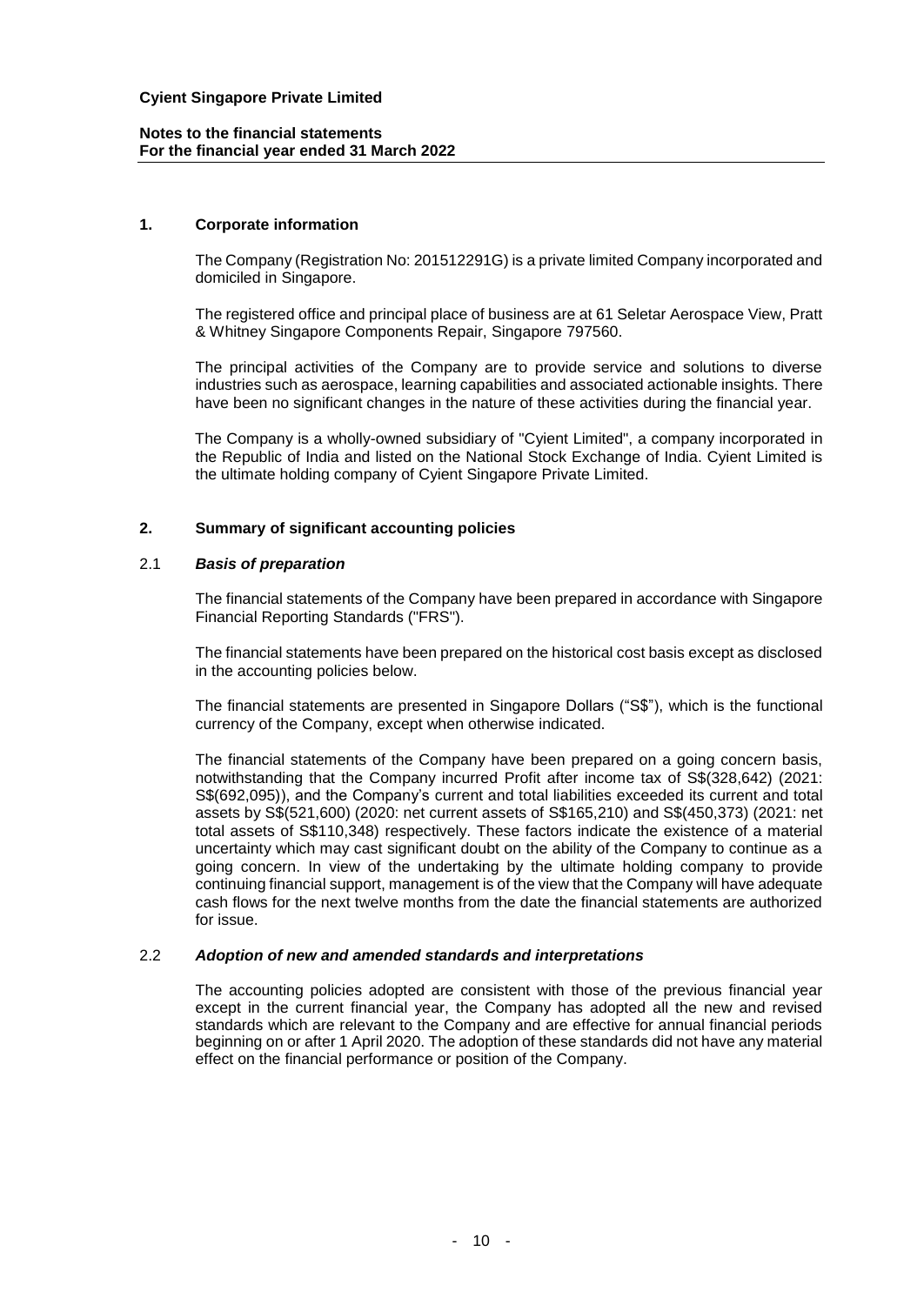## **Notes to the financial statements For the financial year ended 31 March 2022**

## **2. Summary of significant accounting policies (cont'd)**

## 2.3 *Standards issued but not yet effective*

The Company has not adopted the following standards that have been issued but not yet effective:

| <b>Description</b>                                                                                              | <b>Effective for annual</b><br>periods beginning<br>on or after |
|-----------------------------------------------------------------------------------------------------------------|-----------------------------------------------------------------|
| Amendments to FRS 116: COVID-19 Related Rental Concession<br>Amendments to FRS 103: Reference to the Conceptual | 1 June 2020                                                     |
| Framework                                                                                                       | 1 January 2022                                                  |
| Amendments to FRS 16: Property, Plant and Equipment -                                                           |                                                                 |
| Proceeds before Intended Use                                                                                    | 1 January 2022                                                  |
| Amendments to FRSs 2018 - 2020                                                                                  | 1 January 2022                                                  |
| Amendments to FRS 37: Onerous Contracts – Cost of Fulfilling a                                                  |                                                                 |
| Contract                                                                                                        | 1 January 2022                                                  |
| Amendments to FRS 1: Classification of Liabilities as Current or                                                |                                                                 |
| Non-current                                                                                                     | 1 January 2023                                                  |
| Amendments to FRS 110 and FRS 28: Sale or Contribution of                                                       |                                                                 |
| Assets between an Investor and its Associate or Joint Venture                                                   | To be determined                                                |

The directors expect that the adoption of the standards above will have no material impact on the financial statements in the period of initial application.

### 2.4 *Currency translation*

The financial statements are presented in Singapore Dollar, which is also the Company's functional currency.

Transactions in foreign currencies are measured in the functional currency of the Company and are recorded on initial recognition in the functional currencies at exchange rates approximating those ruling at the transaction dates. Monetary assets and liabilities denominated in foreign currencies are translated at the rate of exchange ruling at the end of the reporting period. Non-monetary items that are measured in terms of historical cost in a foreign currency are translated using the exchange rates as at the dates of the initial transactions. Non-monetary items measured at fair value in a foreign currency are translated using the exchange rates at the date when the fair value was measured.

Exchange differences arising on the settlement of monetary items or on translating monetary items at the end of the reporting period are recognised in profit or loss.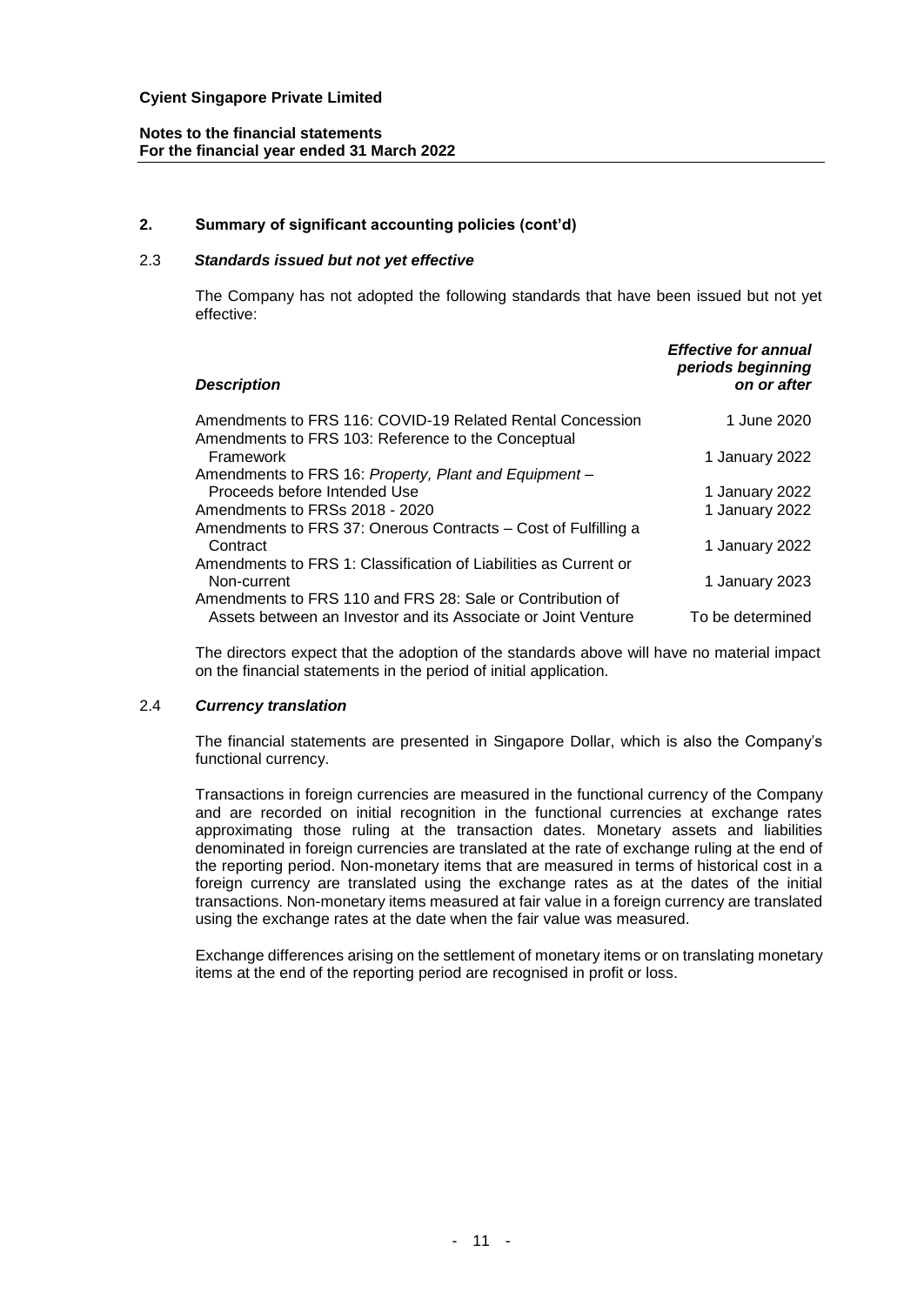## **Notes to the financial statements For the financial year ended 31 March 2022**

#### **2. Summary of significant accounting policies (cont'd)**

#### 2.5 *Plant and equipment*

All items of plant and equipment are initially recorded at cost. Subsequent to recognition, plant and equipment are measured at cost less accumulated depreciation and any accumulated impairment losses.

Depreciation is computed on a straight-line basis over the estimated useful lives of the assets at the following annual rates:

| Furniture and fittings | 10% |
|------------------------|-----|
| Office equipment       | 10% |
| Computers and software | 33% |
| Plant and machinery    | 10% |

The carrying values of plant and equipment are reviewed for impairment when events or changes in circumstances indicate that the carrying value may not be recoverable.

The residual values, useful lives and depreciation methods are reviewed at each balance sheet date, and adjusted prospectively, if appropriate.

An item of plant and equipment is derecognised upon disposal or when no future economic benefits are expected from its use or disposal. Any gain or loss on derecognition of the asset is included in statement of comprehensive income in the year the asset is derecognised.

## 2.6 *Impairment of non-financial assets*

The Company assesses at each reporting date whether there is an indication that an asset may be impaired. If any indication exists, or when an annual impairment testing for an asset is required, the Company makes an estimate of the asset's recoverable amount.

An asset's recoverable amount is the higher of an asset's or cash-generating unit's fair value less costs of disposal and its value in use and is determined for an individual asset, unless the asset does not generate cash inflows that are largely independent of those from other assets or groups of assets. Where the carrying amount of an asset or cash-generating unit exceeds its recoverable amount, the asset is considered impaired and is written down to its recoverable amount.

Impairment losses are recognised in profit or loss.

A previously recognised impairment loss is reversed only if there has been a change in the estimates used to determine the asset's recoverable amount since the last impairment loss was recognised. If that is the case, the carrying amount of the asset is increased to its recoverable amount. That increase cannot exceed the carrying amount that would have been determined, net of depreciation, had no impairment loss been recognised previously. Such reversal is recognised in profit or loss.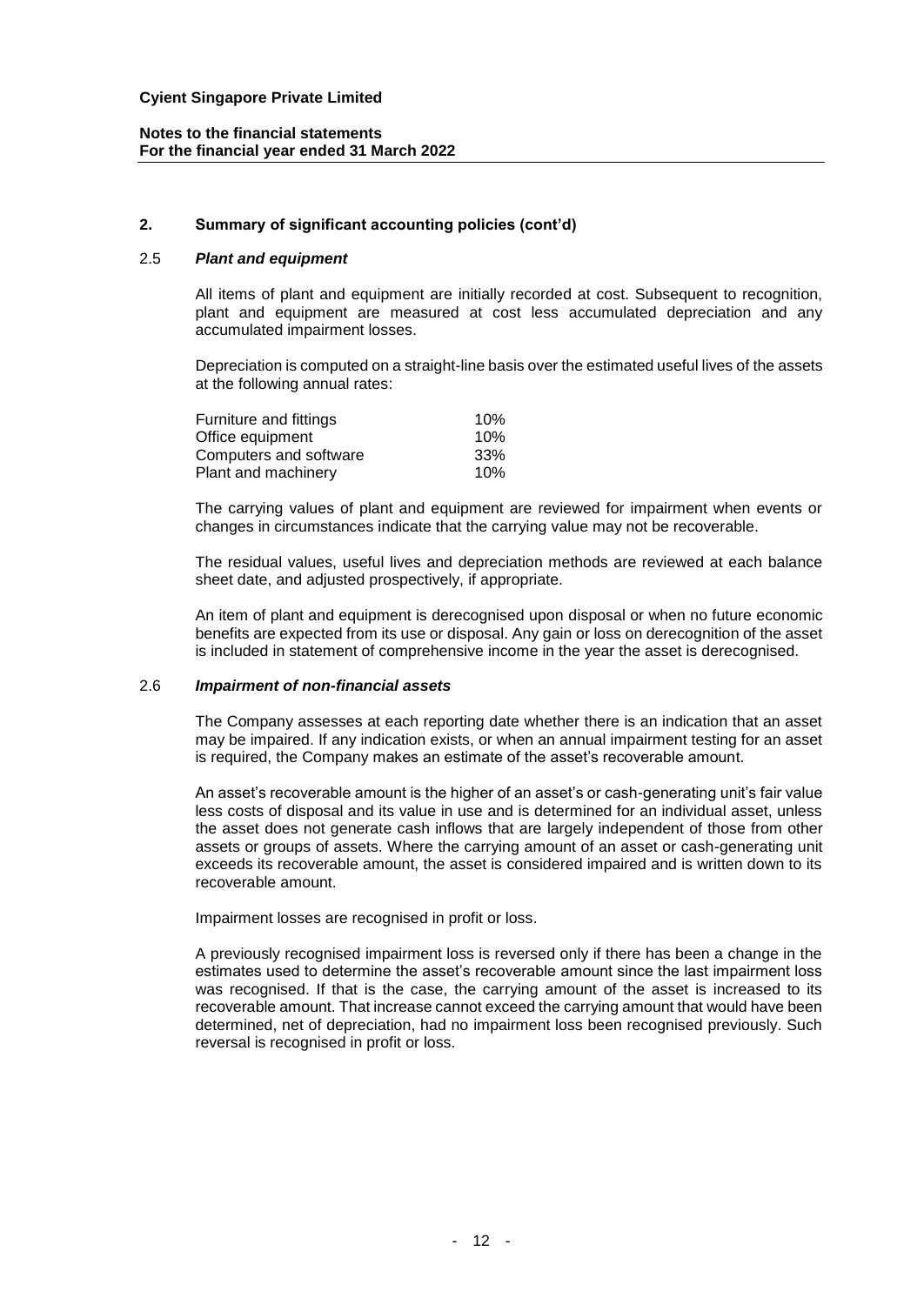## **Notes to the financial statements For the financial year ended 31 March 2022**

## **2. Summary of significant accounting policies (cont'd)**

#### 2.7 *Financial instruments*

#### (a) *Financial assets*

#### *Initial recognition and measurement*

Financial assets are recognised when, and only when, the entity becomes a party to the contractual provisions of the financial instrument.

At initial recognition, the Company measures a financial asset at its fair value plus, in the case of a financial asset not at fair value through profit or loss, transaction costs that are directly attributable to the acquisition of the financial asset. Transaction costs of financial assets carried at fair value through profit or loss are expensed in profit or loss.

Trade and other receivables are measured at the amount of consideration to which the Company expects to be entitled in exchange for transferring promised goods or services to a customer, excluding amounts collected on behalf of third party, if the trade and other receivables do not contain a significant financing component at initial recognition.

#### *Subsequent measurement*

#### Debt instruments

Subsequent measurement of debt instruments depends on the Company's business model for managing the asset and the contractual cash flow characteristics of the asset. The Company classifies the measurement category of its debt instrument as:

#### *Amortised cost*

Financial assets that are held for the collection of contractual cash flows where those cash flows represent solely payments of principal and interest are measured at amortised cost. Financial assets are measured at amortised cost using the effective interest method, less impairment. Gains and losses are recognised in profit or loss when the assets are derecognised or impaired, and through amortisation process.

#### *Derecognition*

A financial asset is derecognised where the contractual right to receive cash flows from the asset has expired. On derecognition of a financial asset in its entirety, the difference between the carrying amount and the sum of the consideration received and any cumulative gain or loss that had been recognised in other comprehensive income is recognised in profit or loss.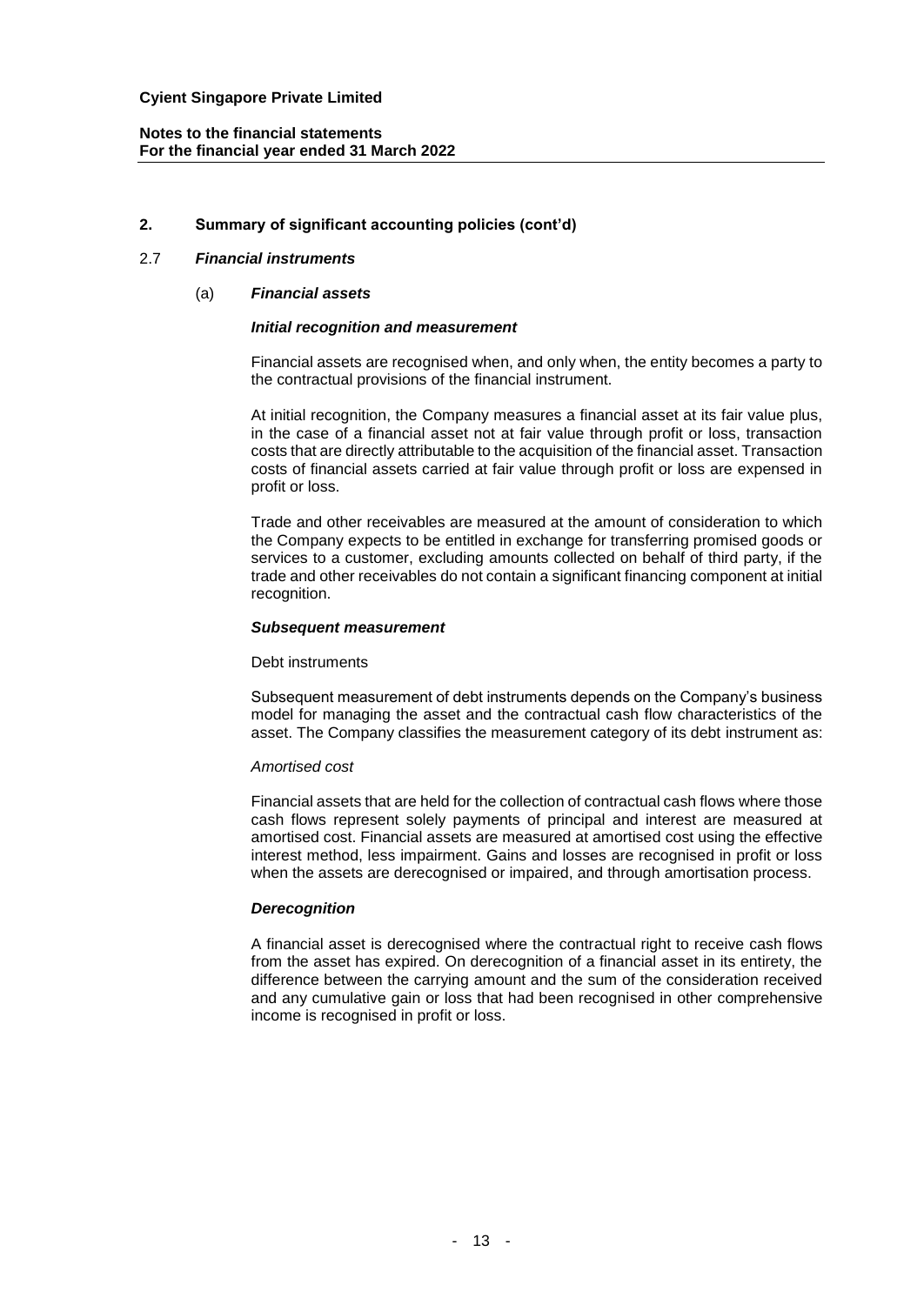## **Notes to the financial statements For the financial year ended 31 March 2022**

#### **2. Summary of significant accounting policies (cont'd)**

#### 2.7 *Financial instruments (cont'd)*

#### (b) *Financial liabilities*

#### *Initial recognition and measurement*

Financial liabilities are recognised when and only when, the Company becomes a party to the contractual provisions of the financial instrument. The Company determines the classification of its financial liabilities at initial recognition.

All financial liabilities are recognised initially at fair value plus in the case of financial liabilities not at fair value through profit or loss, directly attributable transaction costs.

#### *Subsequent measurement*

After initial recognition, financial liabilities that are not carried at fair value through profit or loss are subsequently measured at amortised cost using the effective interest method. Gains and losses are recognised in profit or loss when the liabilities are derecognised, and through the amortisation process.

#### *Derecognition*

A financial liability is derecognised when the obligation under the liability is discharged or cancelled or expires. On derecognition, the difference between the carrying amounts and the consideration paid is recognised in profit of loss.

## 2.8 *Impairment of financial assets*

The Company recognises an allowance for expected credit losses (ECLs) for all debt instruments not held at fair value through profit or loss and financial guarantee contracts. ECLs are based on the difference between the contractual cash flows due in accordance with the contract and all the cash flows that the Company expects to receive, discounted at an approximation of the original effective interest rate. The expected cash flows will include cash flows from the sale of collateral held or other credit enhancements that are integral to the contractual terms.

ECLs are recognised in two stages. For credit exposures for which there has not been a significant increase in credit risk since initial recognition, ECLs are provided for credit losses that result from default events that are possible within the next 12-months (a 12-month ECL). For those credit exposures for which there has been a significant increase in credit risk since initial recognition, a loss allowance is recognised for credit losses expected over the remaining life of the exposure, irrespective of timing of the default (a lifetime ECL).

For trade receivables, the Company applies a simplified approach in calculating ECLs. Therefore, the Company does not track changes in credit risk, but instead recognises a loss allowance based on lifetime ECLs at each reporting date. The Company has established a provision matrix that is based on its historical credit loss experience, adjusted for forwardlooking factors specific to the debtors and the economic environment.

The Company considers a financial asset in default when contractual payments are 30 days past due. However, in certain cases, the Company may also consider a financial asset to be in default when internal or external information indicates that the Company is unlikely to receive the outstanding contractual amounts in full before taking into account any credit enhancements held by the Company. A financial asset is written off when there is no reasonable expectation of recovering the contractual cash flows.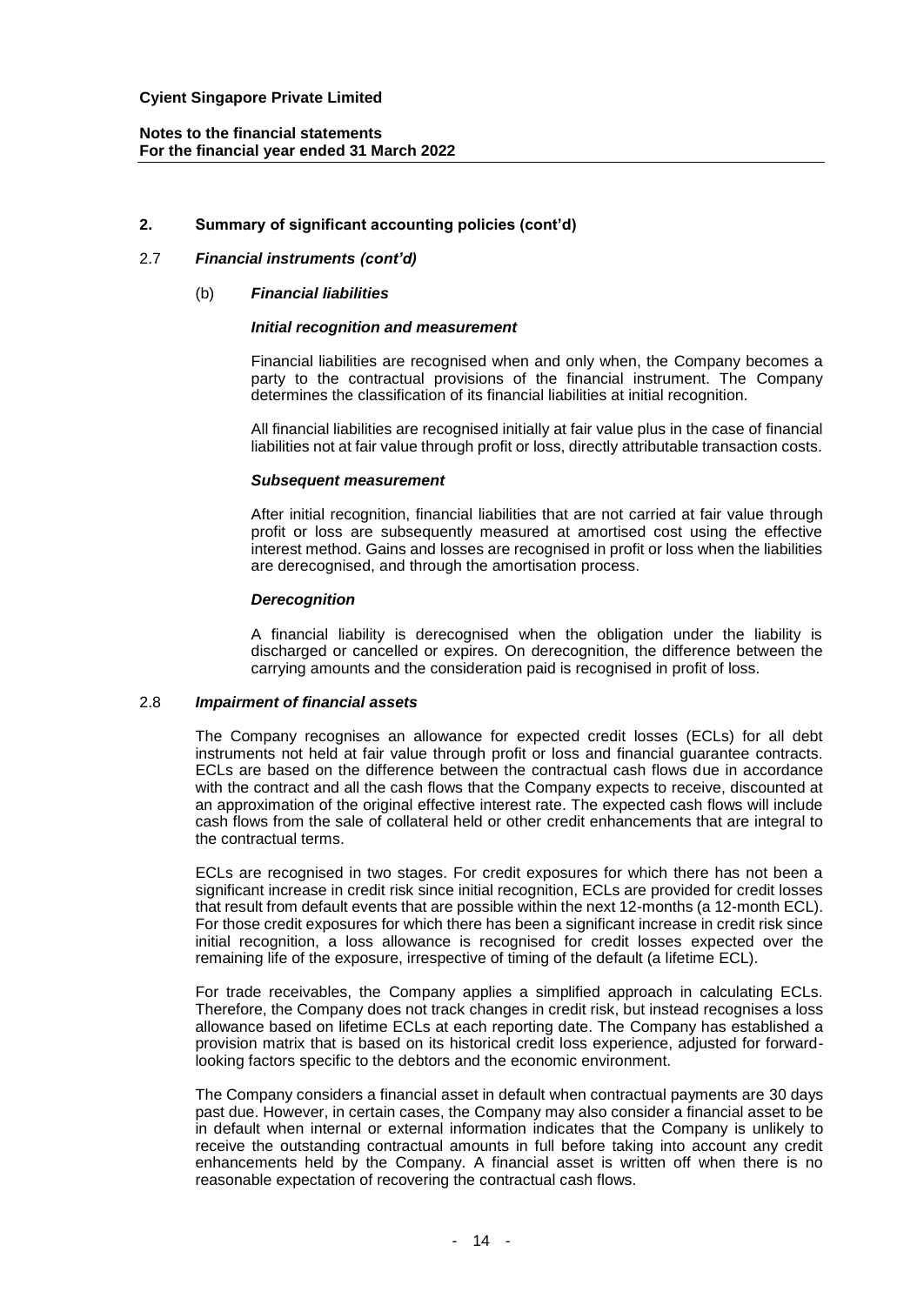## **Notes to the financial statements For the financial year ended 31 March 2022**

#### **2. Summary of significant accounting policies (cont'd)**

#### 2.9 *Cash and cash equivalents*

Cash and cash equivalents comprise cash at banks.

#### 2.10 *Provisions*

Provisions are recognised when the Company has a present obligation (legal or constructive) as a result of a past event, it is probable that an outflow of resources embodying economic benefits will be required to settle the obligation and the amount of the obligation can be estimated reliably.

Provisions are reviewed at the end of each reporting period and adjusted to reflect the current best estimate. If it is no longer probable that an outflow of economic resources will be required to settle the obligation, the provision is reversed. If the effect of the time value of money is material, provisions are discounted using a current pre-tax rate that reflects, where appropriate, the risks specific to the liability. When discounting is used, the increase in the provision due to the passage of time is recognised as a finance cost.

#### 2.11 *Borrowing costs*

All borrowing costs are recognised in profit or loss in the year in which they are incurred.

#### 2.12 *Government grants*

Government grants are recognised when there is reasonable assurance that the grant will be received and all attaching conditions will be complied with. Where the grant relates to an asset, the fair value is recognised as deferred capital grant on the statement of financial position and is amortised to profit or loss over the expected useful life of the relevant asset by equal annual instalments.

Where loans or similar assistance are provided by governments or related institutions with an interest rate below the current applicable market rate, the effect of this favourable interest is regarded as additional government grant.

#### 2.13 *Employee benefits*

#### (a) *Defined contribution plans*

The Company makes contributions to the Central Provident Fund, a defined contribution pension scheme in Singapore. Contributions to defined contribution pension schemes are recognised as an expense in the period in which the related service is performed.

#### (b) *Short-term employee benefits*

Short-term employee benefit obligations are measured on an undiscounted basis and are expensed as the related service is provided. A liability is recognised for the amount expected to be paid if the company has a present legal or constructive obligation to pay this amount as a result of past service provided by the employee, and the obligation can be estimated reliably.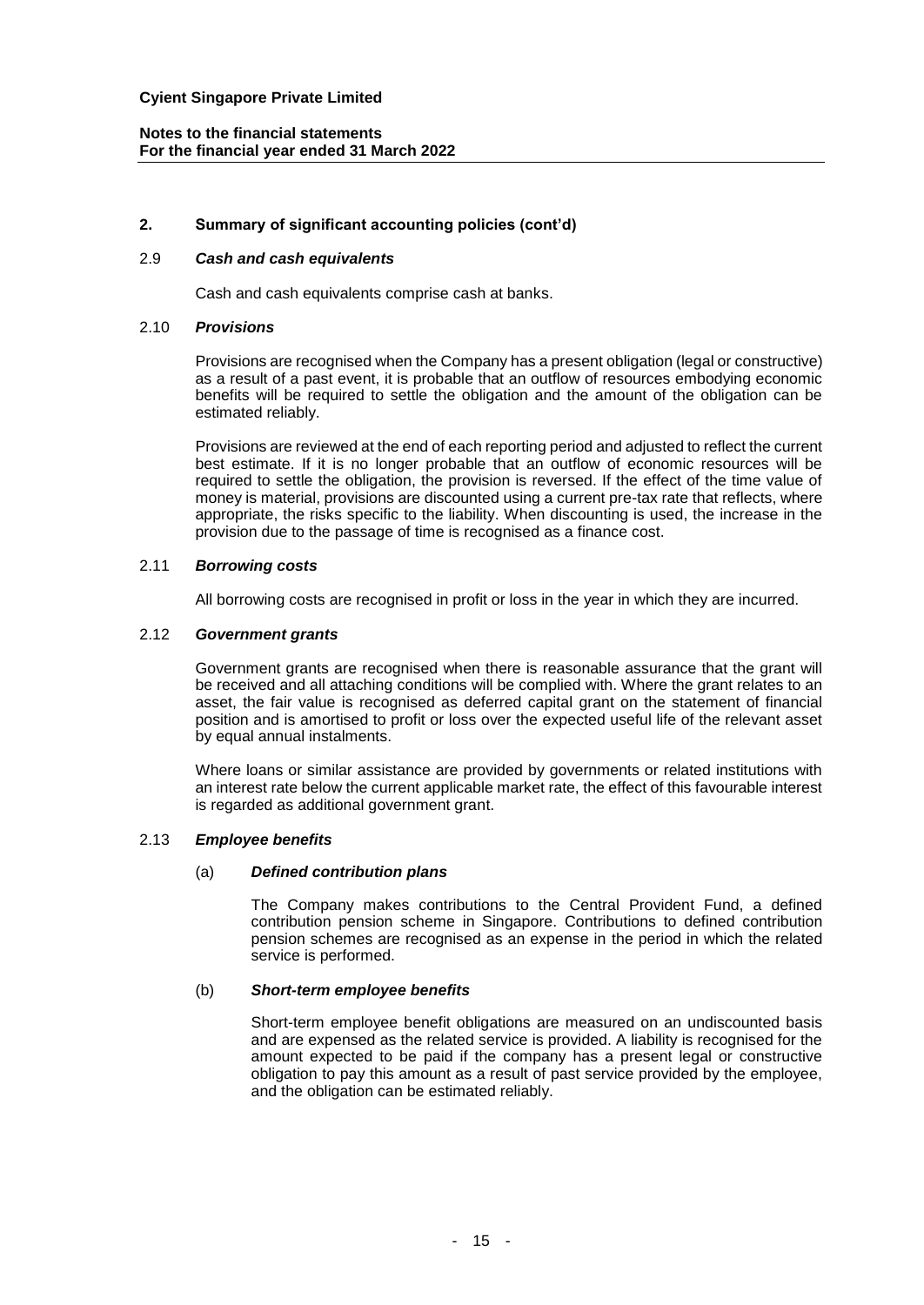## **Notes to the financial statements For the financial year ended 31 March 2022**

#### **2. Summary of significant accounting policies (cont'd)**

#### 2.14 *Leases*

The Company assesses at contract inception whether a contract is, or contains, a lease. That is, if the contract conveys the right to control the use of an identified asset for a period of time in exchange for consideration.

#### *As lessee*

The Company applies a single recognition and measurement approach for all leases. The Company recognises lease liabilities to make lease payments and right-of-use assets representing the right to use the underlying assets.

#### (a) *Right-of-use assets*

The Company recognises right-of-use assets at the commencement date of the lease (i.e. the date the underlying asset is available for use). Right-of-use assets are measured at cost, less any accumulated depreciation and impairment losses, and adjusted for any remeasurement of lease liabilities. The cost of right-of-use assets includes the amount of lease liabilities recognised, initial direct costs incurred, and lease payments made at or before the commencement date less any lease incentives received. Right-of-use assets are depreciated on a straight-line basis over the shorter of the lease term and the estimated useful lives of the assets, as follows:

Office premises < 1 year

If ownership of the leased asset transfers to the Company at the end of the lease term or the cost reflects the exercise of a purchase option, depreciation is calculated using the estimated useful life of the asset.

The right-of-use assets are also subject to impairment as described in Note 2.6.

#### (b) *Lease liabilities*

At the commencement date of the lease, the Company recognises lease liabilities measured at the present value of lease payments to be made over the lease term. The lease payments include fixed payments (including in-substance fixed payments) less any lease incentives receivable, variable lease payments that depend on an index or a rate, and amounts expected to be paid under residual value guarantees. The lease payments also include the exercise price of a purchase option reasonably certain to be exercised by the Company and payments of penalties for terminating the lease, if the lease term reflects the Company exercising the option to terminate. Variable lease payments that do not depend on an index or a rate are recognised as expenses (unless they are incurred to produce inventories) in the period in which the event or condition that triggers the payment occurs.

In calculating the present value of lease payments, the Company uses its incremental borrowing rate at the lease commencement date because the interest rate implicit in the lease is not readily determinable. After the commencement date, the amount of lease liabilities is increased to reflect the accretion of interest and reduced for the lease payments made. In addition, the carrying amount of lease liabilities is remeasured if there is a modification, a change in the lease term, a change in the lease payments (i.e. changes to future payments resulting from a change in an index or rate used to determine such lease payments) or a change in the assessment of an option to purchase the underlying asset.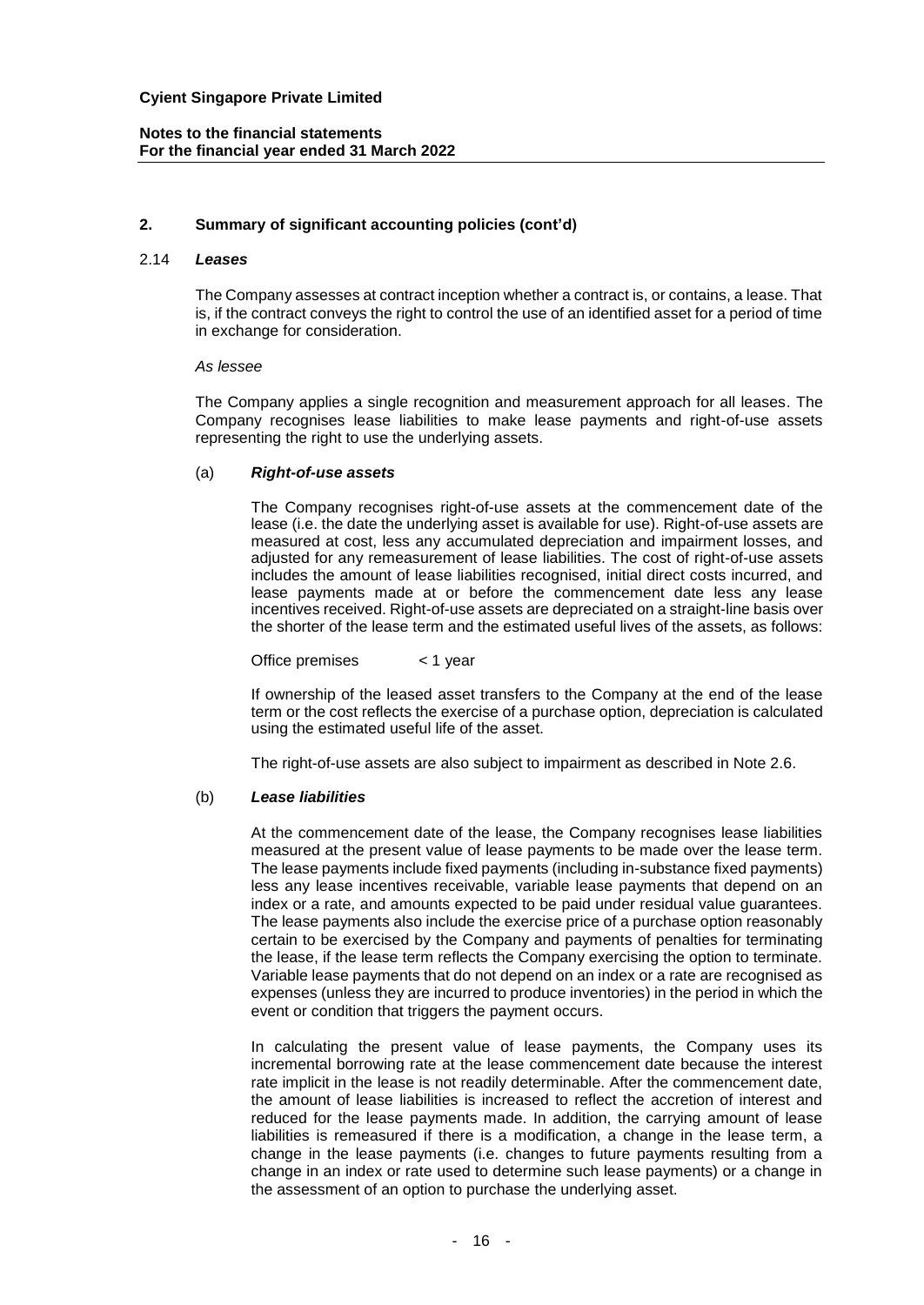## **Notes to the financial statements For the financial year ended 31 March 2022**

## **2. Summary of significant accounting policies (cont'd)**

#### 2.15 *Revenue recognition*

Revenue is measured based on the consideration to which the Company expects to be entitled in exchange for transferring promised goods or services to customer excluding amounts collected on behalf of third parties.

Revenue is recognised when the Company satisfies a performance obligation by transferring a promised good or service to the customer, which is when the customer obtains control of the good or service. A performance obligation may be satisfied at a point in time or over time. The amount of revenue recognised is the amount allocated to the satisfied performance obligation.

#### *Engineering services income*

The Company earns revenue primarily from providing services and solutions to diverse industries such as aerospace, learning capabilities and associated actionable insights. The service is primarily related to engineering services in various industries. Engineering services income is recognised over the term of the contract, whilst revenue related to other fixed price contracts are recognised in accordance with the percentage of completion method ("PMC"). Percentage is measured by reference to the milestones completed in proportion to the deliverable as per the contracts with the customers.

The contract sum is apportioned over each milestone to be completed based on the input (efforts) required to complete the milestones. Revenue is recognised in accordance with the milestones completed. Provision for estimated losses on incomplete contracts are recorded in the year in which losses become probable based on the current contract estimates.

For services accounted for under the PCM method, earnings in excess of billings are classified as contract assets, while billing in excess of earnings are classified as contract liabilities.

Revenue from time and material contracts is recognised as the services are rendered.

Revenue from annual technical service contracts is recognised on a pro rata basis over the period in which such services are rendered.

Contract assets are recognised when there is excess of revenue earned over billings on contracts as receipt of consideration is conditional on successful completion of individual milestone and approval by customer. Upon completion of the customisation and implementation milestone as detailed in the contract with customer and acceptance by the customer, the amounts recognised as contract assets are reclassified to trade receivables.

Advance from customers and deferred revenue ("contract liabilities") is recognised when there are billings in excess of revenues.

Contracts are subjected to modification to account for changes in contract specification and requirements. The Company reviews modification to contract in conjunction with the original contract, basis which the transaction price could be allocated to a new performance obligation, or transaction price of an existing obligation could undergo a change. In the event transaction price is revised for existing obligation, a cumulative adjustment is accounted for.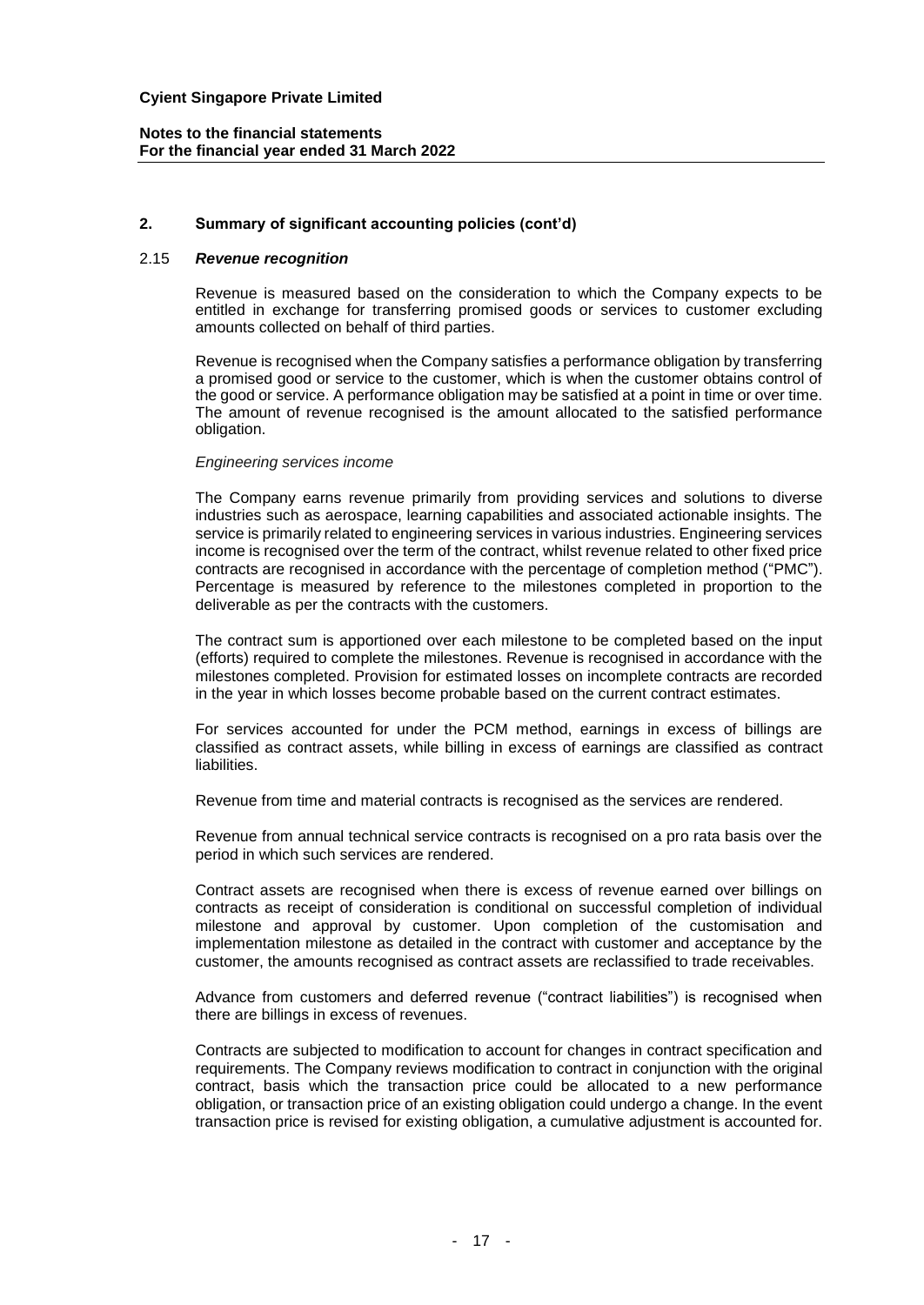## **Notes to the financial statements For the financial year ended 31 March 2022**

## **2. Summary of significant accounting policies (cont'd)**

#### 2.16 *Taxes*

#### (a) *Current income tax*

Current income tax assets and liabilities for the current and prior periods are measured at the amount expected to be recovered from or paid to the taxation authorities. The tax rates and tax laws used to compute the amount are those that are enacted or substantively enacted at the end of the reporting period.

Current income taxes are recognised in profit or loss except to the extent that the tax relates to items recognised outside profit or loss, either in other comprehensive income or directly in equity. Management periodically evaluates positions taken in the tax returns with respect to situations in which applicable tax regulations are subject to interpretation and establishes provisions where appropriate.

#### (b) *Deferred tax*

Deferred tax is provided using the liability method on temporary differences at the end of the reporting period between the tax bases of assets and liabilities and their carrying amounts for financial reporting purposes.

Deferred tax liabilities are recognised for all temporary differences, except:

- Where the deferred tax liability arises from the initial recognition of goodwill or of an asset or liability in a transaction that is not a business combination and, at the time of the transaction, affects neither the accounting profit nor taxable profit or loss; and
- In respect of taxable temporary differences associated with investments in subsidiaries, where the timing of the reversal of the temporary differences can be controlled and it is probable that the temporary differences will not reverse in the foreseeable future.

Deferred tax assets are recognised for all deductible temporary differences, the carry forward of unused tax credits and unused tax losses, to the extent that it is probable that taxable profit will be available against which the deductible temporary differences, and the carry forward of unused tax credits and unused tax losses can be utilised except:

- Where the deferred tax asset relating to the deductible temporary difference arises from the initial recognition of an asset or liability in a transaction that is not a business combination and, at the time of the transaction, affects neither the accounting profit nor taxable profit or loss; and
- In respect of deductible temporary differences associated with investments in subsidiaries, deferred tax assets are recognised only to the extent that it is probable that the temporary differences will reverse in the foreseeable future and taxable profit will be available against which the temporary differences can be utilised.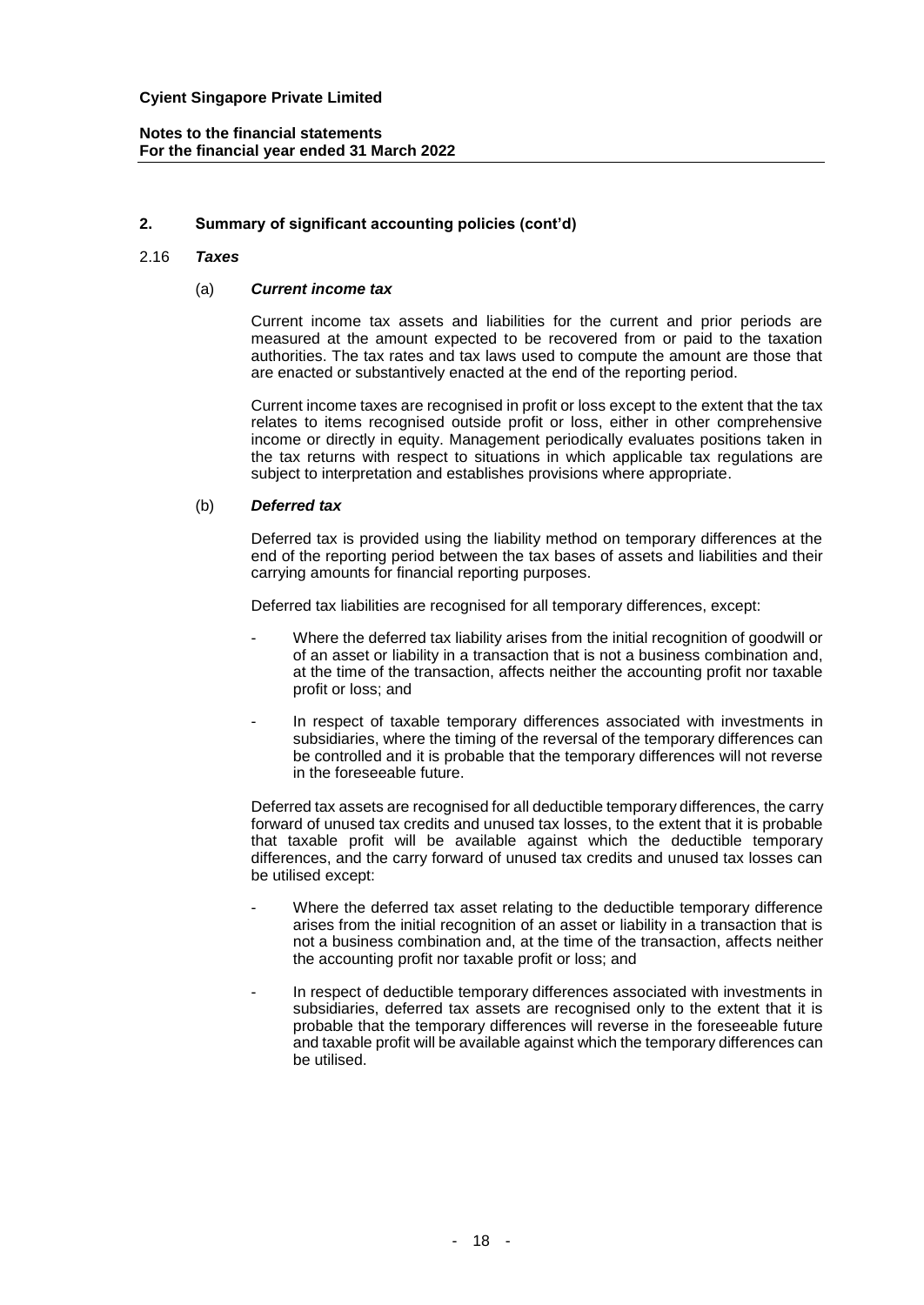## **Notes to the financial statements For the financial year ended 31 March 2022**

#### **2. Summary of significant accounting policies (cont'd)**

#### 2.16 *Taxes (cont'd)*

## (b) *Deferred tax (cont'd)*

The carrying amount of deferred tax assets is reviewed at the end of each reporting period and reduced to the extent that it is no longer probable that sufficient taxable profit will be available to allow all or part of the deferred tax asset to be utilised. Unrecognised deferred tax assets are reassessed at the end of each reporting period and are recognised to the extent that it has become probable that future taxable profit will allow the deferred tax asset to be recovered.

Deferred tax assets and liabilities are measured at the tax rates that are expected to apply in the year when the asset is realised or the liability is settled, based on tax rates (and tax laws) that have been enacted or substantively enacted at the end of each reporting period.

Deferred tax relating to items recognised outside profit or loss is recognised outside profit or loss. Deferred tax items are recognised in correlation to the underlying transaction either in other comprehensive income or directly in equity.

#### 2.17 *Share capital*

Proceeds from issuance of ordinary shares are recognised as share capital in equity.

#### 2.18 *Contingencies*

A contingent liability is:

- (a) a possible obligation that arises from past events and whose existence will be confirmed only by the occurrence or non-occurrence of one or more uncertain future events not wholly within the control of the Company; or
- (b) a present obligation that arises from past events but is not recognised because:
	- (i) It is not probable that an outflow of resources embodying economic benefits will be required to settle the obligation; or
	- (ii) The amount of the obligation cannot be measured with sufficient reliability.

A contingent asset is a possible asset that arises from past events and whose existence will be confirmed only by the occurrence or non-occurrence of one or more uncertain future events not wholly within the control of the Company.

Contingent liabilities and assets are not recognised on the balance sheet of the Company, except for contingent liabilities assumed in a business combination that are present obligations and which the fair values can be reliably determined.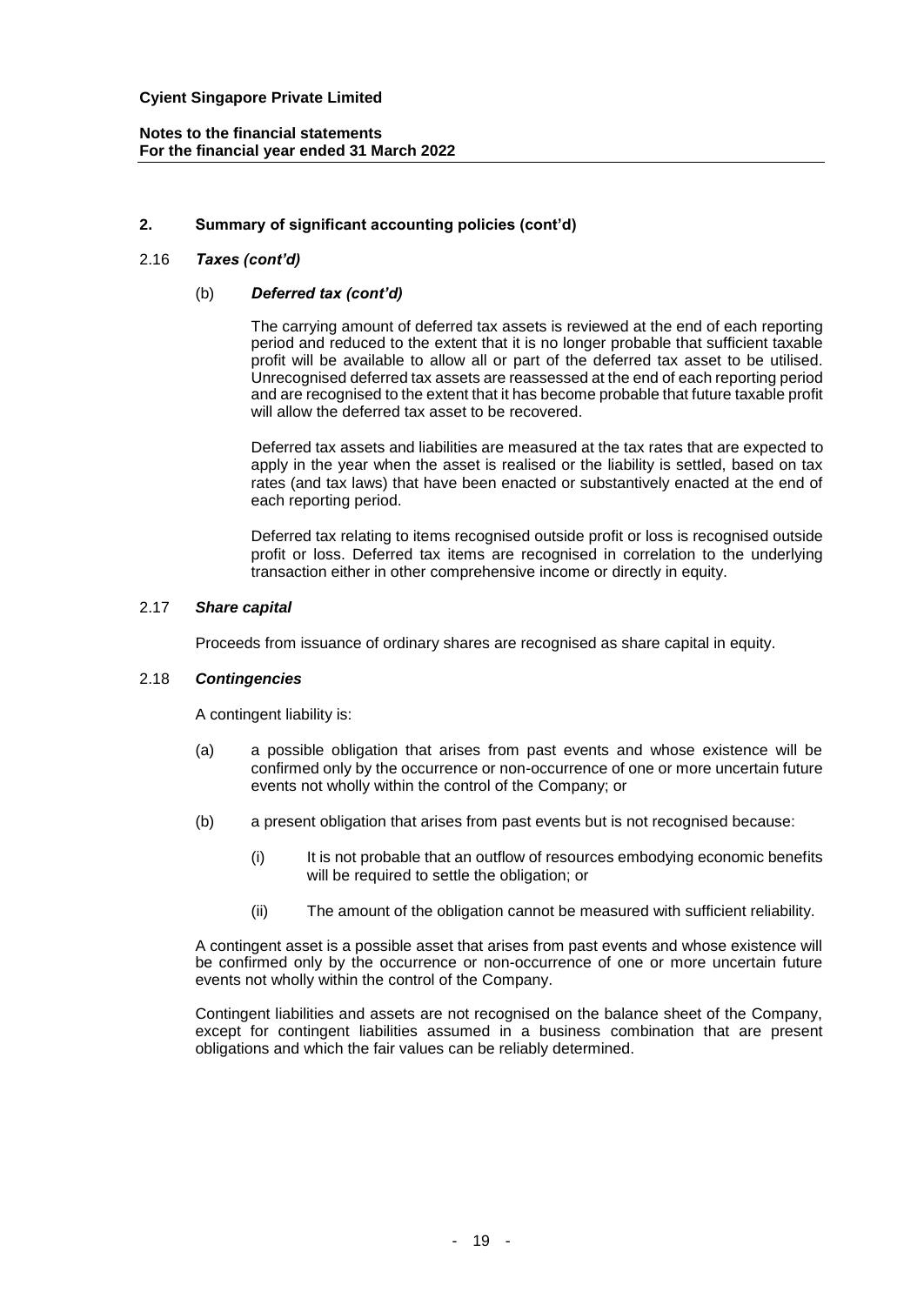#### **Notes to the financial statements For the financial year ended 31 March 2022**

#### **3. Significant accounting judgements and estimates**

In the process of applying the entity's accounting policies, management is of opinion that there are no critical judgements (other than those involving estimates) that have significant effect on the amounts recognised in the financial statements.

#### 3.1 *Key sources of estimation uncertainty*

The key assumptions concerning the future, and other key sources of estimation uncertainty at the statement of financial position date, that have significant risk of causing a material adjustment to the carrying amounts of assets and liabilities within the next financial year, are discussed below.

#### Provision for expected credit losses

The Company uses a provision matrix to calculate Expected Credit Losses (ECLs) for trade receivables. The provision rates are based on days past due for groupings of various customer segments that have similar loss patterns.

The provision matrix is initially based on the Company's historical observed default rates. The Company will calibrate the matrix to adjust historical credit loss experience with forwardlooking information. At every reporting date, historical default rates are updated and changes in the forward-looking estimates are analysed.

The assessment of the correlation between historical observed default rates, forecast economic conditions and ECLs is a significant estimate. The amount of ECLs is sensitive to changes in circumstances and of forecast economic conditions. The Company's historical credit loss experience and forecast of economic conditions may also not be representative of customer's actual default in the future. The carrying amount of the Company's trade receivables is disclosed in Note 13.

#### **4. Revenue**

|                                                | 2022<br>S\$ | 2021<br>S\$ |
|------------------------------------------------|-------------|-------------|
| Type of income:<br>Engineering services income | 2,710,996   | 2,355,167   |
| Timing of transfer of services – over time     | 2,710,996   | 2,355,167   |

There is no variable consideration recognised during the financial year.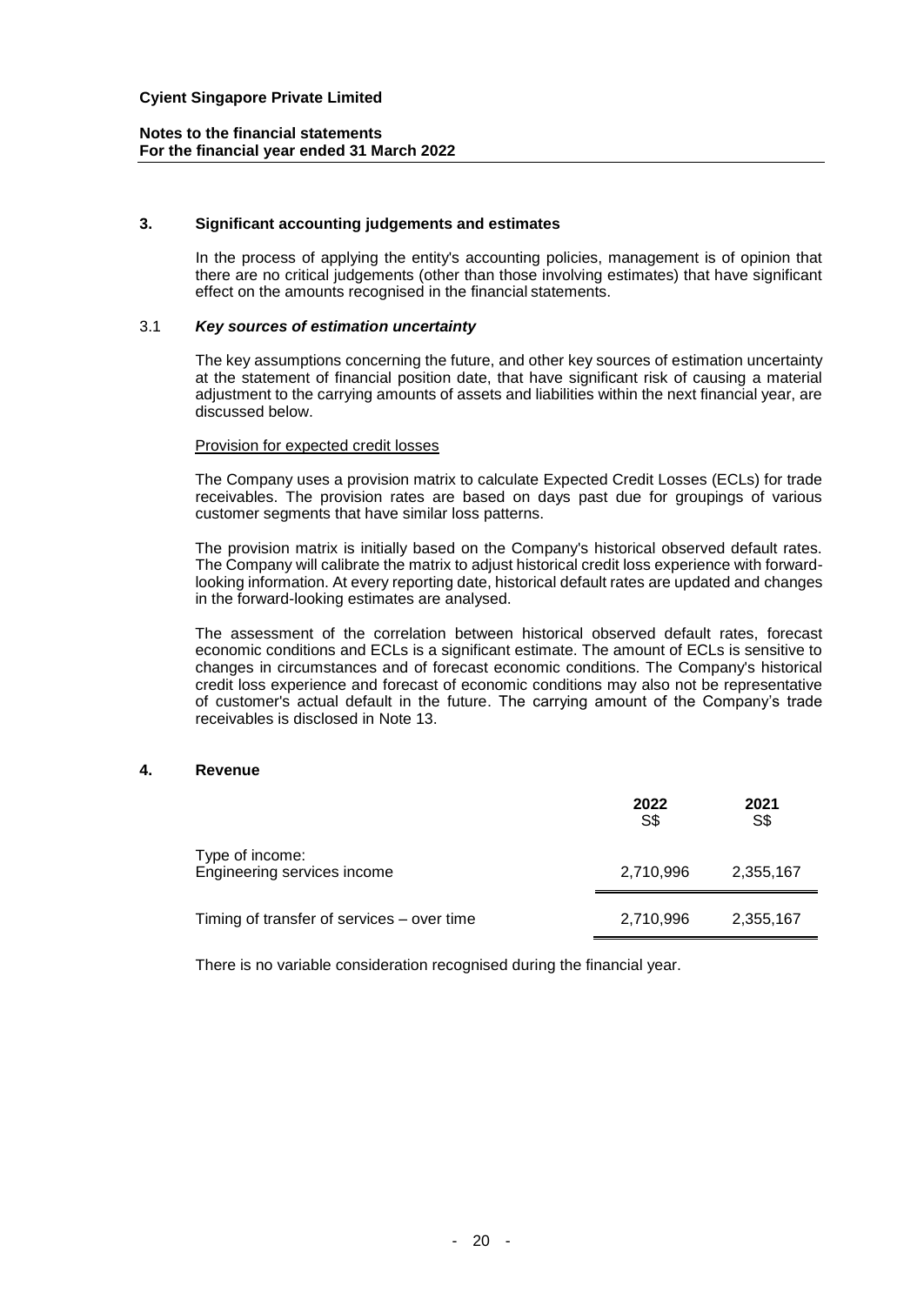## **Notes to the financial statements For the financial year ended 31 March 2022**

## **5. Other income**

**7. Finance costs**

|    |                                                                                                                                                                                    | 2022<br>S\$                                 | 2021<br>S\$                                                 |
|----|------------------------------------------------------------------------------------------------------------------------------------------------------------------------------------|---------------------------------------------|-------------------------------------------------------------|
|    | Government grants:<br>- Temporary employment credit                                                                                                                                |                                             |                                                             |
| 6. | Salaries and employee benefits                                                                                                                                                     |                                             |                                                             |
|    |                                                                                                                                                                                    | 2022<br>S\$                                 | 2021<br>S\$                                                 |
|    | Salaries and bonus*<br><b>Central Provident Fund contributions</b><br>Director's remuneration<br>Provision for unutilised leave (Note 20)<br>Staff welfare<br>Share based payments | 1,111,503<br>196,272<br>(12, 984)<br>27,373 | 1,649,727<br>193,020<br>54,449<br>79,637<br>54,445<br>2,226 |
|    |                                                                                                                                                                                    | 1,322,164                                   | 2,033,504                                                   |

*\** Salaries and bonus are presented net of government grants amounting to nil (2021: \$523,421).

## *Compensation of directors and key management personnel*

The remuneration of director and other members of key management during the year were as follows:

|                                                                                                                                                                       | 2022<br>S\$    | 2021<br>S\$    |
|-----------------------------------------------------------------------------------------------------------------------------------------------------------------------|----------------|----------------|
| Director's remuneration                                                                                                                                               |                | 54,449         |
| <b>Finance costs</b>                                                                                                                                                  |                |                |
|                                                                                                                                                                       | 2022<br>S\$    | 2021<br>S\$    |
| Interest rate swap charges and interest<br>Interest on bank loans<br>Invoice discounting charges<br>Corporate guarantee fees<br>Interest expense on lease liabilities | 4,222<br>7,169 | 6,342<br>7,831 |
|                                                                                                                                                                       | 11,391         | 14,173         |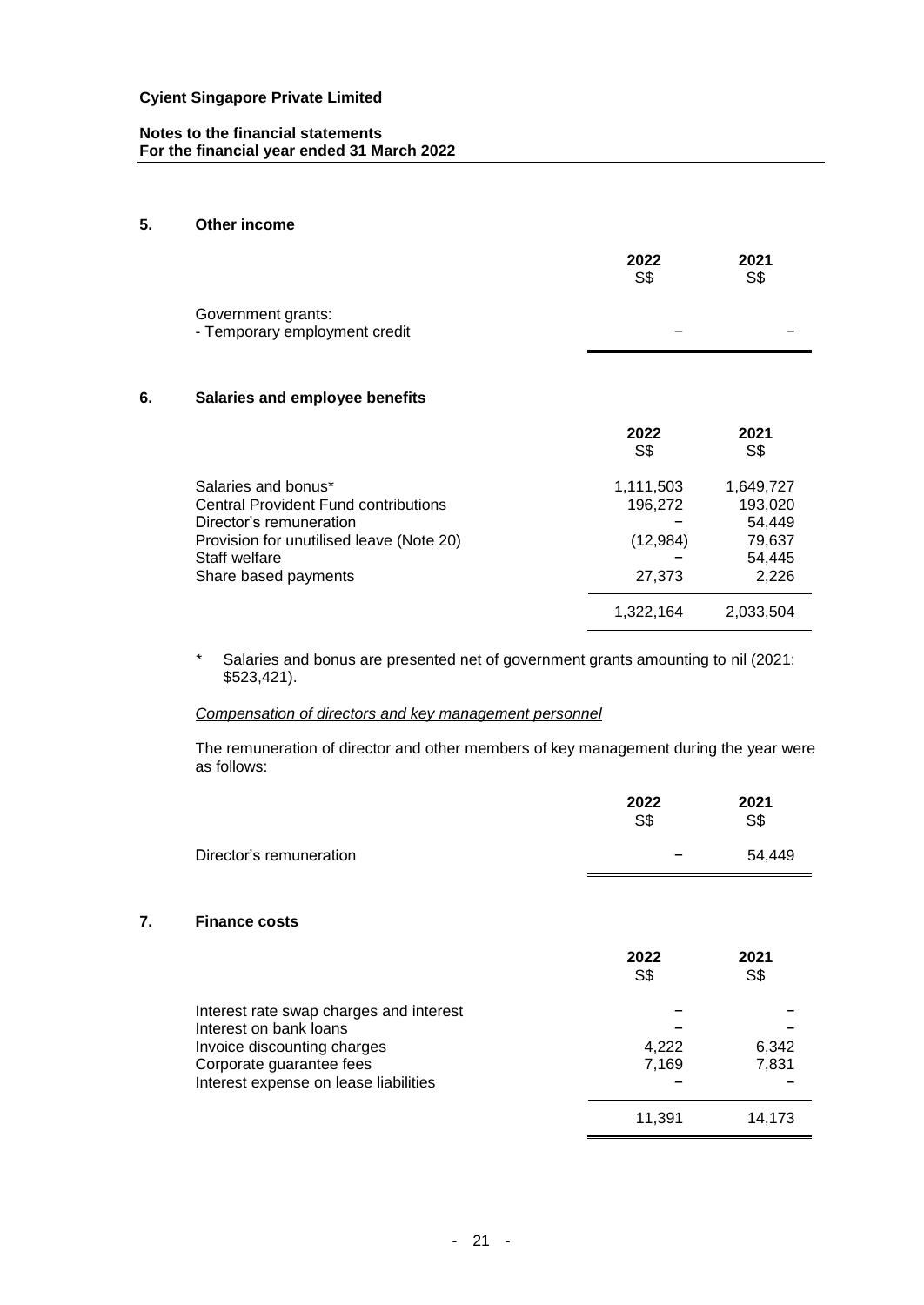## **Notes to the financial statements For the financial year ended 31 March 2022**

## **8. Loss before income tax**

The following items have been included in arriving at loss before income tax:

|                                               | 2022<br>S\$ | 2021<br>S\$ |
|-----------------------------------------------|-------------|-------------|
| Depreciation of plant and equipment (Note 10) | 14,415      | 11,259      |
| Depreciation of right-of-use assets (Note 11) |             |             |
| Amortisation of intangible assets (Note 12)   |             |             |
| Impairment of intangible assets (Note12)      |             |             |
| Allowance for expected credit losses:         |             |             |
| - Trade receivables (Note 13)                 | (51,260)    | 13,683      |
| - Contract assets (Note 15)                   |             |             |
| Net foreign exchange loss/(gain)              |             | 38,333      |
| Loss on disposal of plant and equipment       |             |             |

## **9. Income tax credit**

## *Major components of income tax credit*

The major components of income tax credit for the years ended 31 January 2022 and 31 March 2021 are as follows:

|                                                     | 2022<br>S\$ | 2021<br>S\$ |
|-----------------------------------------------------|-------------|-------------|
| <b>Statement of comprehensive income:</b>           |             |             |
| Current income tax<br>- Current income taxation     | 59,145      |             |
| - Over provision in respect of previous years       |             | (11,384)    |
| Deferred tax (Note 17)                              |             |             |
| - Origination and reversal of temporary differences |             | (17, 286)   |
| Income tax credit recognised in profit or loss      | 59,145      | (28.670)    |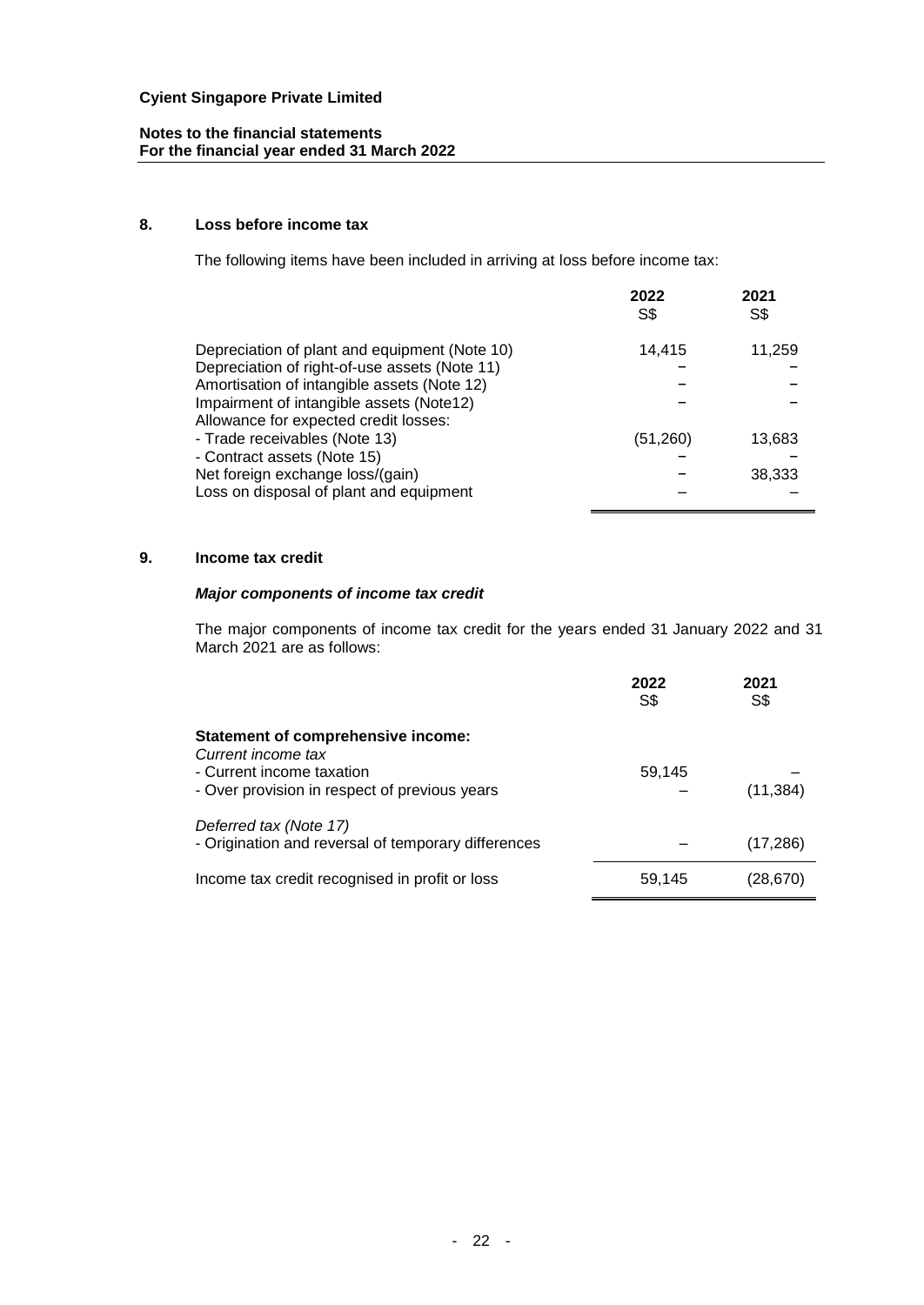## **Notes to the financial statements For the financial year ended 31 March 2022**

## **9. Income tax credit (cont'd)**

#### *Relationship between tax credit and loss before income tax*

A reconciliation between tax credit and the product of loss before income tax multiplied by the applicable corporate tax rate for the years ended 31 January 2022 and 2021 are as follows:

|                                                                                                                                                 | 2022<br>S\$ | 2021<br>S\$                                |
|-------------------------------------------------------------------------------------------------------------------------------------------------|-------------|--------------------------------------------|
| Profit/Loss before income tax                                                                                                                   | 115,737     | (720, 765)                                 |
| Income tax using the corporate tax rate of 17%<br>(2020: 17%)<br>Tax effects on:                                                                |             | (122, 530)                                 |
| - Expenses not deductible for tax purposes<br>- Deferred tax assets not recognised<br>- Over provision in respect of previous years<br>- Others | (444, 379)  | 2,759<br>123,663<br>(11, 384)<br>(21, 178) |
| Income tax credit recognised in profit or loss                                                                                                  | (444, 379)  | (28, 670)                                  |
| Deferred tax assets not recognised are as follows:                                                                                              |             |                                            |
|                                                                                                                                                 | 2022<br>S\$ | 2021<br>S\$                                |
| Unutilised tax losses<br>Other temporary differences                                                                                            |             | 8,339,269<br>3,388                         |
|                                                                                                                                                 |             | 8,342,657                                  |

Deferred income tax assets arising from unutilised tax losses and other temporary differences are recognised to the extent that realisation of the related tax benefits through future taxable profits is probable. The Company has unutilised tax losses and other temporary differences at the reporting date which can be carried forward and used to offset against future taxable profits of the Company, for which no deferred tax asset is recognised due to uncertainty of its recoverability.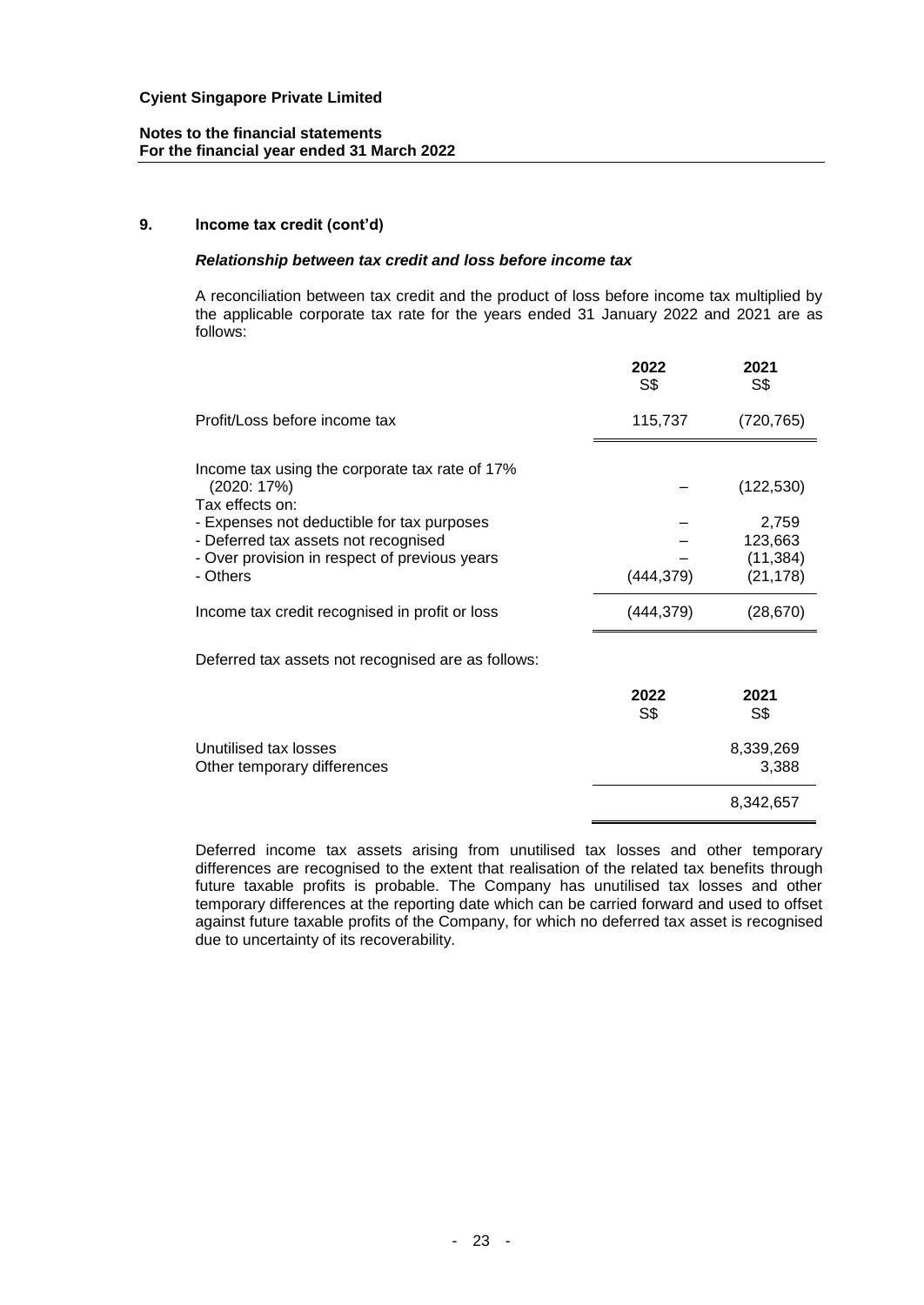## **Notes to the financial statements For the financial year ended 31 March 2022**

## **10. Plant and equipment**

|                                                                        | <b>Furniture</b><br>and fittings<br>S\$ | <b>Office</b><br>equipment<br>S\$ | <b>Computers</b><br>and software machinery<br>S\$ | <b>Plant and</b><br>S\$ | Total<br>S\$      |
|------------------------------------------------------------------------|-----------------------------------------|-----------------------------------|---------------------------------------------------|-------------------------|-------------------|
| Cost:<br>At 1 April 2020<br>Additions                                  | 1,763                                   | 2,747                             | 571,075<br>1,650                                  | 75,262                  | 650,847<br>1,650  |
| At 31 March 2021 and<br>1 April 2021<br>Additions                      | 1,763                                   | 2,747                             | 572,725<br>30,780                                 | 75,262                  | 652,497<br>30,780 |
| At 31 March 2022                                                       | 1,763                                   | 2,747                             | 603,505                                           | 75,262                  | 683,277           |
| Accumulated<br>depreciation:<br>At 1 April 2020<br>Charge for the year | 713<br>167                              | 2,336<br>274                      | 551,923<br>3,668                                  | 31,404<br>7,150         | 586,376<br>11,259 |
| At 31 March 2021 and<br>1 April 2021<br>Charge for the year            | 880<br>167                              | 2,610                             | 555,591<br>7,098                                  | 38,554<br>7,150         | 597,635<br>14,415 |
| At 31 March 2022                                                       | 1,049                                   | 2,610                             | 562,687                                           | 45,703                  | 612,049           |
| Net carrying amount:<br>At 31 March 2022                               | 714                                     | 137                               | 40,818                                            | 29,559                  | 71,227            |
| At 31 March 2021                                                       | 883                                     | 137                               | 17,134                                            | 36,708                  | 54,862            |

## **11. Right-of-use assets/lease liabilities**

#### *As lessee*

The Company has a lease contract for office premises used in its operations. Set out below are the carrying amounts of right-of-use assets recognised and the movements during the year:

|                                                                                                          | <b>Office</b><br>premises<br>S\$ |
|----------------------------------------------------------------------------------------------------------|----------------------------------|
| At 1 April 2020<br>Initial application of FRS 116<br>Depreciation charge<br>Foreign exchange differences |                                  |
| At 31 March 2021 and 31 March 2022                                                                       |                                  |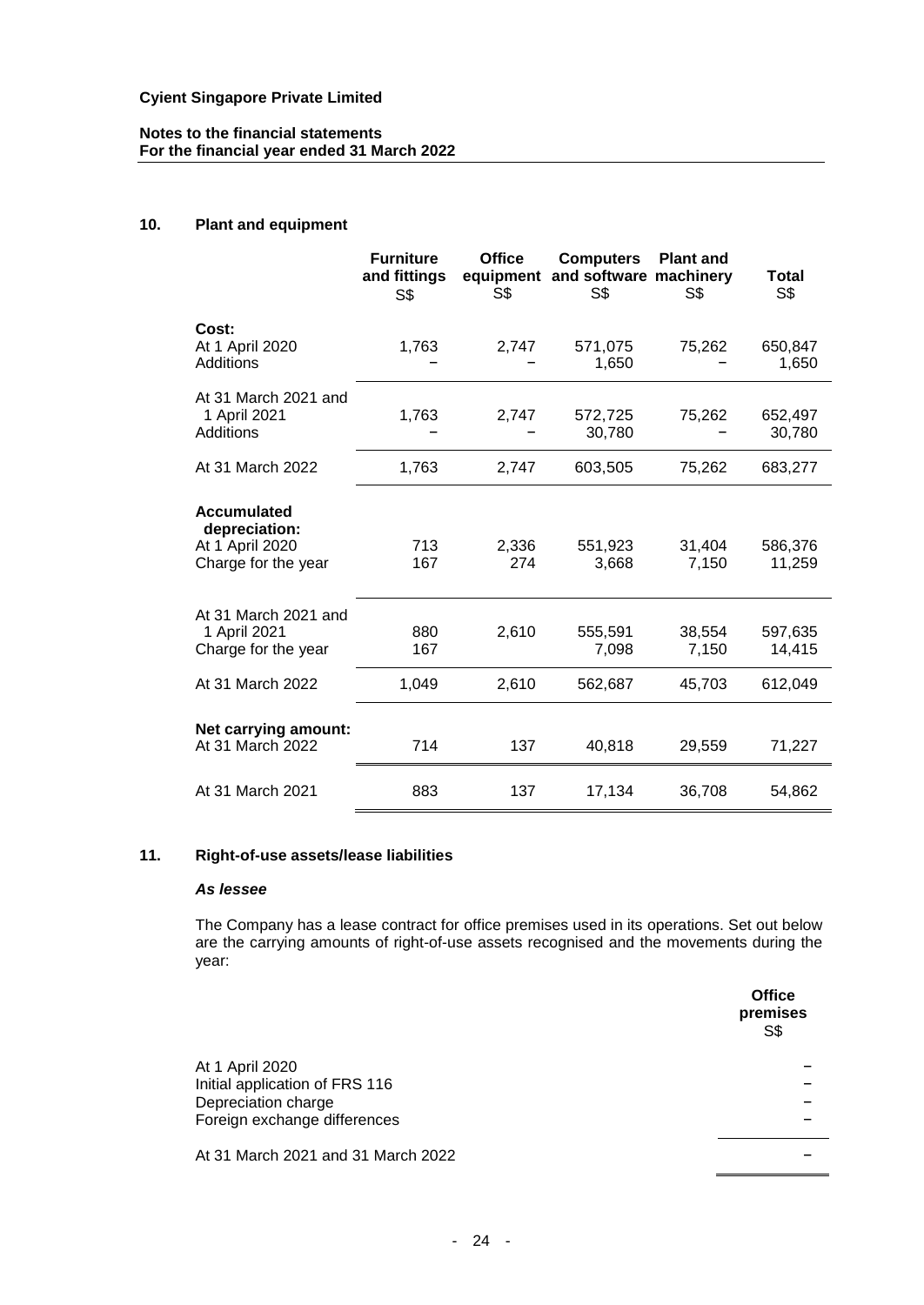## **Notes to the financial statements For the financial year ended 31 March 2022**

## **11. Right-of-use assets/lease liabilities (cont'd)**

## *As lessee (cont'd)*

Set out below are the carrying amounts of lease liabilities and the movements during the year:

|                                    | S\$ |
|------------------------------------|-----|
| At 1 April 2020                    |     |
| Initial application of FRS 116     |     |
| Accretion of interest              |     |
| Payments                           |     |
| Foreign exchange differences       |     |
| At 31 March 2021 and 31 March 2022 |     |

The following are the amounts recognised in profit or loss:

|                                                                              | 2022<br>S\$ | 2021<br>S\$ |
|------------------------------------------------------------------------------|-------------|-------------|
| Depreciation of right-of-use assets<br>Interest expense on lease liabilities |             |             |
| Short-term lease expenses                                                    |             | 322.547     |
| Total amount recognised in profit or loss                                    |             | 322.547     |

The Company had total cash outflows for leases of S\$ nil (2021: S\$322,547).

## **12. Intangible assets**

|                                                                              | <b>Engineering service</b><br>agreement |             |
|------------------------------------------------------------------------------|-----------------------------------------|-------------|
|                                                                              | 2022<br>S\$                             | 2021<br>S\$ |
| Cost                                                                         |                                         | 11,249,600  |
| Less: Amortisation charge<br>- At beginning of year<br>- Charge for the year |                                         | 9,186,745   |
| - At end of year                                                             |                                         | 9,186,745   |
| Less: Impairment losses                                                      |                                         | 2,062,855   |
| Net book value                                                               |                                         |             |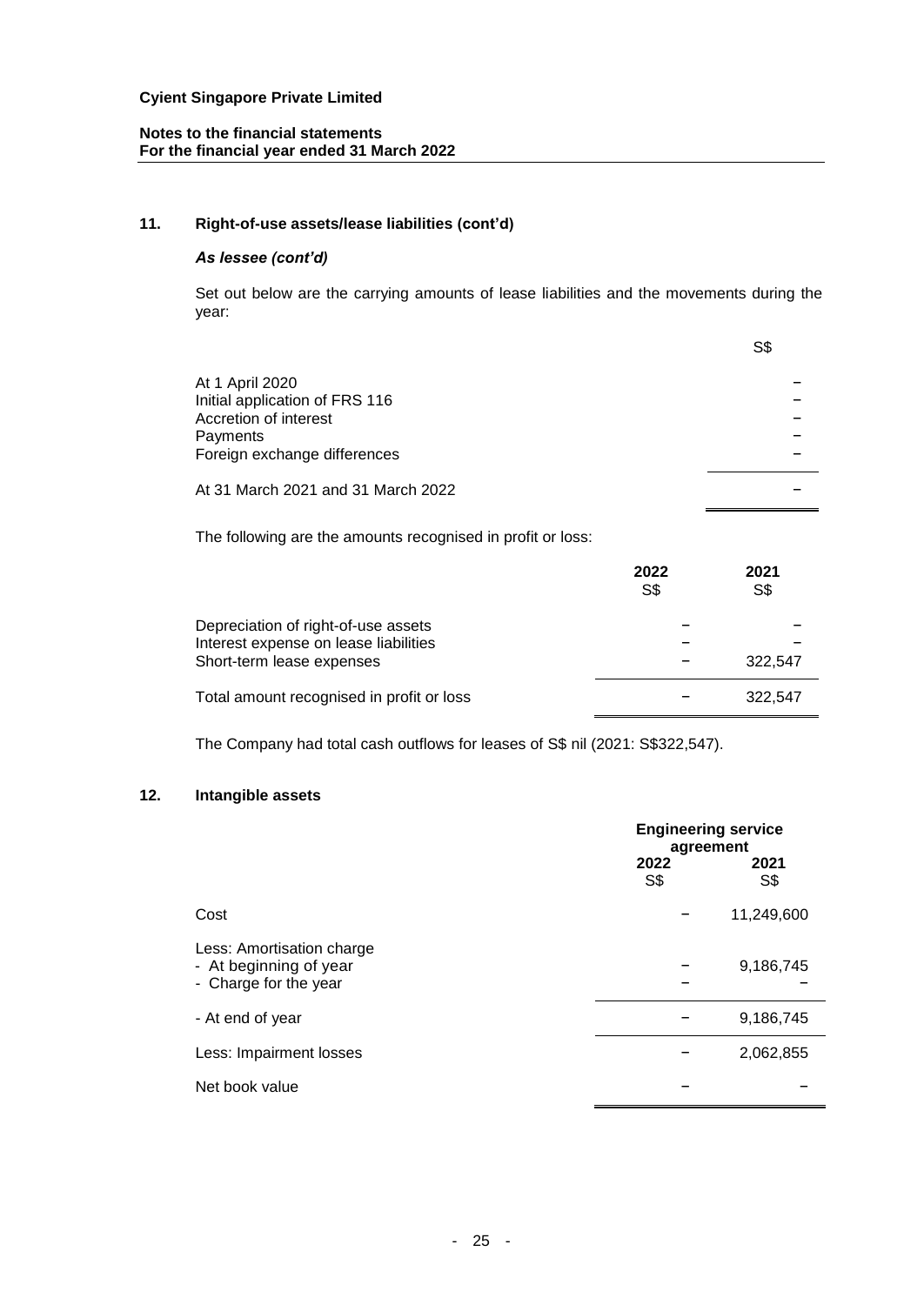#### **Notes to the financial statements For the financial year ended 31 March 2022**

## **12. Intangible assets (cont'd)**

The Company acquired a maintenance, repair and overhaul services agreement ("MRO") from an external party for S\$11,249,600. The seller has transferred its employees and both parties entered into a non-solicitation agreement for 4 years commencing from September 2015. In January 2018, the MRO was extended for 4 more years lasting up till December 2021.

#### Impairment of assets

During the financial year ended 31 March 2020, the Company carried out a review of the recoverable amount of its intangible assets based on its business forecasts of underlying business contracts. An impairment loss of S\$2,062,855, representing the write-down of these assets to their recoverable amount was recognised in the statement of comprehensive income. The recoverable amount of the intangible assets was determined based value in use calculations using cash flow projections assessed by management, covering periods until the end of the MRO.

#### **13. Trade receivables**

|                                                       | 2022<br>S\$ | 2021<br>S\$          |
|-------------------------------------------------------|-------------|----------------------|
| Third parties<br>Allowance for expected credit losses | 453,788     | 399,348<br>(64, 943) |
| Total trade receivables, net                          | 453,788     | 334,405              |

Trade receivables are non-interest bearing and generally have an average credit period of 30 to 90 days. They are recognised at their original invoice amounts which represent their fair values on initial recognition.

Trade receivables that are denominated in foreign currencies are as follows:

|                                                       | 2022<br>S\$ | 2021<br>S\$ |
|-------------------------------------------------------|-------------|-------------|
| <b>United States Dollar</b>                           | 401,383     | 226,177     |
| Receivables that are past due but not impaired        |             |             |
| The aging profile of these receivables is as follows: |             |             |

|                                                                                                                                 | 2022<br>S\$        | 2021<br>S\$                             |
|---------------------------------------------------------------------------------------------------------------------------------|--------------------|-----------------------------------------|
| Not past due<br>Past due less than 30 days<br>Past due 31 to 60 days<br>Past due 181 to 365 days<br>Past due more than 365 days | 312,058<br>141,730 | 306,059<br>13,403<br>17,174<br>(2, 231) |
|                                                                                                                                 | 453,788            | 334,405                                 |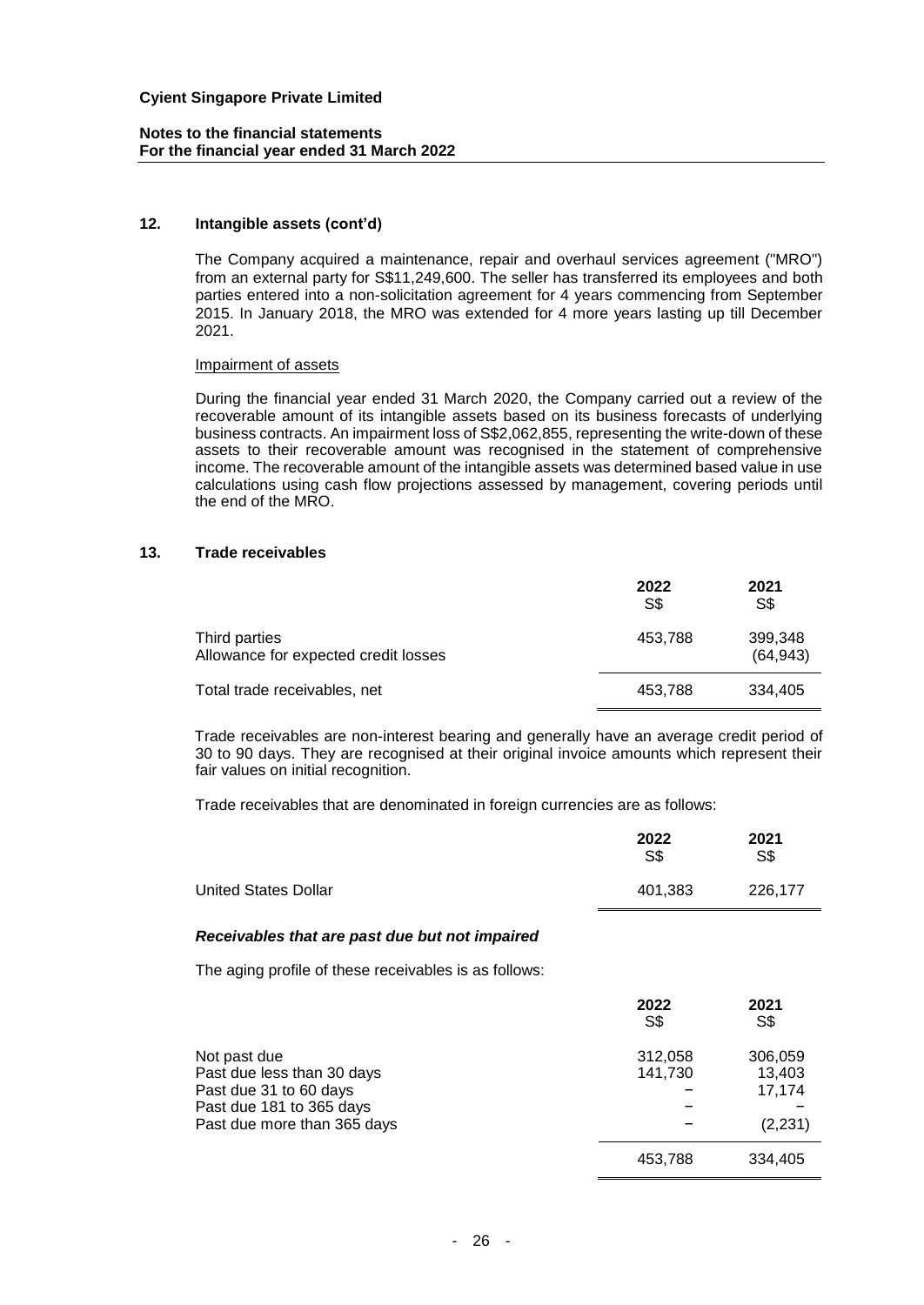## **Notes to the financial statements For the financial year ended 31 March 2022**

## **13. Trade receivables (cont'd)**

## *Expected credit losses*

Movements of allowance for expected credit losses of trade receivables computed based on lifetime ECL are as follows:

|                                            | 2022<br>S\$         | 2021<br>S\$      |
|--------------------------------------------|---------------------|------------------|
| At 1 April<br>Charge for the year (Note 8) | 64,943<br>(64, 943) | 51,260<br>13,683 |
| At 31 March                                |                     | 64,943           |

## **14. Other receivables**

|                                                                                                                               | 2022<br>S\$                  | 2021<br>S\$                 |
|-------------------------------------------------------------------------------------------------------------------------------|------------------------------|-----------------------------|
| Non-current:<br>Security deposits                                                                                             |                              |                             |
| Current:<br>Security deposits<br>Sundry receivables<br>Amounts due from holding company<br>Amounts due from related companies | 62,972<br>769,200<br>281,136 | 60,624<br>673,571<br>77,755 |
|                                                                                                                               | 1,113,308                    | 811,950                     |
| <b>Total other receivables</b>                                                                                                | 1,113,308                    | 811,950                     |

The amount due from holding and related companies are unsecured, interest free and repayable on demand.

Other receivables that are denominated in foreign currencies are as follows:

|                      | 2022<br>S\$ | 2021<br>S\$ |
|----------------------|-------------|-------------|
| Australian Dollar    | 136.086     | 55.687      |
| Indian Rupee         | 769.200     | 673,572     |
| United States Dollar | 85.129      | 82,691      |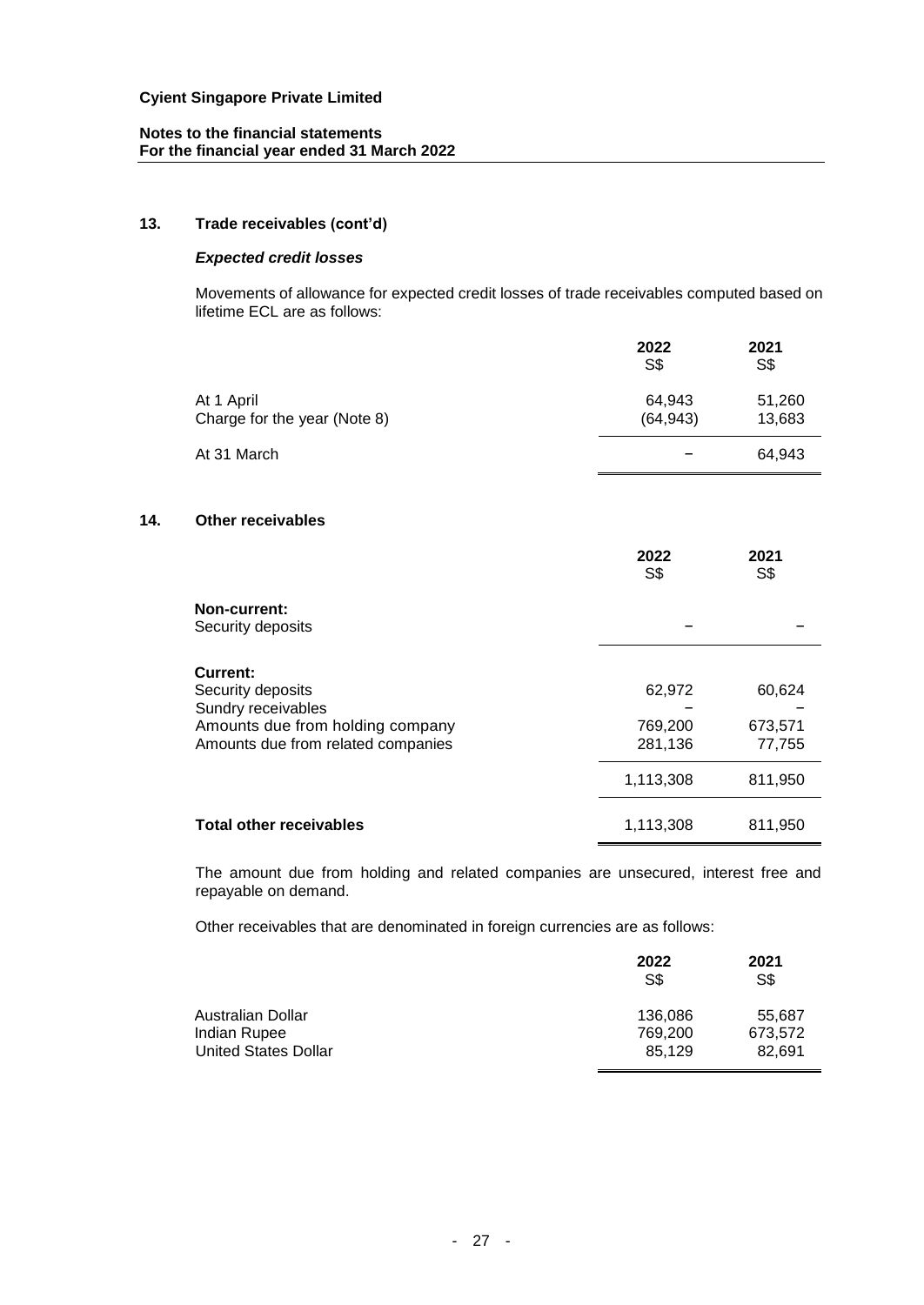## **Notes to the financial statements For the financial year ended 31 March 2022**

#### **15. Contract assets and liabilities**

Information about contract assets and contract liabilities from contracts with customers are disclosed as follows:

|                                                         | 2022<br>S\$ | 2021<br>S\$ |
|---------------------------------------------------------|-------------|-------------|
| Contract assets<br>Allowance for expected credit losses | 159,357     | 152,647     |
| Total contract assets, net                              | 159,357     | 152,647     |
| <b>Contract liabilities</b>                             |             |             |

#### *Expected credit losses*

Movements of allowance for expected credit losses of contract assets computed based on lifetime ECL are as follows:

|                              | 2022<br>S\$ | 2021<br>S\$ |
|------------------------------|-------------|-------------|
| At 1 April                   |             | 913,761     |
| Charge for the year (Note 8) |             |             |
| Written off                  |             | (913, 761)  |
| At 31 March                  |             |             |

Contract asset primarily relate to the Company's right to consideration for work completed but not yet billed at reporting date for engineering service contracts. Contract asset are reclassified to trade receivables when the rights become unconditional.

Contract liabilities primarily relate to the Company's obligation to transfer services to customers for which the Company has received advances from customers for engineering service contracts. Contract liabilities are recognised as revenue as the Company performs under the contract.

## **16. Cash at bank**

Cash at bank represents the Company's total cash and cash equivalents.

Cash at bank that are denominated in foreign currencies are as follows:

|                             | 2022<br>S\$              | 2021<br>S\$ |
|-----------------------------|--------------------------|-------------|
| <b>United States Dollar</b> | $\overline{\phantom{a}}$ | 1,901       |
|                             |                          |             |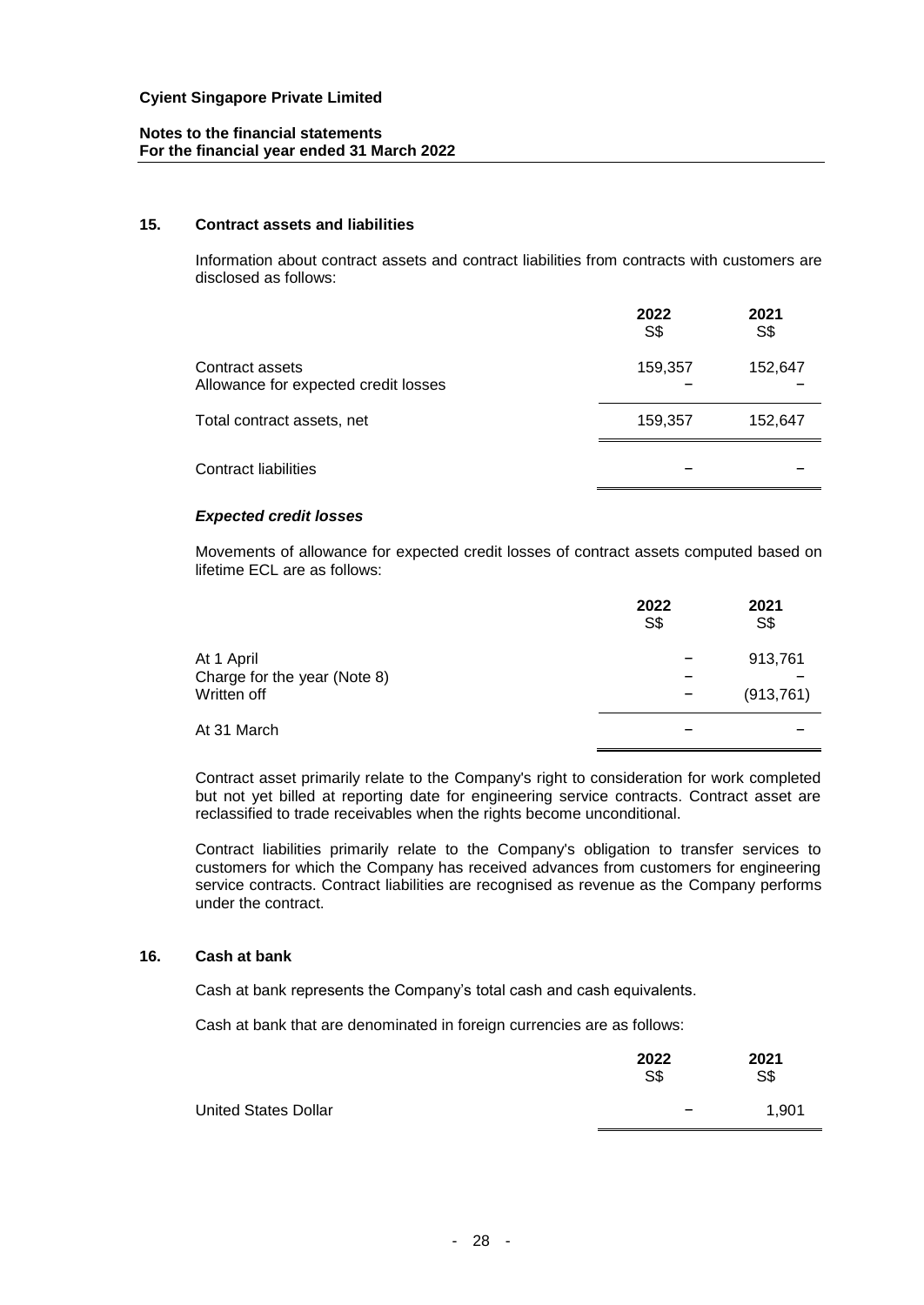## **Notes to the financial statements For the financial year ended 31 March 2022**

#### **17. Deferred tax liabilities**

|                                                                            | <b>Accelerated tax</b><br>depreciation<br>S\$ |
|----------------------------------------------------------------------------|-----------------------------------------------|
| At 1 April 2020<br>Credit to profit or loss<br>Initial adoption of FRS 116 |                                               |
| At 31 March 2021<br>Credit to profit or loss                               |                                               |
| At 31 January 2022                                                         |                                               |

#### **18. Trade payables and accruals**

**19. Other payables**

|                                  | 2022<br>S\$ | 2021<br>S\$ |
|----------------------------------|-------------|-------------|
| Accrued professional expenses:   |             |             |
| - Third parties                  |             | 45.947      |
| - Amounts due to holding company |             |             |
| <b>GST</b> payables              | 25,779      | 29,809      |
| Accruals                         | 135,671     | 423,462     |
| Unearned revenue                 | 4,939       |             |
|                                  | 166,388     | 499.218     |

The average credit period for services received is immediate basis. The amounts due to holding company are unsecured, interest free and repayable on demand.

Trade payables and accruals that are denominated in foreign currencies are as follows:

|                                                                                     | 2022<br>S\$                    | 2021<br>S\$                  |
|-------------------------------------------------------------------------------------|--------------------------------|------------------------------|
| Indian Rupee                                                                        |                                |                              |
| <b>Other payables</b>                                                               |                                |                              |
|                                                                                     | 2022<br>S\$                    | 2021<br>S\$                  |
| Sundry payables<br>Amount due to holding company<br>Amount due to related companies | 19,203<br>2,152,277<br>204,329 | 1,759<br>1,591,004<br>95,749 |
|                                                                                     | 2,377,948                      | 1,688,512                    |

The amount due to holding company and related companies are unsecured, interest free and repayable on demand.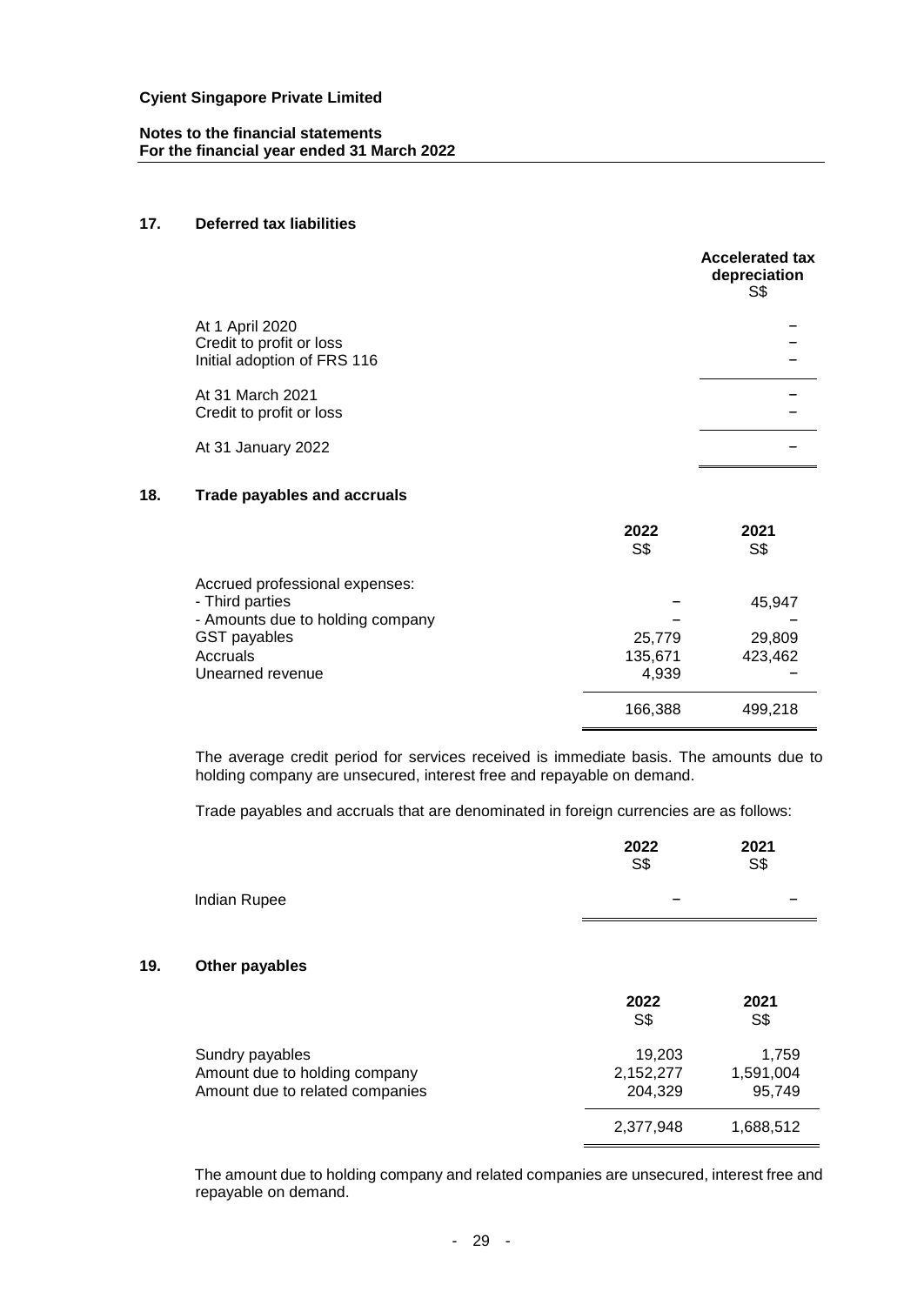**Notes to the financial statements For the financial year ended 31 March 2022**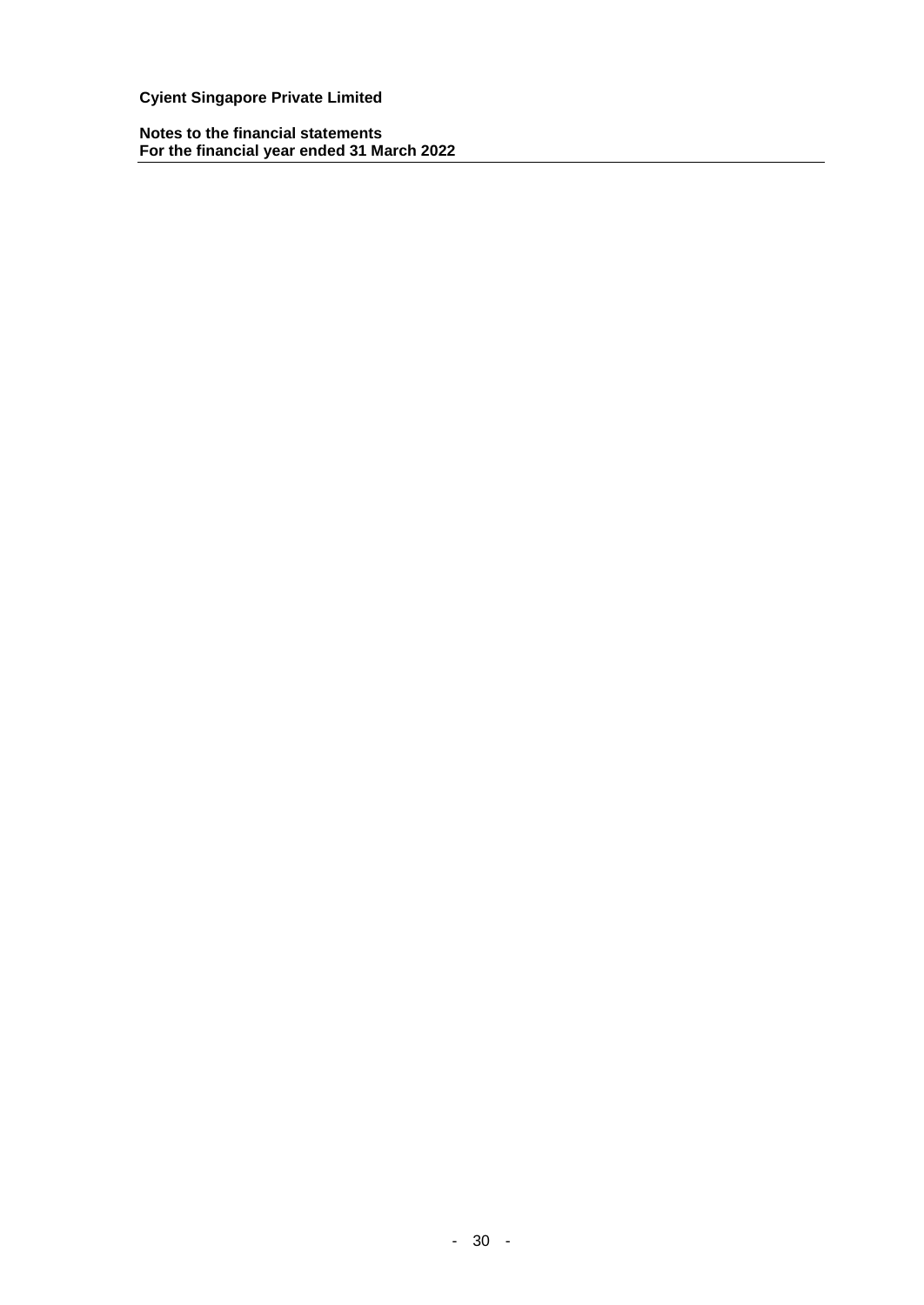## **Notes to the financial statements For the financial year ended 31 March 2022**

## **19. Other payables (cont'd)**

Other payables that are denominated in foreign currencies are as follows:

|                      | 2022<br>S\$ | 2021<br>S\$ |
|----------------------|-------------|-------------|
| Australian Dollar    | 32.958      | 14.799      |
| Indian Rupee         | 2,243,115   | 1,591,004   |
| United States Dollar | 101.875     | 82.709      |

## **20. Provision for unutilised leave**

|                                               | 2022<br>S\$                     | 2021<br>S\$                    |
|-----------------------------------------------|---------------------------------|--------------------------------|
| At 1 April<br>Utilised<br>Charge for the year | 104,118<br>(1,658)<br>(11, 155) | 103,329<br>(78, 848)<br>79,637 |
| At 31 March                                   | 91,305                          | 104,118                        |

## **21. Reconciliation of liabilities arising from financing activities**

A reconciliation of liabilities arising from financing activities is as follows:

|                                     | At beginning of<br>the year<br>S\$ | Cash<br>flows<br>S\$ | Non-cash<br>changes<br>S\$ | At end of the<br>year<br>S\$ |
|-------------------------------------|------------------------------------|----------------------|----------------------------|------------------------------|
| 2022<br>Amounts due to              |                                    |                      |                            |                              |
| holding company<br>Amounts due to   | 1,591,004                          | 652,111              |                            | 2,243,115                    |
| related companies                   | 95,749                             | 19,881               |                            | 115,630                      |
|                                     | 1,686,753                          | 671,992              |                            | 2,358,754                    |
| 2021                                |                                    |                      |                            |                              |
| Amounts due to<br>holding company   | 1,084,720                          | 506,284              |                            | 1,591,004                    |
| Amounts due to<br>related companies | 97,819                             | (2,070)              |                            | 95,749                       |
|                                     | 1,182,539                          | 504,214              |                            | 1,686,753                    |

Non-cash changes include accretion of interest and differences arising from revaluation.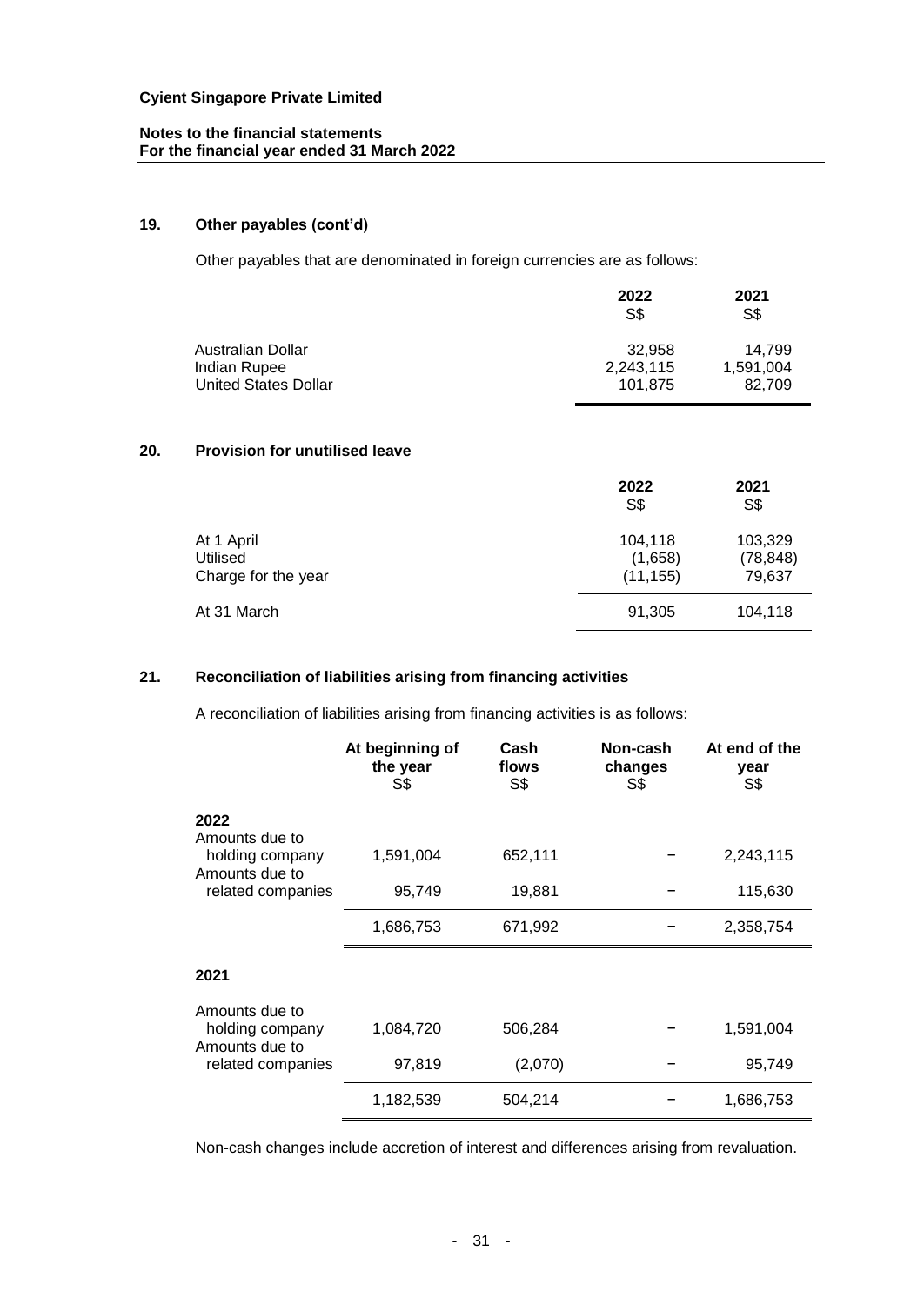## **Notes to the financial statements For the financial year ended 31 March 2022**

#### **22. Share capital**

|                                                                                     | 2022         |           | 2021         |           |
|-------------------------------------------------------------------------------------|--------------|-----------|--------------|-----------|
|                                                                                     | No of shares | S\$       | No of shares | S\$       |
| Issued and fully paid<br>ordinary shares<br>Balance at beginning and<br>end of year | 3,599,978    | 5,085,360 | 3,599,978    | 5,085,360 |

The holders of ordinary shares are entitled to receive dividends as and when declared by the Company. All ordinary shares carry one vote per share without restrictions. The ordinary shares have no par value.

## **23. Related party transactions**

In addition to the related party information disclosed elsewhere in the financial statements, the following significant transactions between the Company and related parties, took place on terms agreed between the parties during the financial year:

|                               | 2022<br>S\$ | 2021<br>S\$ |
|-------------------------------|-------------|-------------|
| Immediate holding company     |             |             |
| Purchase/(sale) of services   | 780,023     | 124,865     |
| Corporate guarantee fees paid | 7.169       | 7,831       |
| Reimbursement of expenses     | (13, 369)   | (34, 435)   |
| <b>Related companies</b>      |             |             |
| Reimbursement of expenses     | (187, 075)  | (109, 544)  |

## **24. Commitments**

The following were issued by a bank to third parties on the Company's behalf:

|                  | 2022<br>S\$ | 2021<br>S\$ |
|------------------|-------------|-------------|
| Performance bond | 309,390     | 309,390     |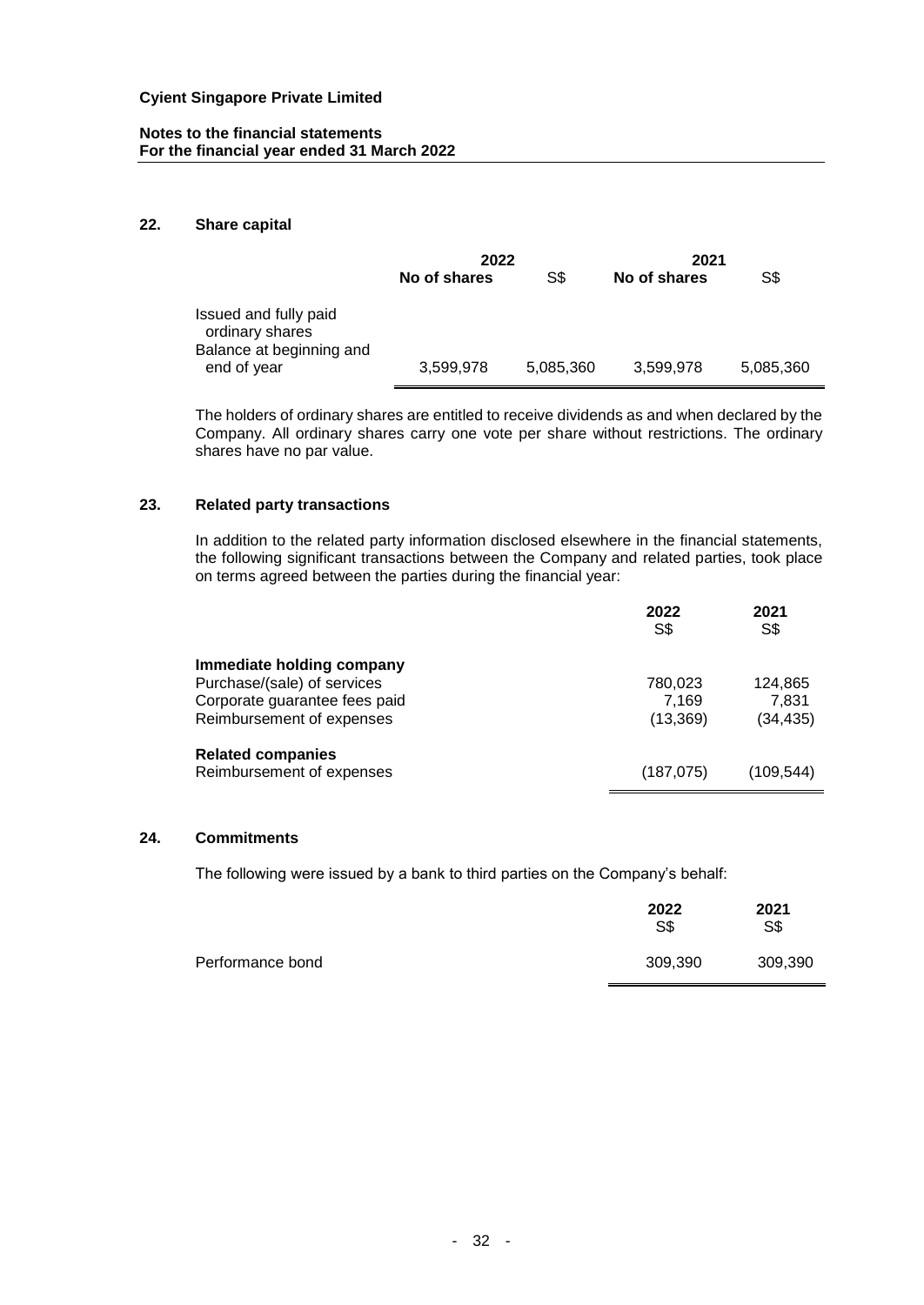## **Notes to the financial statements For the financial year ended 31 March 2022**

#### **25. Financial instruments**

(a) Categories of financial instruments

The following table sets out the financial instruments as at the statement of financial position date:

|                                                 | 2022<br>S\$ | 2021<br>S\$ |
|-------------------------------------------------|-------------|-------------|
| <b>Financial assets</b><br>Amortised cost:      |             |             |
| - Trade receivables                             | 453,788     | 334,405     |
| - Other receivables                             | 1,113,308   | 811,950     |
| - Cash and bank balances                        | 323,098     | 768,860     |
|                                                 | 1,890,194   | 1,915,215   |
| Total financial assets                          | 1,890,194   | 1,915,215   |
| <b>Financial liabilities</b><br>Amortised cost: |             |             |
| - Trade payables and accruals                   | 140,609     | 469,409     |
| - Other payables                                | 2,377,948   | 1,688,512   |
| Total financial liabilities                     | 2,518,558   | 2,157,921   |
|                                                 |             |             |

(b) Fair value measurements

Assets and liabilities not measured at fair value

(i) *Trade receivables and trade payables*

The carrying amounts of these receivables and payables (including trade balances due from/to related companies) approximate their fair values as they are subject to normal trade credit terms.

(ii) *Other receivables, cash at banks and other payables*

The carrying amounts of these balances approximate their fair values due to the short-term nature of these balances.

## **26. Financial risk management objectives and policies**

The Company's activities expose it to a variety of financial risks from its operations. The key financial risks include liquidity risk, credit risk and foreign currency risk.

The directors review and agree policies and procedures for the management of these risks, which are executed by the management team. It is and has been throughout the current and previous financial year, the Company's policy that no trading in derivatives for speculative purposes shall be undertaken.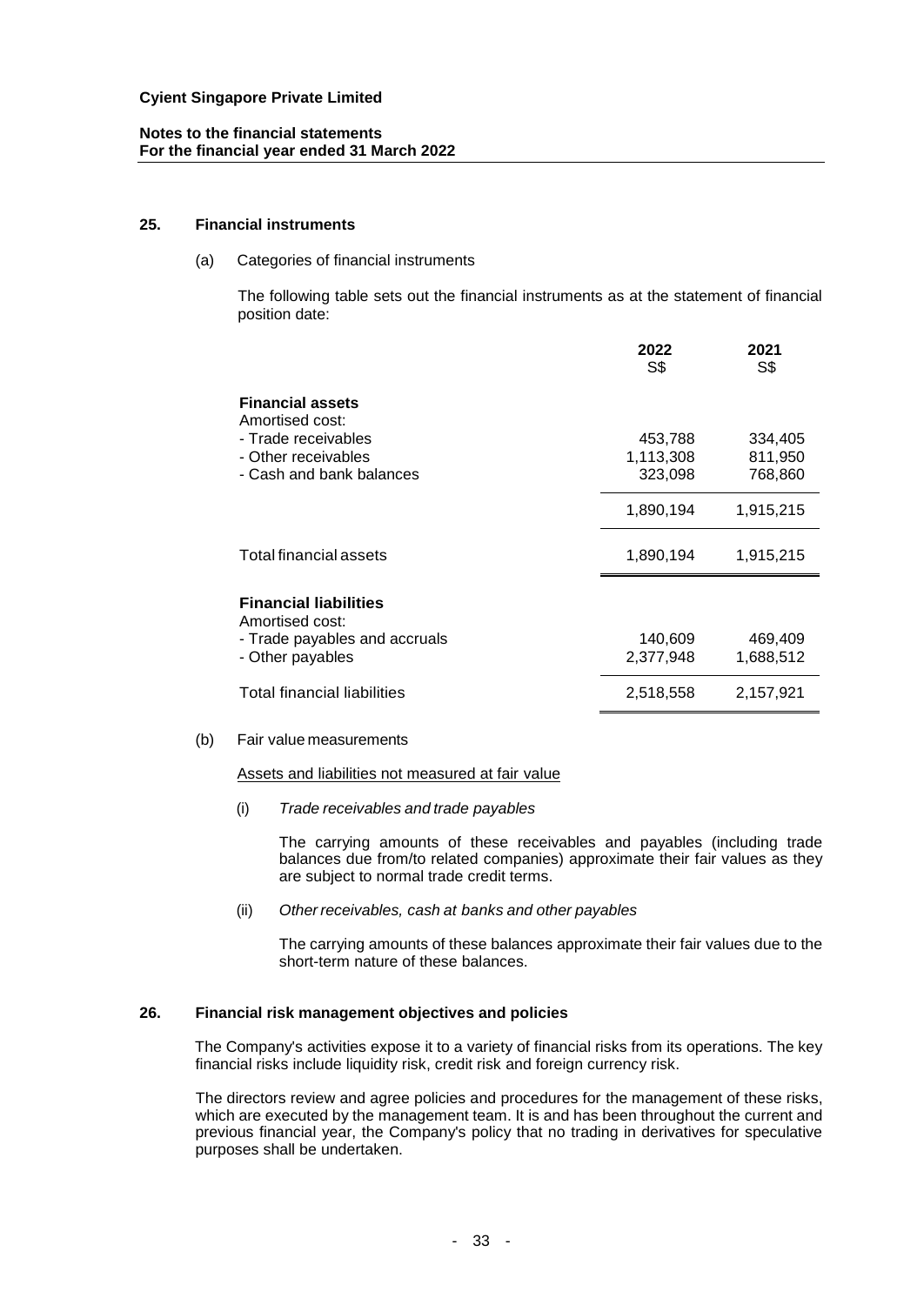#### **Notes to the financial statements For the financial year ended 31 March 2022**

## **26. Financial risk management objectives and policies (cont'd)**

The following sections provide details regarding the Company's exposure to the abovementioned financial risks and the objectives, policies and processes for the management of these risks.

There has been no change to the Company's exposure to these financial risks or the manner in which it manages and measures the risks.

#### **(a) Liquidity risk**

Liquidity risk is the risk that the Company will encounter difficulty in meeting financial obligations due to shortage of funds. The Company's exposure to liquidity risk arises primarily from mismatches of the maturities of financial assets and liabilities. The Company has no significant liquidity risk as it maintains a level of cash at banks that is sufficient for working capital purpose.

#### Analysis of financial instruments by remaining contractual maturities

The table below summarises the maturity profile of the Company's financial assets used for managing liquidity risk and financial liabilities at the reporting date based on contractual undiscounted repayment obligations:

|                                                     | <b>Carrying</b><br>amount<br>S\$ | <b>Contractual</b><br>cash flow<br>S\$ | Less than<br>1 year<br>S\$ | 1 to 5<br>years<br>S\$ |
|-----------------------------------------------------|----------------------------------|----------------------------------------|----------------------------|------------------------|
| 2022                                                |                                  |                                        |                            |                        |
| <b>Financial assets:</b>                            |                                  |                                        |                            |                        |
| Trade receivables                                   | 453,788                          | 453,788                                | 453,788                    |                        |
| Other receivables                                   | 1,113,308                        | 1,113,308                              | 1,113,308                  |                        |
| Cash at banks                                       | 323,098                          | 323,098                                | 323,098                    |                        |
| Total undiscounted                                  |                                  |                                        |                            |                        |
| financial assets                                    | 1,890,194                        | 1,890,194                              | 1,890,194                  |                        |
| <b>Financial liabilities:</b><br>Trade payables and |                                  |                                        |                            |                        |
| accruals                                            | (140, 609)                       | (140, 609)                             | (140, 609)                 |                        |
| Other payables                                      | (2,377,948)                      | (2,377,948)                            | (2,377,948)                |                        |
| Total undiscounted<br>financial liabilities         | (2,518,558)                      | (2,518,558)                            | (2,518,558)                |                        |
|                                                     |                                  |                                        |                            |                        |
| <b>Total net undiscounted</b>                       |                                  |                                        |                            |                        |
| financial liabilities                               | (628,364)                        | (628, 364)                             | (628, 364)                 |                        |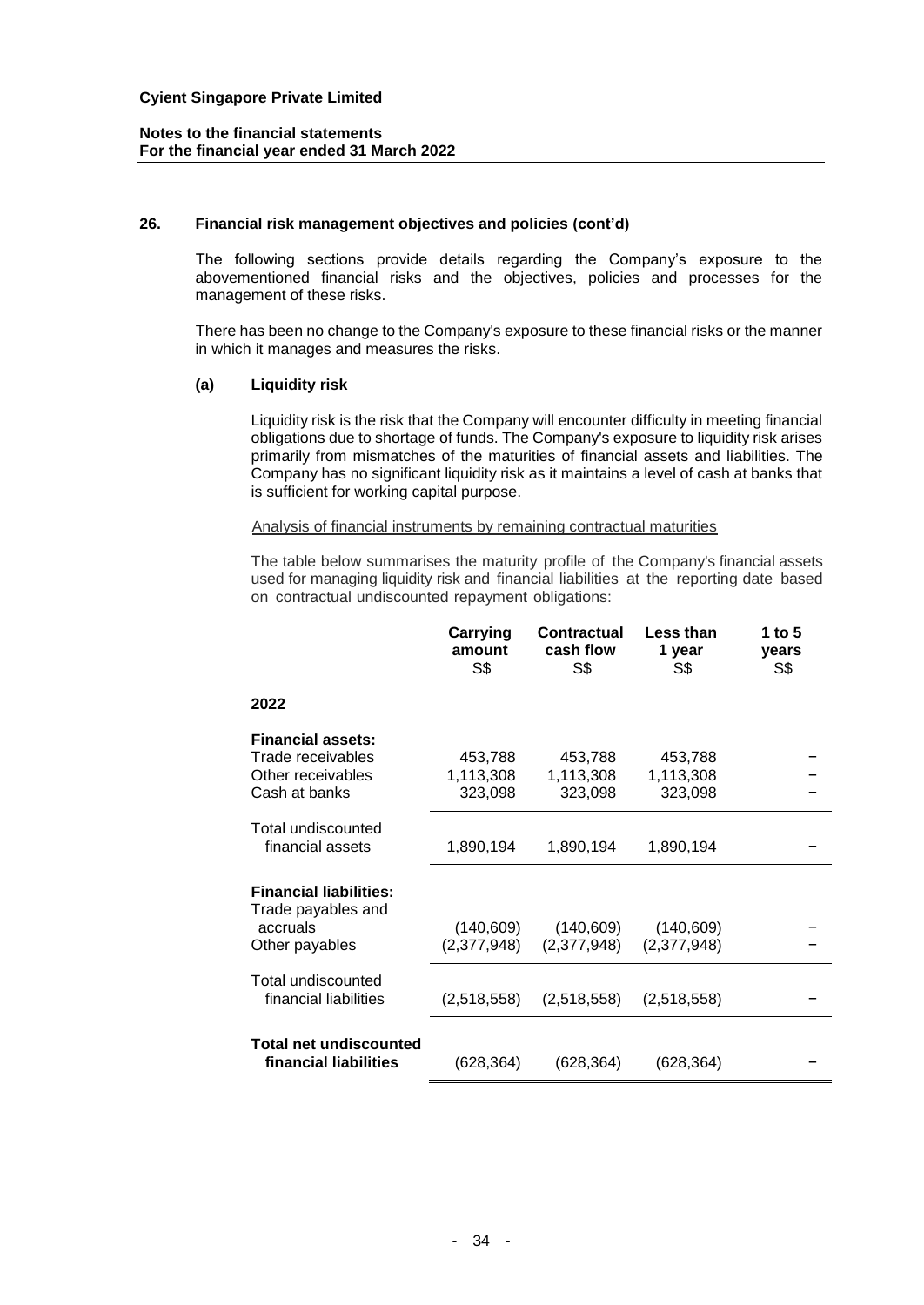## **Notes to the financial statements For the financial year ended 31 March 2022**

## **26. Financial risk management objectives and policies (cont'd)**

## **(a) Liquidity risk (cont'd)**

Analysis of financial instruments by remaining contractual maturities (cont'd)

|                                                                                     | <b>Carrying</b><br>amount<br>S\$ | <b>Contractual</b><br>cash flow<br>S\$ | Less than<br>1 year<br>S\$    | 1 to 5<br>years<br>S\$ |
|-------------------------------------------------------------------------------------|----------------------------------|----------------------------------------|-------------------------------|------------------------|
| 2021                                                                                |                                  |                                        |                               |                        |
| <b>Financial assets:</b><br>Trade receivables<br>Other receivables<br>Cash at banks | 334,405<br>811,950<br>768,860    | 334,405<br>811,950<br>768,860          | 334,405<br>811,950<br>768,860 |                        |
| Total undiscounted<br>financial assets                                              | 1,915,215                        | 1,915,215                              | 1,915,215                     |                        |
| <b>Financial liabilities:</b><br>Trade payables and<br>accruals<br>Other payables   | (469,409)<br>(1,688,512)         | (469, 409)<br>(1,688,512)              | (469, 409)<br>(1,688,512)     |                        |
| Total undiscounted<br>financial liabilities                                         | (2, 157, 921)                    | (2, 157, 921)                          | (2, 157, 921)                 |                        |
| <b>Total net undiscounted</b><br>financial assets                                   | (242, 706)                       | (242, 706)                             | (242,706)                     |                        |

## **(b) Credit risk**

Credit risk refers to the risk that the counterparty will default on its contractual obligations resulting in a loss to the Company. The Company's exposure to credit risk arises primarily from trade and other receivables and contract assets.

For other financial assets (including cash at banks), the Company minimises credit risk by dealing exclusively with high credit rating counterparties.

The Company has adopted a policy of only dealing with creditworthy counterparties. The Company performs ongoing credit evaluation of its counterparties' financial condition and generally do not require a collateral. The Company considers the probability of default upon initial recognition of asset and whether there has been a significant increase in credit risk on an ongoing basis throughout each reporting period.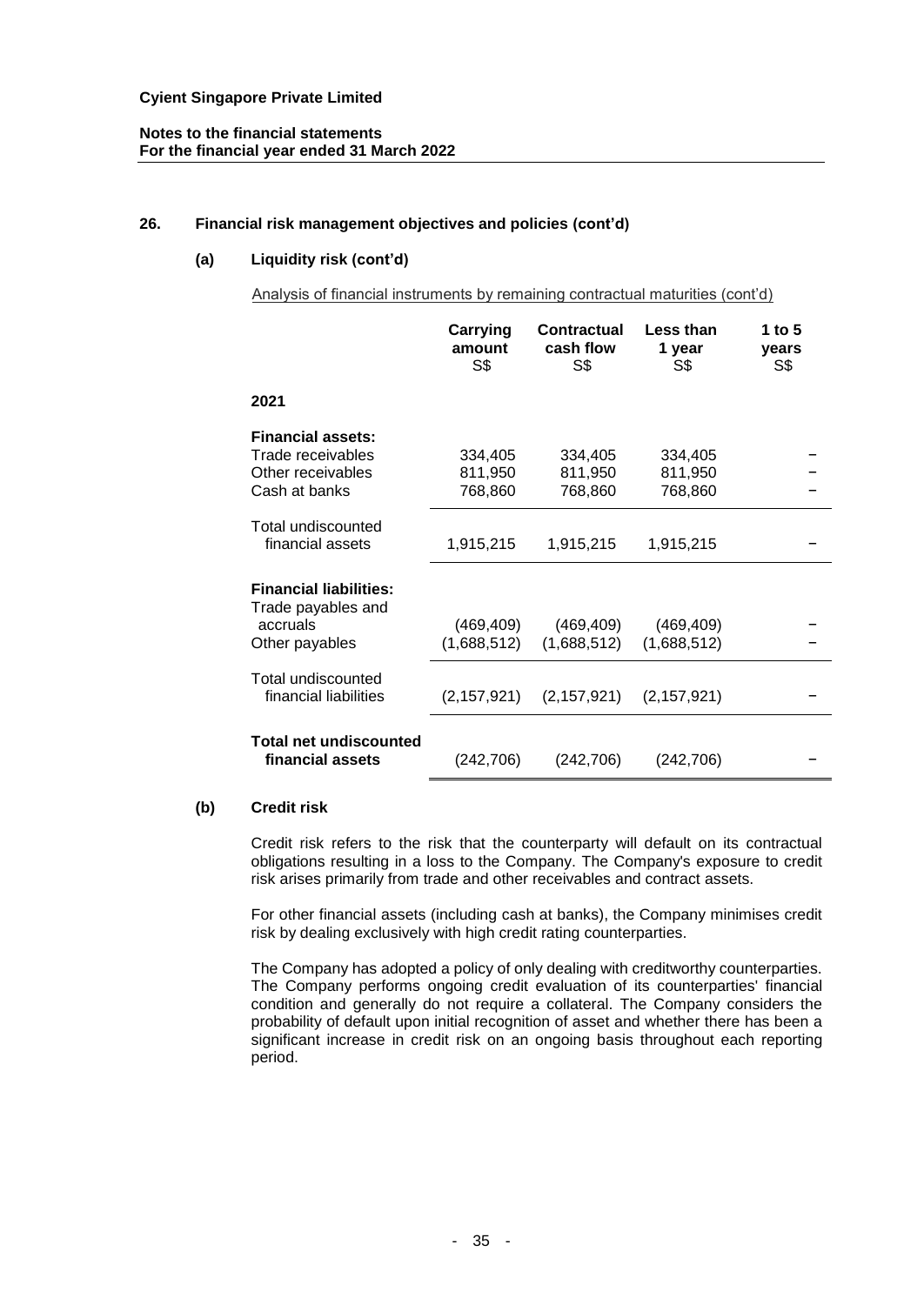## **Notes to the financial statements For the financial year ended 31 March 2022**

#### **26. Financial risk management objectives and policies (cont'd)**

#### **(b) Credit risk (cont'd)**

The Company has determined the default event on a financial asset to be when internal and/or external information indicates that the financial asset is unlikely to be received, which could include default of contractual payments due for more than 90 days past the credit due dates, default of interest due for more than 30 days or there is significant difficulty of the counterparty.

Cash at banks are placed with credit worthy financial institutions.

#### *Trade and other receivables and contract assets*

The Company assessed the latest performance and financial position of the counterparties, adjusted for the future outlook of the industry in which the counterparties operate in, and concluded that there has been no significant increase in the credit risk since the initial recognition of the financial assets. For trade receivables and contract assets the Company has applied the simplified approach in FRS 109 to measure the loss allowance at lifetime ECL. The Company determines the ECL by using a provision matrix, estimated based on historical credit loss experience based on the past due status of the debtors, adjusted as appropriate to reflect current conditions and estimates of future economic conditions.

The Company has a significant concentration of credit risk in relation to a certain external customer. As at end of financial year, the trade receivable balance comprises of three customers' balance that comprise 91% (2020: 69%) of the trade receivable balance. The management does not foresee any risk of default or expected credit loss arising from these parties as they are creditworthy customers. Further details of credit risks on trade receivables are disclosed in Note 4 to the financial statements.

The Company's other receivables mainly comprise of amounts due from related companies and holding company for which no risk of default is foreseen. Deposit relate to rental deposit for office lease.

The carrying amount of the Company's trade receivables, other receivables and cash at banks represent the Company's maximum exposure to credit risk. No other financial assets carry a significant exposure to credit risk.

#### **(c)** *Foreign currency risk*

Foreign currency received are kept in a foreign currency account and converted to Singapore Dollar on a need to basis so as to minimise the foreign currency exposure. The Company is exposed to foreign exchange risk arising from its receivables and payables that are in Australian Dollar, Indian Rupee and United States Dollar. The management monitors closely the foreign currency debtors and creditors to collect the receivables and settle the payable amounts at the earliest to minimise the foreign exchange risk.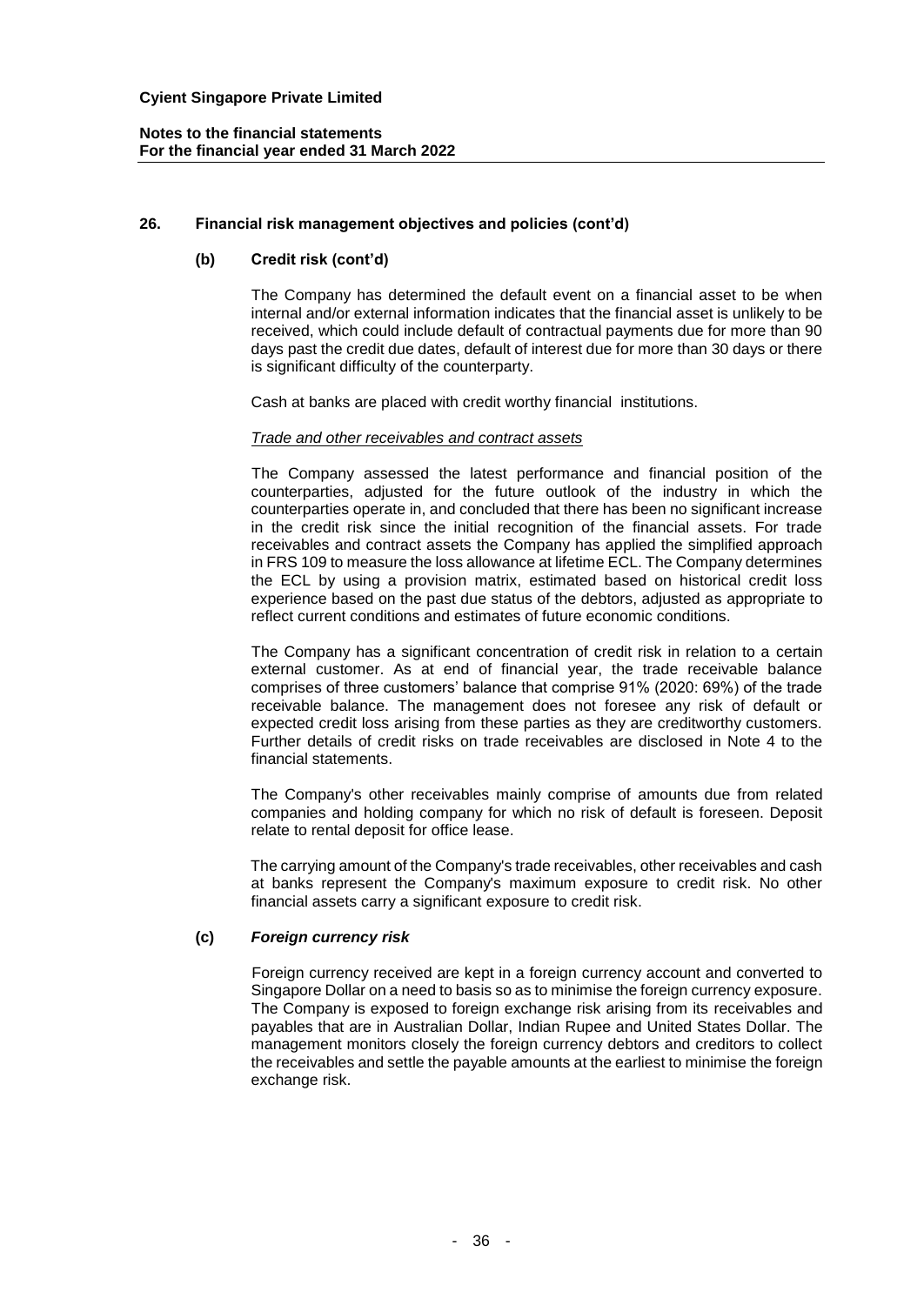## **Notes to the financial statements For the financial year ended 31 March 2022**

#### **26. Financial risk management objectives and policies (cont'd)**

#### **(c)** *Foreign currency risk (cont'd)*

As at financial year end, the carrying amount of monetary assets and liabilities denominated in currencies other than in Singapore Dollar are disclosed in the respective notes to the financial statements.

#### *Foreign currency sensitivity analysis*

Any increase or decrease in the following foreign currency will have an impact on the financial statements. An increase of 10% in the currency rate against Singapore Dollar will increase/(decrease) the (loss)/profit before income tax of the Company by the following amount:

|                                   | Loss before<br>income tax<br>2022<br>S\$ | Loss before<br>income tax<br>2021<br>S\$ |
|-----------------------------------|------------------------------------------|------------------------------------------|
| Australian Dollar<br>Indian Rupee | 10,313<br>(147, 391)                     | 4,089<br>(91, 743)<br>22,806             |
| United States Dollar              | 38,464                                   |                                          |

#### **27. Capital management**

The management considers the capital of the Company to mainly consist of shareholders equity.

The primary objective of the Company's capital management is to ensure that it maintains a strong credit rating and healthy capital ratios in order to support its business and maximise shareholder value.

The Company manages its capital structure and makes adjustments to it, in light of changes in economic conditions. No changes were made in the objectives, policies or processes during the years ended 31 March 2022 and 2021.

### **28. COVID-19 Considerations**

The COVID-19 outbreak was declared a pandemic by the World Health Organization in March 2021. The outbreak has caused disruption to certain businesses and economic activity which may in turn have an impact on the financial condition of the Company. The response of Governments in dealing with the pandemic has and will continue to impact the general activity levels within the community, the economy and the operations of our business of which its impact is not possible to be determined at this point in time. The Company will continue to assess the situation and the potential impact to its business. As the situation is still evolving and uncertain, the financial impact is not able to be reliably estimated or determined as at the date of this report.

#### **29. Authorisation of financial statements for issue**

The financial statements for the financial year ended 31 March 2022 were authorised for issue in accordance with a resolution of the directors on 15-04-2022.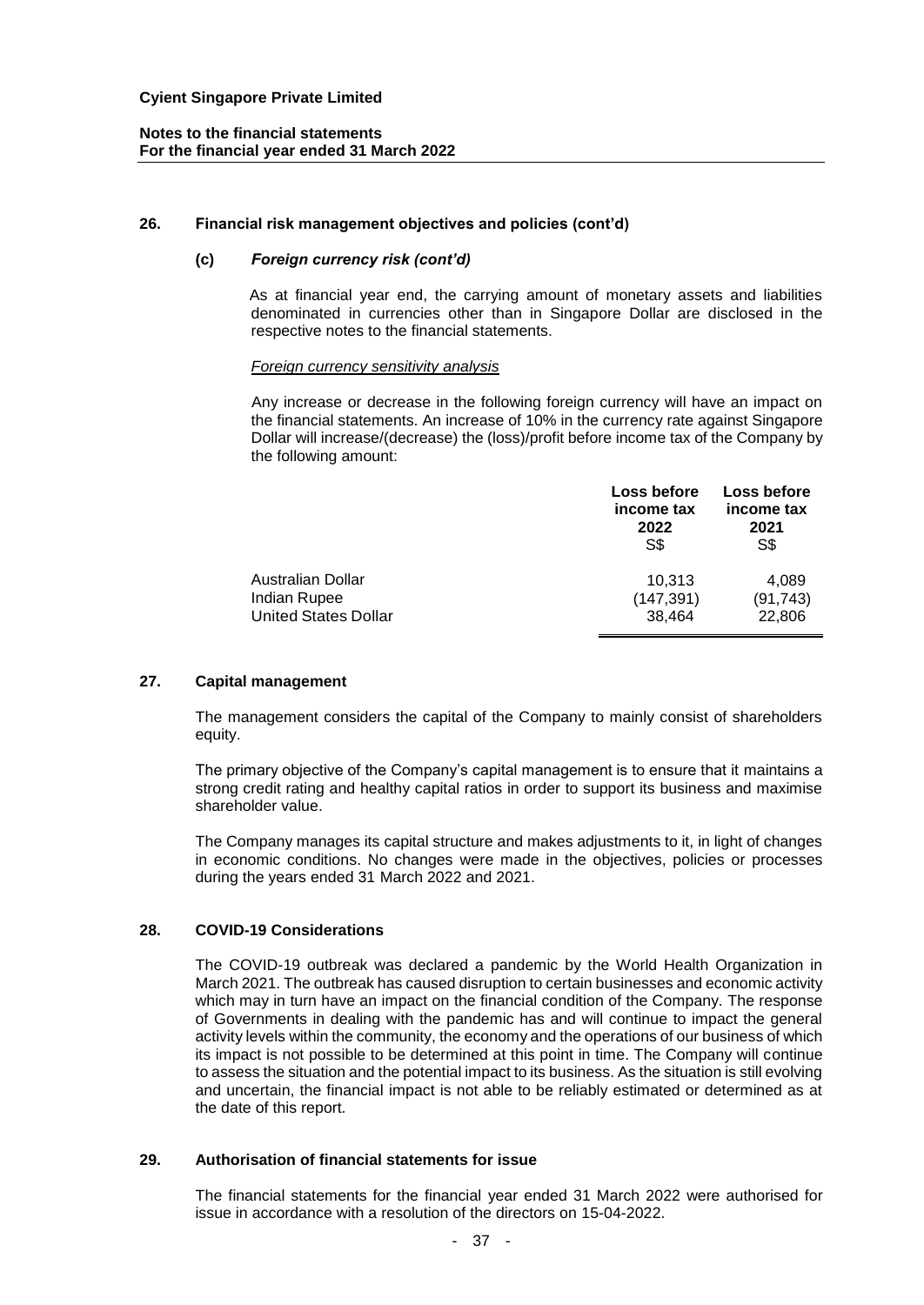*TheAccompanyingSupplementaryDetailedIncomeStatement Has Been Prepared For*

*Management Purposes Only*

*And Does Not Form Part Of The Audited FinancialStatements*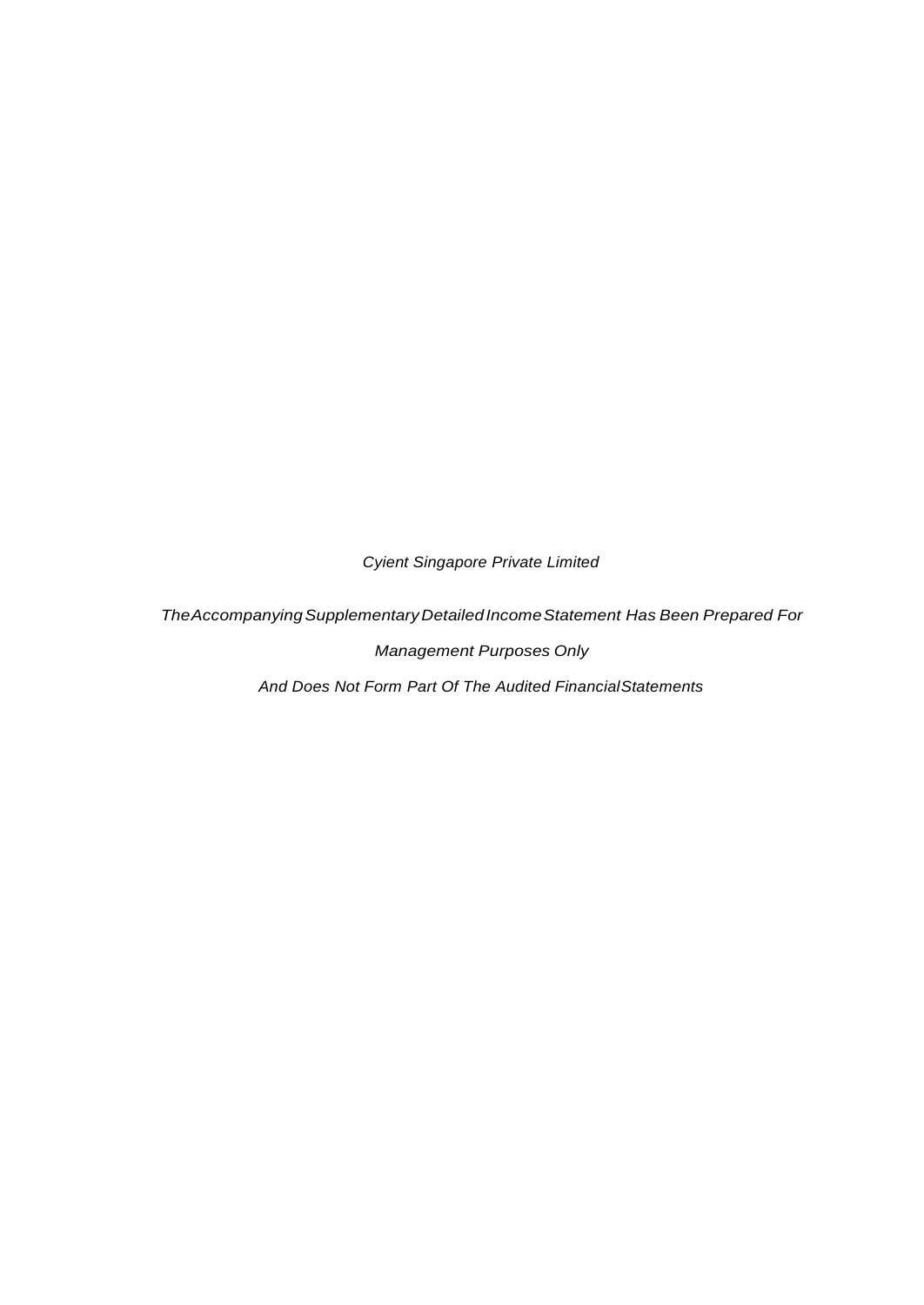## **Detailed income statement for the financial year ended 31 March 2022**

|                                                                                                                                                                                                                                                                                                     | 2022<br>\$                                                                       | 2021<br>\$                                                                                                  |
|-----------------------------------------------------------------------------------------------------------------------------------------------------------------------------------------------------------------------------------------------------------------------------------------------------|----------------------------------------------------------------------------------|-------------------------------------------------------------------------------------------------------------|
| Revenue<br>Engineering services income                                                                                                                                                                                                                                                              | 2,710,996                                                                        | 2,355,167                                                                                                   |
| <b>Other income</b><br>Government grants:<br>- Temporary employment credit                                                                                                                                                                                                                          |                                                                                  |                                                                                                             |
|                                                                                                                                                                                                                                                                                                     |                                                                                  |                                                                                                             |
| Sub-contracting charges                                                                                                                                                                                                                                                                             | (935, 282)                                                                       | (316, 907)                                                                                                  |
| <b>Salaries and employee benefits</b><br>Salaries and bonus<br><b>Central Provident Fund contributions</b><br>Director's remuneration<br>(Charge)/reversal of unutilised leave<br>Staff welfare<br>Share based payments                                                                             | (1, 111, 503)<br>(196, 272)<br>12,984<br>(27, 373)                               | (1,649,727)<br>(193,020)<br>(54, 449)<br>(79, 637)<br>(54, 445)<br>(2, 226)                                 |
|                                                                                                                                                                                                                                                                                                     | (1,322,164)                                                                      | (2,033,504)                                                                                                 |
| Depreciation of plant and equipment                                                                                                                                                                                                                                                                 | (14, 415)                                                                        | (11, 259)                                                                                                   |
| Amortisation of intangible assets                                                                                                                                                                                                                                                                   |                                                                                  |                                                                                                             |
| Impairment of intangible assets                                                                                                                                                                                                                                                                     |                                                                                  |                                                                                                             |
| <b>Other operating expenses</b><br>Advertising and promotion<br>Allowance for expected credit losses<br>Foreign exchange gain/(loss)<br>General expenses<br>Insurance<br>Operating lease expense<br>Professional fees<br>Printing and stationery<br>Recruitment expenses<br>Repairs and maintenance | 51,260<br>(1, 818)<br>(37, 846)<br>(218, 664)<br>(79, 422)<br>(787)<br>(10, 679) | (13,683)<br>(38, 333)<br>(20, 327)<br>(9,868)<br>(322, 547)<br>(236, 759)<br>(7, 878)<br>(121)<br>(28, 982) |